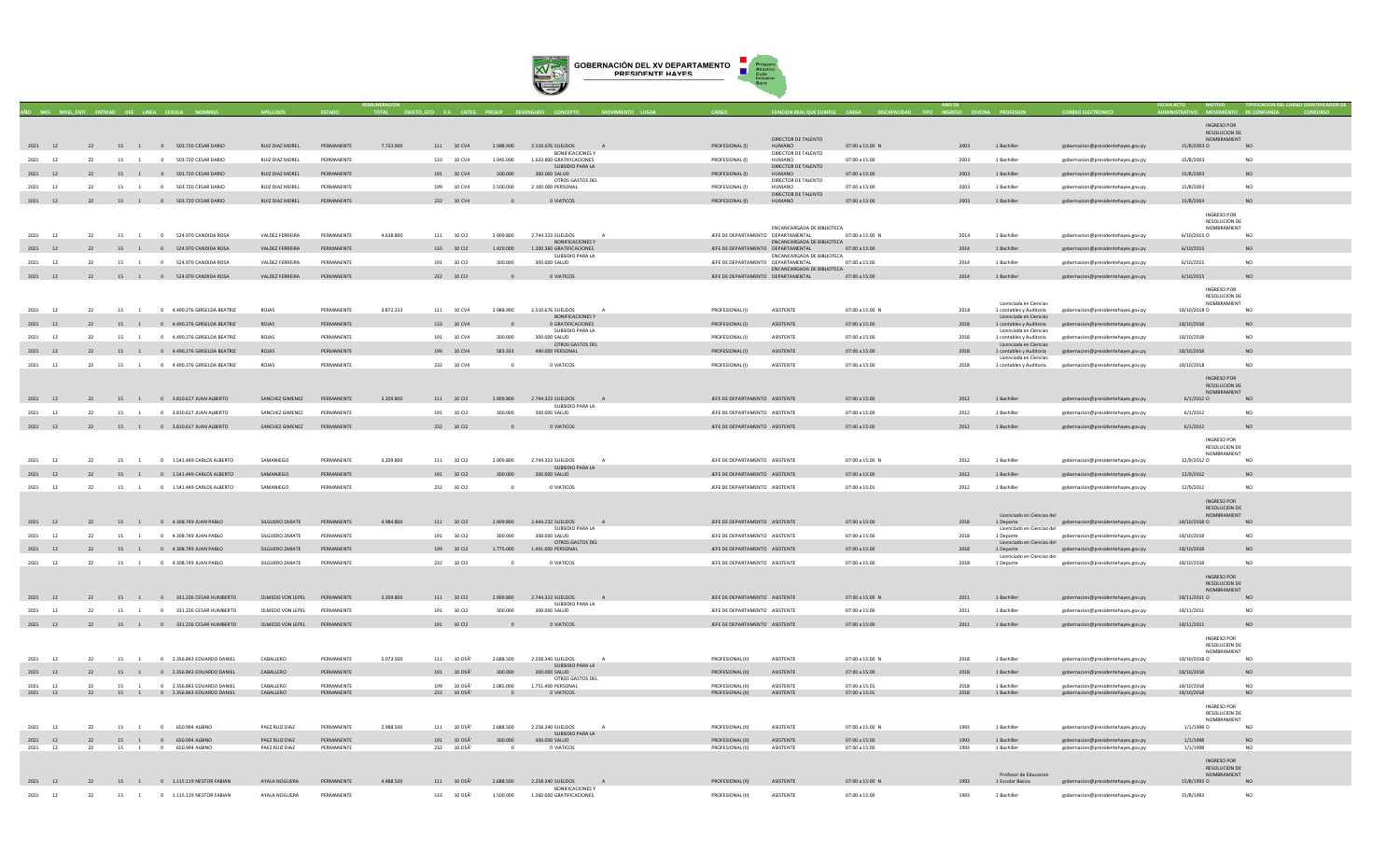

|                       |    | VEL ENTI ENTIDAD OEE LINEA CEDULA |                |                                                                |                                |                          |           | ETO GTO F.F. CATI                                           |                          |                                                         |                                      | <b>CION REAL QUE CUMPLE</b>          |                                |              |                            |                                                                          |                        |                                     |
|-----------------------|----|-----------------------------------|----------------|----------------------------------------------------------------|--------------------------------|--------------------------|-----------|-------------------------------------------------------------|--------------------------|---------------------------------------------------------|--------------------------------------|--------------------------------------|--------------------------------|--------------|----------------------------|--------------------------------------------------------------------------|------------------------|-------------------------------------|
|                       |    |                                   |                |                                                                |                                |                          |           |                                                             |                          | SUBSIDIO PARA LA                                        |                                      |                                      |                                |              |                            |                                                                          |                        |                                     |
| 2021 12<br>2021<br>12 | 22 | 15                                |                | 22 15 1 0 1.115.119 NESTOR FABIAN<br>0 1.115.119 NESTOR FABIAN | AYALA NOGUERA<br>AYALA NOGUERA | PERMANENTE<br>PERMANENTE |           | $191$ $10$<br>$\mathrm{D5\tilde{A}^{\prime}}$<br>232 10 D5A | 300.000                  | 300.000 SALUD<br>0 VIATICOS                             | PROFESIONAL (II)<br>PROFESIONAL (II) | <b>ASISTENTE</b><br><b>ASISTENTE</b> | 07:00 a 15:00<br>07:00 a 15:00 | 1993<br>1993 | 1 Bachiller<br>1 Bachiller | gobernacion@presidentehayes.gov.py<br>gobernacion@presidentehayes.gov.py | 15/8/1993<br>15/8/1993 | <b>NO</b><br>NO.                    |
|                       |    |                                   |                |                                                                |                                |                          |           |                                                             |                          |                                                         |                                      |                                      |                                |              |                            |                                                                          |                        |                                     |
|                       |    |                                   |                |                                                                |                                |                          |           |                                                             |                          |                                                         |                                      |                                      |                                |              |                            |                                                                          | INGRESO POR            |                                     |
|                       |    |                                   |                |                                                                |                                |                          |           |                                                             |                          |                                                         |                                      |                                      |                                |              |                            |                                                                          |                        | <b>RESOLUCION DE</b><br>NOMBRAMIENT |
| 2021 12               |    |                                   |                | 22 15 1 0 1.285.257 TOMAS ALBERTO                              | CENTURION                      | PERMANENTE               | 4.288.500 | 111 10 D5Ã'                                                 | 2.688.500                | 2.258.340 SUELDOS A                                     | PROFESIONAL (II)                     | <b>ASISTENTE</b>                     | 07:00 a 15:00 N                | 1993         | 1 Rachiller                | gobernacion@presidentehayes.gov.py                                       | 15/8/1993 0            | NO.                                 |
|                       |    |                                   |                |                                                                |                                |                          |           |                                                             |                          | <b>BONIFICACIONES Y</b>                                 |                                      |                                      |                                |              |                            |                                                                          |                        |                                     |
| 2021<br>12            | 22 | 15                                | $\overline{1}$ | 0 1.285.257 TOMAS ALBERTO                                      | CENTURION                      | PERMANENTE               |           | 133 10 D5A                                                  | 1.300,000                | 1.092.000 GRATIFICACIONES<br>SUBSIDIO PARA LA           | PROFESIONAL (II)                     | <b>ASISTENTE</b>                     | 07:00 a 15:00                  | 1993         | 1 Bachiller                | gobernacion@presidentehaves.gov.pv                                       | 15/8/1993              | NO.                                 |
| 2021 12               | 22 |                                   |                | 15 1 0 1.285.257 TOMAS ALBERTO                                 | CENTURION                      | PERMANENTE               |           | 191 10 D5Ã'                                                 | 300.000                  | 300.000 SALUD                                           | PROFESIONAL (II)                     | ASISTENTE                            | 07:00 a 15:00                  | 1993         | 1 Bachiller                | gobernacion@presidentehayes.gov.py                                       | 15/8/1993              | <b>NO</b>                           |
| 2021<br>12            | 22 | 15                                |                | 0 1.285.257 TOMAS ALBERTO                                      | CENTURION                      | PERMANENTE               |           | 232 10 D5A                                                  |                          | O VIATICOS                                              | PROFESIONAL (II)                     | ASISTENTE                            | 07:00 a 15:00                  | 1993         | 1 Bachiller                | gobernacion@presidentehayes.gov.py                                       | 15/8/1993              | NO.                                 |
|                       |    |                                   |                |                                                                |                                |                          |           |                                                             |                          |                                                         |                                      |                                      |                                |              |                            |                                                                          |                        |                                     |
|                       |    |                                   |                |                                                                |                                |                          |           |                                                             |                          |                                                         |                                      |                                      |                                |              |                            |                                                                          | <b>INGRESO POR</b>     | <b>RESOLUCION DE</b>                |
|                       |    |                                   |                |                                                                |                                |                          |           |                                                             |                          |                                                         |                                      |                                      |                                |              |                            |                                                                          |                        | NOMBRAMIENT                         |
| 2021 12               |    |                                   |                | 22 15 1 0 2.493.502 JHONI ALBAR                                | ARECO                          | PERMANENTE               | 2.492.839 | 111 10 ES9                                                  | 2.192.839                | 1.841.985 SUELDOS                                       | TECNICO(II)                          | <b>ASISTENTE</b>                     | 07:00 a 15:00                  | 2020         | 1 Bachiller                | gobernacion@presidentehayes.gov.py                                       | $1/1/2020$ O           | N()                                 |
| 2021<br>12            | 22 |                                   |                | 15 1 0 2.493 502 IHONI AI RAR                                  | ARECO                          | PERMANENTE               |           | 191 10 FS9                                                  | 300,000                  | SUBSIDIO PARA LA<br>300,000 SALUD                       | <b>TECNICO(II)</b>                   | <b>ASISTENTE</b>                     | 07:00 a 15:00                  | 2020         | 1 Bachiller                |                                                                          | 1/1/2020               | NO.                                 |
| 2021 12               |    |                                   |                | 22 15 1 0 2.493.502 JHONI ALBAR                                | ARECO                          | PERMANENTE               |           | 232 10 ES9                                                  | $\overline{0}$           | O VIATICOS                                              | TECNICO(II)                          | ASISTENTE                            | 07:00 a 15:00                  | 2020         | 1 Bachiller                | gobernacion@presidentehayes.gov.py<br>gobernacion@presidentehayes.gov.py | 1/1/2020               | NO                                  |
|                       |    |                                   |                |                                                                |                                |                          |           |                                                             |                          |                                                         |                                      |                                      |                                |              |                            |                                                                          |                        |                                     |
|                       |    |                                   |                |                                                                |                                |                          |           |                                                             |                          |                                                         |                                      |                                      |                                |              |                            |                                                                          | INGRESO POR            |                                     |
|                       |    |                                   |                |                                                                |                                |                          |           |                                                             |                          |                                                         |                                      |                                      |                                |              |                            |                                                                          | NOMBRAMIEN'            | RESOLUCION DE                       |
| 2021<br>12            | 22 |                                   |                | 15 1 0 2.038.326 ESTER NOEMI                                   | LLAMOSAS SOSA                  | PERMANENTE               | 2,897,839 | 111 10 ES9                                                  | 2.192.839                | 1.841.985 SUELDOS                                       | TECNICO(II)                          | <b>ASISTENTE</b>                     | 07:00 a 15:00                  | 2018         | 1 Bachiller                | gobernacion@presidentehayes.gov.py                                       | 18/10/2018 0           | NO.                                 |
|                       |    |                                   |                |                                                                |                                |                          |           |                                                             |                          | SUBSIDIO PARA LA                                        |                                      |                                      |                                |              |                            |                                                                          |                        |                                     |
| 2021<br>12            |    |                                   |                | 15 1 0 2.038.326 ESTER NOEMI                                   | LLAMOSAS SOSA                  | PERMANENTE               |           | 191 10 ES9                                                  | 300,000                  | 300.000 SALUD                                           | TECNICO(II)                          | <b>ASISTENTE</b>                     | 07:00 a 15:00                  | 2018         | 1 Bachille                 | gobernacion@presidentehayes.gov.py                                       | 18/10/2018             | NO                                  |
| 2021<br>12            | 22 | 15                                | $-1$           | 0 2.038.326 ESTER NOEML                                        | <b>ILAMOSAS SOSA</b>           | PERMANENTE               |           | 199 10 FS9                                                  | 405,000                  | OTROS GASTOS DEL<br>340.200 PERSONAL                    | <b>TECNICO(II)</b>                   | <b>ASISTENTE</b>                     | 07:00 a 15:00                  | 2018         | 1 Bachiller                | gobernacion@presidentehayes.gov.py                                       | 18/10/2018             | NO.                                 |
| 2021 12               |    |                                   |                | 22 15 1 0 2.038.326 ESTER NOEMI                                | LLAMOSAS SOSA                  | PERMANENTE               |           | 232 10 ES9                                                  | $\sim$ 0                 | 0 VIATICOS                                              | TECNICO(II)                          | ASISTENTE                            | 07:00 a 15:00                  | 2018         | 1 Bachiller                | gobernacion@presidentehayes.gov.py                                       | 18/10/2018             | NO                                  |
|                       |    |                                   |                |                                                                |                                |                          |           |                                                             |                          |                                                         |                                      |                                      |                                |              |                            |                                                                          |                        |                                     |
|                       |    |                                   |                |                                                                |                                |                          |           |                                                             |                          |                                                         |                                      |                                      |                                |              |                            |                                                                          | <b>INGRESO POR</b>     | RESOLUCION DE                       |
|                       |    |                                   |                |                                                                |                                |                          |           |                                                             |                          |                                                         |                                      |                                      |                                |              |                            |                                                                          |                        | NOMBRAMIENT                         |
| 2021<br>12            | 22 |                                   |                | 15 1 0 2.443.227 JORGE NORBERTO                                | JOUBERT BARBOZA                | PERMANENTE               | 3.948.219 | 111 10 ES9                                                  | 2.192.839                | 1.841.985 SUELDOS                                       | TECNICO(II)                          | <b>ASISTENTE</b>                     | 07:00 a 15:00                  | 2018         | 1 Bachille                 | gobernacion@presidentehayes.gov.py                                       | 18/10/2018 O           | NO                                  |
|                       |    |                                   |                |                                                                |                                |                          |           |                                                             |                          | SUBSIDIO PARA LA                                        |                                      |                                      |                                |              |                            |                                                                          |                        |                                     |
| 2021 12               |    |                                   |                | 22 15 1 0 2.443.227 JORGE NORBERTO                             | JOUBERT BARBOZA                | PERMANENTE               |           | 191 10 ES9                                                  | 300,000                  | 300.000 SALUD<br>OTROS GASTOS DEL                       | TECNICO(II)                          | <b>ASISTENTE</b>                     | 07:00 a 15:00                  | 2018         | 1 Bachiller                | gobernacion@presidentehayes.gov.py                                       | 18/10/2018             | NO                                  |
| 2021<br>12            | 22 |                                   | 15 1           | 0 2.443.227 JORGE NORBERTO                                     | <b>IOURERT BARBOZA</b>         | PERMANENTE               |           | 199 10 FS9                                                  | 865,000                  | 726 600 PERSONAL                                        | <b>TECNICO(II)</b>                   | <b>ASISTENTE</b>                     | 07:00 a 15:00                  | 2018         | 1 Bachiller                | gobernacion@presidentehayes.gov.py                                       | 18/10/2018             | NO.                                 |
|                       |    |                                   |                | 2021 12 22 15 1 0 2.443.227 JORGE NORBERTO                     | JOUBERT BARBOZA PERMANENTE     |                          |           | 232 10 ES9                                                  | 590.380                  | 590.380 VIATICOS                                        | TECNICO(II)                          | ASISTENTE                            | 07:00 a 15:00                  | 2018         | 1 Bachiller                | gobernacion@presidentehayes.gov.py                                       | 18/10/2018             | NO.                                 |
|                       |    |                                   |                |                                                                |                                |                          |           |                                                             |                          |                                                         |                                      |                                      |                                |              |                            |                                                                          | <b>INGRESO POR</b>     |                                     |
|                       |    |                                   |                |                                                                |                                |                          |           |                                                             |                          |                                                         |                                      |                                      |                                |              |                            |                                                                          |                        | RESOLUCION DE                       |
|                       |    |                                   |                |                                                                |                                |                          |           |                                                             |                          |                                                         |                                      |                                      |                                |              |                            |                                                                          |                        | NOMBRAMIENT                         |
| 2021<br>12            | 22 | 15                                |                | 0 4.365.545 RUBEN DARIO                                        | ZARZA CARBALLO                 | PERMANENTE               | 3.957.839 | 111 10 ES9                                                  | 2.192.839                | 1.841.985 SUELDOS                                       | TECNICO(II)                          | <b>ASISTENTE</b>                     | 07:00 a 15:00                  | 2018         | 1 Bachiller                | gobernacion@presidentehayes.gov.py                                       | 18/10/2018 O           | NO                                  |
| 2021                  | 22 |                                   |                | 15 1 0 4.365.545 RUBEBN DARIO                                  | ZARZA CARBALLO                 | PERMANENTE               |           | 191 10 ES9                                                  | 300,000                  | SUBSIDIO PARA LA<br>300.000 SALUD                       | TECNICO(II)                          | <b>ASISTENTE</b>                     | 07:00 a 15:00                  | 2018         | 1 Bachiller                | gobernacion@presidentehayes.gov.py                                       | 18/10/2018             | NO.                                 |
|                       |    |                                   |                |                                                                |                                |                          |           |                                                             |                          | OTROS GASTOS DEL                                        |                                      |                                      |                                |              |                            |                                                                          |                        |                                     |
| 2021<br>12            | 22 |                                   |                | 15 1 0 4.365 545 RUREN DARIO                                   | ZARZA CARRALLO                 | PERMANENTE               |           | 199 10 FS9                                                  | 1.465.000                | 1.230.600 PERSONAL                                      | <b>TECNICO(II)</b>                   | <b>ASISTENTE</b>                     | 07:00 a 15:00                  | 2018         | 1 Bachiller                | gobernacion@presidentehayes.gov.py                                       | 18/10/2018             | NO.                                 |
| 2021 12               |    |                                   |                | 22 15 1 0 4.365.545 RUBENN DARIO                               | ZARZA CARBALLO                 | PERMANENTE               |           | 232 10 ES9                                                  | $\overline{\phantom{0}}$ | O VIATICOS                                              | TECNICO(II)                          | ASISTENTE                            | 07:00 a 15:00                  | 2018         | 1 Bachiller                | gobernacion@presidentehayes.gov.py                                       | 18/10/2018             | NO.                                 |
|                       |    |                                   |                |                                                                |                                |                          |           |                                                             |                          |                                                         |                                      |                                      |                                |              |                            |                                                                          | INGRESO POR            |                                     |
|                       |    |                                   |                |                                                                |                                |                          |           |                                                             |                          |                                                         |                                      |                                      |                                |              |                            |                                                                          |                        | RESOLUCION DE                       |
|                       |    |                                   |                |                                                                |                                |                          |           |                                                             |                          |                                                         |                                      |                                      |                                |              |                            |                                                                          |                        | NOMBRAMIENT                         |
| 2021<br>12            | 22 | 15                                | $\overline{1}$ | 0 1.337.731 WENCESLAO                                          | ARREDONDO                      | PERMANENTE               | 2.492.839 | 111 10 ES9                                                  | 2.192.839                | 1.841.985 SUELDOS<br>A<br>SUBSIDIO PARA LA              | TECNICO(II)                          | ASISTENTE                            | 07:00 a 15:00 N                | 2011         | 1 Bachiller                | gobernacion@presidentehayes.gov.py                                       | 4/7/2011 0             | NO.                                 |
| 2021 12               | 22 |                                   |                | 15 1 0 1.337.731 WENCESLAO                                     | ARREDONDO                      | PERMANENTE               |           | 191 10 ES9                                                  | 300.000                  | 300.000 SALUD                                           | TECNICO(II)                          | <b>ASISTENTE</b>                     | 07:00 a 15:00                  | 2011         | 1 Bachiller                | gobernacion@presidentehayes.gov.py                                       | 4/7/2011               | <b>NO</b>                           |
| 2021<br>12            | 22 | 15                                | $\overline{1}$ | 0 1.337.731 WENCESLAO                                          | ARREDONDO                      | PERMANENTE               |           | 232 10 ES9                                                  |                          | 0 VIATICOS                                              | TECNICO(II)                          | ASISTENTE                            | 07:00 a 15:00                  | 2011         | 1 Bachiller                | gobernacion@presidentehayes.gov.py                                       | 4/7/2011               | N <sub>0</sub>                      |
|                       |    |                                   |                |                                                                |                                |                          |           |                                                             |                          |                                                         |                                      |                                      |                                |              |                            |                                                                          | <b>INGRESO POR</b>     |                                     |
|                       |    |                                   |                |                                                                |                                |                          |           |                                                             |                          |                                                         |                                      |                                      |                                |              |                            |                                                                          |                        | <b>RESOLUCION DE</b>                |
|                       |    |                                   |                |                                                                |                                |                          |           |                                                             |                          |                                                         |                                      |                                      |                                |              |                            |                                                                          |                        | NOMRRAMIENT                         |
| 2021 12               | 22 |                                   |                | 15 1 0 3.509.647 RUBEN DARIO                                   | <b>GONZALEZ ROJAS</b>          | PERMANENTE               | 2.492.839 | 111 10 ES9                                                  | 2.192.839                | 1.841.985 SUELDOS<br>A                                  | TECNICO(II)                          | <b>ASISTENTE</b>                     | 07:00 a 15:00 N                | 1994         | 1 Bachiller                | gobernacion@presidentehayes.gov.py                                       | 1/1/1993 0             | NQ                                  |
| <sup>12</sup><br>2021 | 22 | 15                                |                | 1 0 3.509.647 RUBEN DARIO                                      | <b>GONZALEZ ROJAS</b>          | PERMANENTE               |           | 191 10 ES9                                                  | 300,000                  | SUBSIDIO PARA LA<br>300.000 SALUD                       | TECNICO(II)                          | ASISTENTE                            | 07:00 a 15:00                  | 1994         | 1 Bachiller                | gobernacion@presidentehayes.gov.py                                       | 1/1/1993               | NO.                                 |
| 2021 12               |    |                                   |                | 22 15 1 0 3.509.647 RUBEN DARIO                                | <b>GONZALEZ ROJAS</b>          | PERMANENTE               |           | 232 10 ES9                                                  | $\overline{0}$           | 0 VIATICOS                                              | TECNICO(II)                          | ASISTENTE                            | 07:00 a 15:00                  | 1993         | 1 Bachiller                | gobernacion@presidentehayes.gov.py                                       | 15/8/1993              | NO                                  |
|                       |    |                                   |                |                                                                |                                |                          |           |                                                             |                          |                                                         |                                      |                                      |                                |              |                            |                                                                          |                        |                                     |
|                       |    |                                   |                |                                                                |                                |                          |           |                                                             |                          |                                                         |                                      |                                      |                                |              |                            |                                                                          | INGRESO POR            | <b>RESOLUCION DE</b>                |
|                       |    |                                   |                |                                                                |                                |                          |           |                                                             |                          |                                                         |                                      |                                      |                                |              |                            |                                                                          |                        | NOMBRAMIENT                         |
| 2021<br>12            | 22 | 15                                | $\sim$ 1       | 0 850.646 JUAN CARLOS                                          | COLARTE PICAGUA                | DERMANENTE               | 2.792.839 | 111 10 ES9                                                  | 2.192.839                | 1.841.985 SUELDOS                                       | TECNICO(II)                          | <b>ASISTENTE</b>                     | 07:00 a 15:00 N                | 1993         | 1 Bachiller                | gobernacion@presidentehayes.gov.py                                       | 1/1/19980              | NO.                                 |
| 2021 12               |    |                                   |                |                                                                | COLARTE PICAGUA                | PERMANENTE               |           | 133 10 ES9                                                  | 300,000                  | BONIFICACIONES Y<br>300,000 GRATIFICACIONES             | TECNICO(II)                          | <b>ASISTENTE</b>                     | 07:00 a 15:00                  | 1993         | 1 Bachiller                |                                                                          | 1/1/1998               | NO.                                 |
|                       |    |                                   |                | 22 15 1 0 850.646 JUAN CARLOS                                  |                                |                          |           |                                                             |                          | SUBSIDIO PARA LA                                        |                                      |                                      |                                |              |                            | gobernacion@presidentehayes.gov.py                                       |                        |                                     |
| 2021<br>12            | 22 | 15                                | $\overline{1}$ | 0 850,646 JUAN CARLOS                                          | COLARTE PICAGUA                | PERMANENTE               |           | 191 10 ES9                                                  | 300,000                  | 300,000 SALUD                                           | <b>TECNICO(II)</b>                   | ASISTENTE                            | 07:00 a 15:00                  | 1993         | 1 Bachiller                | gobernacion@presidentehaves.gov.pv                                       | 1/1/1998               | NO.                                 |
| 2021 12               |    |                                   |                | 22 15 1 0 850.646 JUAN CARLOS                                  | <b>COLARTE PICAGUA</b>         | PERMANENTE               |           | 232 10 ES9                                                  | $\overline{\phantom{0}}$ | 0 VIATICOS                                              | TECNICO(II)                          | ASISTENTE                            | 07:00 a 15:00                  | 1993         | 1 Bachiller                | gobernacion@presidentehayes.gov.py                                       | 24/4/2012              | <b>NO</b>                           |
|                       |    |                                   |                |                                                                |                                |                          |           |                                                             |                          |                                                         |                                      |                                      |                                |              |                            |                                                                          | INGRESO POR            |                                     |
|                       |    |                                   |                |                                                                |                                |                          |           |                                                             |                          |                                                         |                                      |                                      |                                |              |                            |                                                                          |                        | RESOLUCION DE                       |
|                       |    |                                   |                |                                                                |                                |                          |           |                                                             |                          |                                                         |                                      |                                      |                                |              |                            |                                                                          |                        | NOMBRAMIENT                         |
| 2021<br>12            | 22 |                                   | 15 1           | 0 1.303.255 JUAN RAMON                                         | <b>FLEITAS</b>                 | PERMANENTE               | 2.492.839 | 111 10 ES9                                                  | 2.192.839                | 1.841.985 SUELDOS<br>$\overline{A}$<br>SUBSIDIO PARA LA | <b>TECNICO(II)</b>                   | <b>ASISTENTE</b>                     | 07:00 a 15:00 N                | 1993         | 1 Bachiller                | gobernacion@presidentehayes.gov.py                                       | 15/8/1993 0            | NO.                                 |
| 2021 12               | 22 |                                   |                | 15 1 0 1.303.255 JUAN RAMON                                    | <b>FLEITAS</b>                 | PERMANENTE               |           | 191 10 ES9                                                  | 300,000                  | 300,000 SALUD                                           | TECNICO(II)                          | <b>ASISTENTE</b>                     | 07:00 a 15:00                  | 1993         | 1 Bachiller                | gobernacion@presidentehayes.gov.py                                       | 1/1/1998               | N <sub>O</sub>                      |
|                       |    |                                   |                |                                                                |                                |                          |           |                                                             |                          |                                                         |                                      |                                      |                                |              |                            |                                                                          |                        |                                     |
|                       |    |                                   |                |                                                                |                                |                          |           |                                                             |                          |                                                         |                                      |                                      |                                |              |                            |                                                                          | INGRESO POR            |                                     |
|                       |    |                                   |                |                                                                |                                |                          |           |                                                             |                          |                                                         | ASISTENTE TECNICO                    |                                      |                                |              |                            |                                                                          |                        | RESOLUCION DE<br>NOMBRAMIENT        |
| 2021<br>12            | 22 |                                   |                | 15 1 0 1.231.195 ARSENIO RAMON                                 | GOMEZ OLMEDO                   | PERMANENTE               | 2.492.839 | 111 10 FZ9                                                  | 2.192.839                | 1.841.985 SUELDOS<br>$\overline{A}$                     | ADMINISTRATIVO                       | CHOFER                               | 07:00 a 15:00 N                | 1998         | 1 Bachiller                | gobernacion@presidentehayes.gov.py                                       | 1/1/1998 0             | NO.                                 |
|                       |    |                                   |                |                                                                |                                |                          |           |                                                             |                          | SUBSIDIO PARA LA                                        | ASISTENTE TECNICO                    |                                      |                                |              |                            |                                                                          |                        |                                     |
| 2021<br>12            | 22 |                                   |                | 15 1 0 1.231.195 ARSENIO RAMON                                 | <b>GOMEZ OLMEDO</b>            | PERMANENTE               |           | 191 10 FZ9                                                  | 300.000                  | 300.000 SALUD                                           | ADMINISTRATIVO<br>ASISTENTE TECNICO  | CHOFER                               | 07:00 a 15:00                  | 1998         | 1 Bachiller                | gobernacion@presidentehayes.gov.py                                       | 1/1/1998               | NO                                  |
| 2021<br>12            | 22 | 15                                | <sup>1</sup>   | 0 1.231.195 ARSENIO RAMON                                      | <b>GOMEZ OLMEDO</b>            | PERMANENTE               |           | 232 10 FZ9                                                  |                          | 0 VIATICOS                                              | ADMINISTRATIVO                       | CHOFER                               | 07:00 a 15:00                  | 1998         | 1 Bachiller                | gobernacion@presidentehayes.gov.py                                       | 5/4/2004               | NO.                                 |
|                       |    |                                   |                |                                                                |                                |                          |           |                                                             |                          |                                                         |                                      |                                      |                                |              |                            |                                                                          |                        |                                     |
|                       |    |                                   |                |                                                                |                                |                          |           |                                                             |                          |                                                         |                                      |                                      |                                |              |                            |                                                                          | <b>INGRESO POR</b>     |                                     |
|                       |    |                                   |                |                                                                |                                |                          |           |                                                             |                          |                                                         | ASISTENTE TECNICO                    |                                      |                                |              |                            |                                                                          |                        | RESOLUCION DE<br>NOMBRAMIENT        |
| 2021 12               |    |                                   |                | 22 15 1 0 972.641 JUAN ATILIO                                  | LOPEZ                          | PERMANENTE               | 3.032.839 | 111 10 FZ9                                                  |                          | 2.192.839 1.841.985 SUELDOS<br>A                        | ADMINISTRATIVO                       | CHOFER                               | 07:00 a 15:00 N                | 2006         | 1 Bachiller                | gobernacion@presidentehayes.gov.py                                       | 5/4/2004 O             | NO.                                 |
|                       |    |                                   |                |                                                                |                                |                          |           |                                                             |                          | SUBSIDIO PARA LA                                        | ASISTENTE TECNICO                    |                                      |                                |              |                            |                                                                          |                        |                                     |
| 2021<br>12            | 22 | 15                                | <sup>1</sup>   | $\circ$<br>972.641 JUAN ATILIO                                 | LOPEZ                          | PERMANENTE               |           | 191<br>10 FZ9                                               | 300,000                  | 300.000 SALUD                                           | ADMINISTRATIVO                       | CHOFER                               | 07:00 a 15:00                  | 2006         | 1 Bachille                 | gobernacion@presidentehayes.gov.py                                       | 5/4/2004               | NO.                                 |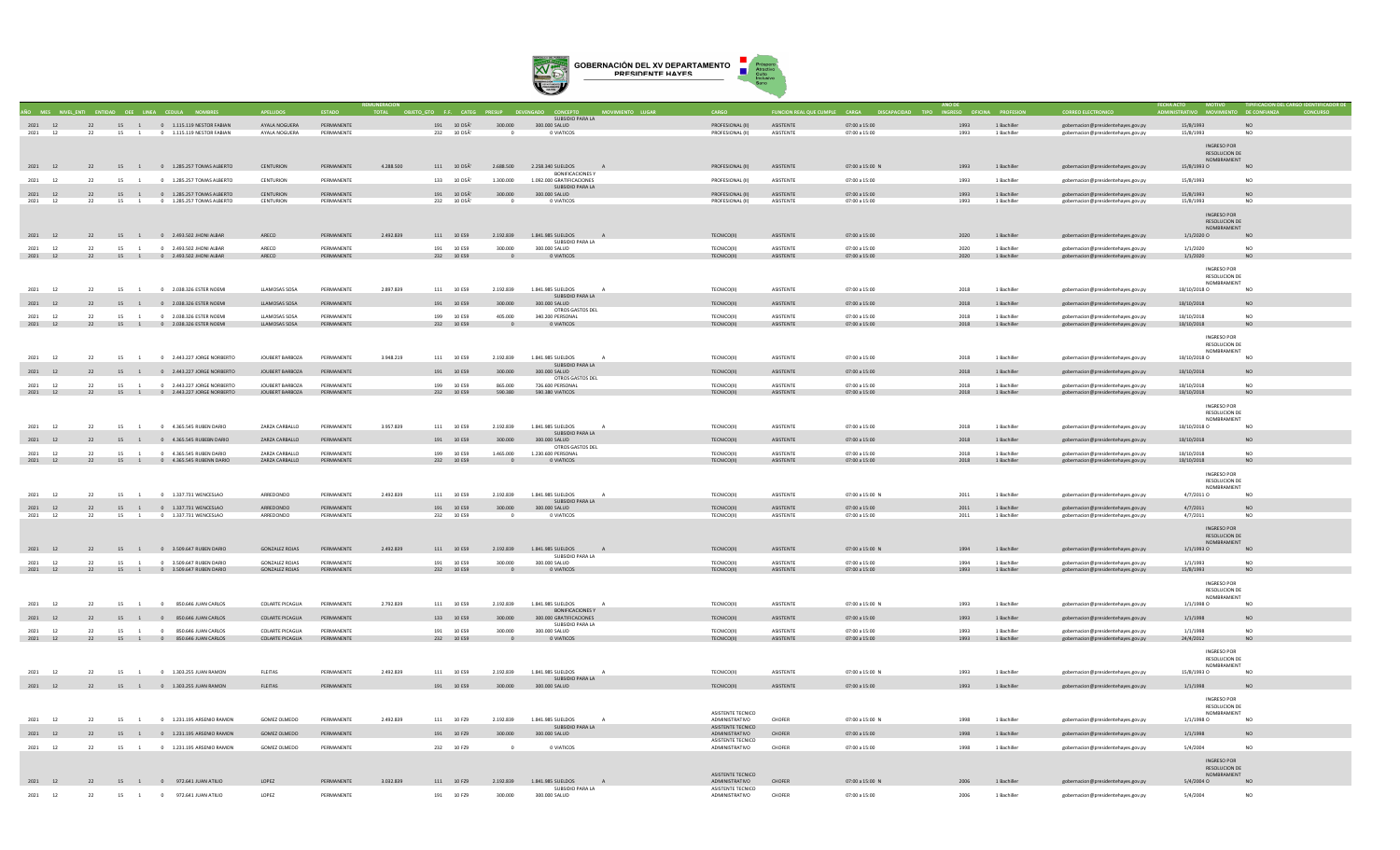

|                       |    |                      | MES NIVELENTI ENTIDAD OFF LINEA CEDULA                    |                              |            |            | ORIETO GTO F.F. CATEG        |           |                                                |                                            | INCION REAL OUF CUMPLE CARGA                           |                 |        |                              |                                                                |                                     |                        |
|-----------------------|----|----------------------|-----------------------------------------------------------|------------------------------|------------|------------|------------------------------|-----------|------------------------------------------------|--------------------------------------------|--------------------------------------------------------|-----------------|--------|------------------------------|----------------------------------------------------------------|-------------------------------------|------------------------|
|                       |    |                      |                                                           |                              |            |            |                              |           | <b>BONIFICACIONES Y</b>                        | ASISTENTE TECNICO                          |                                                        |                 |        |                              |                                                                |                                     |                        |
| 2021 12               |    |                      | 22 15 1 0 972.641 JUAN ATILIO                             | LOPEZ                        | PERMANENTE |            | 133 10 FZ9                   | 540.000   | 453.600 GRATIFICACIONES                        | ADMINISTRATIVO                             | CHOFER                                                 | 07:00 a 15:00   | 2006   | 1 Bachiller                  | gobernacion@presidentehayes.gov.py                             | 5/4/2004                            | <b>NO</b>              |
|                       |    |                      |                                                           |                              |            |            |                              |           |                                                | ASISTENTE TECNICO                          |                                                        |                 |        |                              |                                                                |                                     |                        |
| 2021 12               | 22 |                      | 15 1 0 972.641 JUAN ATILIO                                | LOPEZ                        | PERMANENTE |            | 232 10 FZ9                   |           | 0 VIATICOS                                     | ADMINISTRATIVO                             | CHOFER                                                 | 07:00 a 15:00   | 2006   | 1 Bachiller                  | eobernacion@presidentehaves.eov.pv                             | 5/4/2004                            | NO <sub>1</sub>        |
|                       |    |                      |                                                           |                              |            |            |                              |           |                                                |                                            |                                                        |                 |        |                              |                                                                |                                     |                        |
|                       |    |                      |                                                           |                              |            |            |                              |           |                                                |                                            |                                                        |                 |        |                              |                                                                | INGRESO POR                         |                        |
|                       |    |                      |                                                           |                              |            |            |                              |           |                                                | ASISTENTE TECNICO                          |                                                        |                 |        |                              |                                                                | RESOLUCION DE<br>NOMBRAMIENT        |                        |
| 2021 12               |    |                      | 22 15 1 0 1.255.413 ARTURO JOSE                           | <b>FLORENTIN</b>             | PERMANENTE | 3.167.559  | 111 10 GG9                   | 2.192.839 | 1.841.985 SUELDOS<br>A                         | ADMINISTRATIVO                             | <b>CHOFER</b>                                          | 07:00 a 15:00 N | 2004   | 1 Bachiller                  | gobernacion@presidentehayes.gov.py                             | 5/4/2004 O                          | N <sub>O</sub>         |
|                       |    |                      |                                                           |                              |            |            |                              |           | SUBSIDIO PARA LA                               | ASISTENTE TECNICO                          |                                                        |                 |        |                              |                                                                |                                     |                        |
| 2021<br><sup>12</sup> | 22 | 15 1                 | 0 1.255.413 ARTURO JOSE                                   | <b>FLORENTIN</b>             | PERMANENTE |            | 191 10 GG9                   | 300,000   | 300,000 SALUD                                  | ADMINISTRATIVO                             | CHOFER                                                 | 07:00 a 15:00   | 2004   | 1 Bachiller                  | gobernacion@presidentehayes.gov.py                             | 5/4/2004                            | NO                     |
|                       |    |                      |                                                           |                              |            |            |                              |           |                                                | ASISTENTE TECNICO                          |                                                        |                 |        |                              |                                                                |                                     |                        |
| 2021 12               |    |                      | 22 15 1 0 1.255.413 ARTURO JOSE                           | FLORENTIN                    | PERMANENTE |            | 232 10 GG9                   | 674.720   | 674.720 VIATICOS                               | ADMINISTRATIVO CHOFER                      |                                                        | 07:00 a 15:00   | 2004   | 1 Bachiller                  | gobernacion@presidentehayes.gov.py                             | 24/6/2004                           | N <sub>O</sub>         |
|                       |    |                      |                                                           |                              |            |            |                              |           |                                                |                                            |                                                        |                 |        |                              |                                                                | INGRESO POR                         |                        |
|                       |    |                      |                                                           |                              |            |            |                              |           |                                                |                                            |                                                        |                 |        |                              |                                                                | RESOLUCION DE                       |                        |
|                       |    |                      |                                                           |                              |            |            |                              |           |                                                | ASISTENTE TECNICO                          |                                                        |                 |        |                              |                                                                | NOMBRAMIENT                         |                        |
| 2021 12               | 22 |                      | 15 1 0 961.018 FULVIO CONCEPCION                          | ARCE NUÃ'EZ                  | PERMANENTE | 3.162.839  | 111 10 669                   | 2.192.839 | 1.841.985. SUELDOS<br>$\sim$                   | ADMINISTRATIVO                             | <b>ASISTENTE</b>                                       | 07:00 a 15:00 N | 2004   | 1 Rachiller                  | gobernacion@presidentehayes.gov.py                             | 24/6/2004 0                         | NO                     |
|                       |    |                      |                                                           |                              |            |            |                              |           | <b>BONIFICACIONES Y</b>                        | ASISTENTE TECNICO                          |                                                        |                 |        |                              |                                                                |                                     |                        |
| 2021 12               | 22 |                      | 15 1 0 961.018 FULVIO CONCEPCION                          | ARCE NUÃ'EZ                  | PERMANENTE |            | 133 10 GG9                   | 300,000   | 300,000 GRATIFICACIONES                        | ADMINISTRATIVO<br><b>ASISTENTE TECNICO</b> | ASISTENTE                                              | 07:00 a 15:00   | 2004   | 1 Bachiller                  | gobernacion@presidentehayes.gov.py                             | 24/6/2004                           | NO <sub>1</sub>        |
| 2021<br>12            | 22 |                      | 15 1 0 961.018 FUI VIO CONCEPCION                         | ARCE NUÃ'EZ                  | PERMANENTE |            | 232 10 GG9                   | $\Omega$  | O VIATICOS                                     | ADMINISTRATIVO                             | <b>ASISTENTE</b>                                       | 07:00 a 15:00   | 2004   | 1 Rachiller                  | gobernacion@presidentehayes.gov.py                             | 24/6/2004                           | NO                     |
|                       |    |                      |                                                           |                              |            |            |                              |           | OTROS GASTOS DEL                               | <b>ASISTENTE TECNICO</b>                   |                                                        |                 |        |                              |                                                                |                                     |                        |
| 2021 12               | 22 |                      | 15 1 0 961.018 FULVIO CONCEPCION                          | ARCE NUÃ'EZ                  | PERMANENTE |            | 199 10 GG9                   | 370,000   | 310,800 PERSONAL                               | ADMINISTRATIVO                             | ASISTENTE                                              | 07:00 a 15:00 N | 2004   | 1 Bachiller                  | gobernacion@presidentehayes.gov.py                             | 24/6/2004                           | NO                     |
|                       |    |                      |                                                           |                              |            |            |                              |           | SUBSIDIO PARA LA                               | ASISTENTE TECNICO                          |                                                        |                 |        | Licenciada en Ciencias de la |                                                                |                                     |                        |
| 2021<br>12            | 22 | 15 1                 | 0 961.018 FULVIO CONCEPCION                               | ARCE NUÃ'EZ                  | PERMANENTE |            | 191 10 GG9                   | 300.000   | 300.000 SALUD                                  | ADMINISTRATIVO                             | ASISTENTE                                              | 07:00 a 15:00   | 2004   | 1 Educacion                  | gobernacion@presidentehayes.gov.py                             | 27/1/2004                           | NO                     |
|                       |    |                      |                                                           |                              |            |            |                              |           |                                                |                                            |                                                        |                 |        |                              |                                                                | INGRESO POR                         |                        |
|                       |    |                      |                                                           |                              |            |            |                              |           |                                                |                                            |                                                        |                 |        |                              |                                                                | <b>RESOLUCION DE</b>                |                        |
|                       |    |                      |                                                           |                              |            |            |                              |           |                                                |                                            |                                                        |                 |        |                              |                                                                | NOMBRAMIENT                         |                        |
| 2021 12               |    |                      | 22 15 1 0 3.664.754 EDGAR DARIO                           | MARTINEZ INSFRAN             | PERMANENTE | 7.939.720  | 111 10 CQ1                   | 3.396.400 | 2.852.976 SUELDOS<br>A                         | ASISTENTE                                  | ASISTENTE                                              | 07:00 a 15:00   | 2018   | 1 Bachiller                  | gobernacion@presidentehayes.gov.py                             | 18/10/2018 O<br>NQ                  |                        |
|                       |    |                      |                                                           |                              |            |            |                              |           | SUBSIDIO PARA LA                               |                                            |                                                        |                 |        |                              |                                                                |                                     |                        |
| 2021<br>12            | 22 |                      | 15 1 0 3.664.754 EDGAR DARIO                              | MARTINEZ INSFRAN             | PERMANENTE |            | 191 10 CQ1                   | 300.000   | 300.000 SALUD                                  | ASISTENTE                                  | ASISTENTE                                              | 07:00 a 15:00   | 2018   | 1 Bachiller                  | gobernacion@presidentehayes.gov.py                             | 18/10/2018                          | NO                     |
| 2021 12               | 22 |                      | 15 1 0 3.664.754 EDGAR DARIO                              | MARTINEZ INSFRAN             | PERMANENTE |            | 199 10 CQ1                   | 1.104.500 | OTROS GASTOS DEL<br>927.780 PERSONAL           | ASISTENTE                                  | <b>ASISTENTE</b>                                       | 07:00 a 15:00   | 2018   | 1 Bachiller                  | gobernacion@presidentehayes.gov.py                             | 18/10/2018                          | NO.                    |
|                       |    |                      |                                                           |                              |            |            |                              |           | <b>BONIFICACIONES \</b>                        |                                            |                                                        |                 |        |                              |                                                                |                                     |                        |
| 12<br>2021            | 22 |                      | 15 1 0 3.664.754 EDGAR DARIO                              | MARTINEZ INSFRAN             | PERMANENTE |            | 133 10 CO1                   | 2.717.120 | 2.282.381 GRATIFICACIONES                      | <b>ASISTENTE</b>                           | <b>ASISTENTE</b>                                       | 07:00 a 15:00   | 2018   | 1 Bachiller                  | gobernacion@presidentehayes.gov.py                             | 18/10/2018                          | NO.                    |
| 2021 12               |    |                      | 22 15 1 0 3.664.754 EDGAR DARIO                           | MARTINEZ INSFRAN             | PERMANENTE |            | 232 10 CQ!                   | 421.700   | 421.700 VIATICOS                               | ASISTENTE                                  | ASISTENTE                                              | 07:00 a 15:00   | 2018   | 1 Bachiller                  | gobernacion@presidentehayes.gov.py                             | 18/10/2018                          | <b>NO</b>              |
|                       |    |                      |                                                           |                              |            |            |                              |           |                                                |                                            |                                                        |                 |        |                              |                                                                |                                     |                        |
|                       |    |                      |                                                           |                              |            |            |                              |           |                                                |                                            |                                                        |                 |        |                              |                                                                | INGRESO POR                         |                        |
|                       |    |                      |                                                           |                              |            |            |                              |           |                                                |                                            |                                                        |                 |        | Licenciada en Ciencias de la |                                                                | RESOLUCION DE<br>NOMRRAMIENT        |                        |
| 2021 12               | 22 |                      | 15 1 0 1.438.732 NORMA RUTH                               | ZARATE                       | PERMANENTE | 3,696,400  | 111 10 CO1                   | 3,396,400 | 2.853.060 SUELDOS<br>A                         | PROFESIONAL(I)                             | <b>ASISTENTE</b>                                       | 07:00 a 15:00 N | 2014   | 1 Educacion                  | gobernacion@presidentehayes.gov.py                             | 27/1/2004 0                         | <b>NO</b>              |
|                       |    |                      |                                                           |                              |            |            |                              |           | SUBSIDIO PARA LA                               |                                            |                                                        |                 |        |                              |                                                                |                                     |                        |
| 2021 12               | 22 |                      | 15 1 0 1.438.732 NORMA RUTH                               | <b>ZARATE</b>                | PERMANENTE |            | 191 10 CO1                   | 300,000   | 300,000 SALUD                                  | PROFESIONAL(I)                             | <b>ASISTENTE</b>                                       | 07:00 a 15:00   | 2014   | 1 Ingeniero Comercial        | gobernacion@presidentehayes.gov.py                             | 1/1/2015                            | N <sub>O</sub>         |
|                       |    |                      |                                                           |                              |            |            |                              |           |                                                |                                            |                                                        |                 |        |                              |                                                                |                                     |                        |
|                       |    |                      |                                                           |                              |            |            |                              |           |                                                |                                            |                                                        |                 |        |                              |                                                                | <b>INGRESO POR</b><br>RESOLUCION DE |                        |
|                       |    |                      |                                                           |                              |            |            |                              |           |                                                |                                            | SECRETARIO JUNTA                                       |                 |        |                              |                                                                | NOMBRAMIENT                         |                        |
| 2021<br>12            | 22 | 15<br>$\overline{1}$ | 0 3.383.373 ZULMA                                         | <b>GOMEZ BRITEZ</b>          | PERMANENTE | 5.300.000  | $111 \qquad 10 \, {\rm J}01$ | 5.000.000 | 4.200.000 SUELDOS                              | JUEZ INSTRUCTOR                            | DEPARTAMENTAL                                          | 07:00 a 15:00 N | 2015   | 1 Ingeniero Comercial        | gobernacion@presidentehayes.gov.py                             | 1/1/2015 0                          | <b>NO</b>              |
|                       |    |                      |                                                           |                              |            |            |                              |           | SUBSIDIO PARA LA                               |                                            | SECRETARIO JUNTA                                       |                 |        |                              |                                                                |                                     |                        |
| 2021 12               | 22 |                      | 15 1 0 3.383.373 ZULMA                                    | <b>GOMEZ BRITEZ</b>          | PERMANENTE |            | 191 10 J01                   | 300,000   | 300.000 SALUD                                  | JUEZ INSTRUCTOR                            | DEPARTAMENTAL                                          | 07:00 a 15:00   | 2015   | 1 Bachiller                  | gobernacion@presidentehayes.gov.py                             | 1/1/1998                            |                        |
|                       |    | 15                   |                                                           |                              | PERMANENTE |            |                              |           | 0 VIATICOS                                     |                                            | SECRETARIO JUNTA                                       |                 |        |                              |                                                                |                                     |                        |
| 2021<br>12            | 22 | $\overline{1}$       | 0 3.383.373 ZULMA                                         | <b>GOMEZ BRITEZ</b>          |            |            | 232 10 J01                   |           |                                                | JUEZ INSTRUCTOR                            | DEPARTAMENTAL                                          | 07:00 a 15:00   | 2015   | 1 Bachiller                  | gobernacion@presidentehayes.gov.py                             | 1/1/1998                            |                        |
|                       |    |                      |                                                           |                              |            |            |                              |           |                                                |                                            |                                                        |                 |        |                              |                                                                | <b>INGRESO POR</b>                  |                        |
|                       |    |                      |                                                           |                              |            |            |                              |           |                                                |                                            |                                                        |                 |        |                              |                                                                | RESOLUCION DE                       |                        |
|                       |    |                      |                                                           |                              |            |            |                              |           |                                                |                                            |                                                        |                 |        |                              |                                                                | NOMBRAMIENT                         |                        |
| 2021 12               |    |                      | 22 15 1 0 1.566.200 ELVIO EUGENIO                         | ROJAS RIVAS                  | PERMANENTE | 3,800,000  | 111 10 J02                   | 3.500.000 | 2.940.000 SUELDOS<br>A                         | <b>FISCAL</b>                              | ASISTENTE                                              | 07:00 a 15:00 N | 1993   | 1 Bachiller                  | gobernacion@presidentehayes.gov.py                             | 1/1/1998 0                          | N <sub>O</sub>         |
|                       |    |                      |                                                           | ROJAS RIVAS                  | PERMANENTE |            |                              | 300,000   | SUBSIDIO PARA LA                               |                                            | <b>ASISTENTE</b>                                       |                 |        |                              |                                                                |                                     | NO                     |
| 2021<br>12            | 22 |                      | 15 1 0 1.566.200 ELVIO EUGENIO                            |                              |            |            | 191 10 J02                   |           | 300.000 SALUD                                  | FISCAL                                     |                                                        | 07:00 a 15:00   | 1993   | 1 Bachiller                  | gobernacion@presidentehayes.gov.py                             | 1/1/1998                            |                        |
|                       |    |                      |                                                           |                              |            |            |                              |           |                                                |                                            |                                                        |                 |        | Licenciada en                |                                                                |                                     |                        |
| 2021 12               |    |                      | 22 15 1 0 1.566.200 ELVIO EUGENIO                         | <b>ROJAS RIVAS</b>           | PERMANENTE |            | 232 10 J02                   |           | O VIATICOS                                     | FISCAL                                     | <b>ASISTENTE</b>                                       | 07:00 a 15:00   | 1993   |                              | 1 Administracion de Empresa gobernacion@presidentehayes.gov.py | 4/6/2012                            | NO                     |
|                       |    |                      |                                                           |                              |            |            |                              |           |                                                |                                            |                                                        |                 |        |                              |                                                                |                                     |                        |
|                       |    |                      |                                                           |                              |            |            |                              |           |                                                |                                            |                                                        |                 |        |                              |                                                                | INGRESO POR                         |                        |
|                       |    |                      |                                                           |                              |            |            |                              |           |                                                | AUXILIAR TECNICO                           |                                                        |                 |        |                              |                                                                | RESOLUCION DE<br>NOMBRAMIENT        |                        |
| 12<br>2021            | 22 | 15<br>$\overline{1}$ | 0 3.419.823 NIDIA ZUNILDA                                 | ARCE                         | PERMANENTE | 2.492.839  | 111 10 GG9                   | 2.192.839 | 1.841.985 SUELDOS<br>$\mathbf{A}$              | ADMINISTRATIVO                             | <b>ASISTENTE</b>                                       | 07:00 a 15:00 S | 2016   | 1 Bachiller                  | gobernacion@presidentehaves.gov.pv                             | 30/11/2016 0                        | <b>NO</b>              |
|                       |    |                      |                                                           |                              |            |            |                              |           | SUBSIDIO PARA LA                               | AUXILIAR TECNICO                           |                                                        |                 |        |                              |                                                                |                                     |                        |
| 2021 12               |    |                      | 22 15 1 0 3.419.823 NIDIA ZUNILDA                         | ARCE                         | PERMANENTE |            | 191 10 GG9                   | 300,000   | 300.000 SALUD                                  | ADMINISTRATIVO                             | ASISTENTE                                              | 07:00 a 15:00   | 2016   | 1 Bachiller                  | gobernacion@presidentehayes.gov.py                             | 30/11/2016                          | NO                     |
|                       |    |                      |                                                           |                              |            |            |                              |           |                                                |                                            |                                                        |                 |        |                              |                                                                |                                     |                        |
|                       |    |                      |                                                           |                              |            |            |                              |           |                                                |                                            |                                                        |                 |        |                              |                                                                | <b>INGRESO POR</b>                  |                        |
|                       |    |                      |                                                           |                              |            |            |                              |           |                                                | AUXILIAR TECNICO                           |                                                        |                 |        |                              |                                                                | RESOLUCION DE<br>NOMBRAMIENT        |                        |
| 2021<br>12            | 22 | 15 1                 | 0 4.238.801 DIEGO ARMANDO                                 | CACERES APESTEGUI            | PERMANENTE | 2.492.839  | 111 10 GG9                   | 2.192.839 | 1.841.985 SUELDOS<br>$\overline{A}$            | ADMINISTRATIVO                             | <b>ASISTENTE</b>                                       | 07:00 a 15:00 S | 2016   | 1 Bachiller                  | gobernacion@presidentehayes.gov.py                             | 30/11/2016 O                        |                        |
|                       |    |                      |                                                           |                              |            |            |                              |           | SUBSIDIO PARA LA                               | AUXILIAR TECNICO                           |                                                        |                 |        |                              |                                                                |                                     |                        |
| 2021 12               |    |                      | 22 15 1 0 4.238.801 DIEGO ARMANDO                         | CACERES APESTEGUI PERMANENTE |            |            | 191 10 GG9                   | 300,000   | 300.000 SALUD                                  | ADMINISTRATIVO                             | ASISTENTE                                              | 07:00 a 15:00   | 2016   | 1 Economista                 | gobernacion@presidentehayes.gov.py                             | 13/12/2016                          |                        |
|                       |    |                      |                                                           |                              |            |            |                              |           |                                                |                                            |                                                        |                 |        |                              |                                                                |                                     |                        |
|                       |    |                      |                                                           |                              |            |            |                              |           |                                                |                                            |                                                        |                 |        |                              |                                                                | INGRESO POR<br>RESOLUCION DE        |                        |
|                       |    |                      |                                                           |                              |            |            |                              |           |                                                |                                            |                                                        |                 |        |                              |                                                                | NOMBRAMIENT                         |                        |
| 2021 12               | 22 | 15 1                 | 0 4.517.272 LIZ MARIA                                     | CARDONI ROIAS                | PERMANENTE | 2,988,500  | 111 10 D5A'                  | 2,688,500 | 1.631.021 SUELDOS<br>$\sim$                    | PROFESIONAL (II)                           | <b>ASISTENTE</b>                                       | 07:00 a 15:00 N | 2017   |                              | 1 Licenciada en Enfermeria gobernacion@presidentehayes.gov.py  | 12/12/2017 0                        | <b>NO</b><br>514       |
|                       |    |                      |                                                           |                              |            |            |                              |           | SUBSIDIO PARA LA                               |                                            |                                                        |                 |        |                              |                                                                |                                     |                        |
| 2021 12               | 22 |                      | 15 1 0 4.517.272 LIZ MARIA                                | CARDONI ROJAS                | PERMANENTE |            | 191 10 D5A'                  | 300,000   | 300,000 SALUD                                  | PROFESIONAL (II)                           | <b>ASISTENTE</b>                                       | 07:00 a 15:00   | 2017   |                              | 1 Licenciada en Enfermeria gobernacion@presidentehayes.gov.py  | 12/12/2017                          | NO.<br>5145            |
| 2021<br>12            | 22 | 15                   | 0 4.517.272 LIZ MARIA                                     | CARDONI ROJAS                | PERMANENTE |            | 232 10 DSA                   |           | 0 VIATICOS                                     | PROFESIONAL (II)                           | <b>ASISTENTE</b>                                       | 07:00 a 15:00   | 2017   |                              | 1 Licenciada en Enfermeria gobernacion@presidentehayes.gov.py  | 12/12/2017                          | N <sub>O</sub><br>5145 |
|                       |    |                      |                                                           |                              |            |            |                              |           |                                                |                                            |                                                        |                 |        |                              |                                                                | INGRESO POR                         |                        |
|                       |    |                      |                                                           |                              |            |            |                              |           |                                                |                                            |                                                        |                 |        |                              |                                                                | RESOLUCION DE                       |                        |
|                       |    |                      |                                                           |                              |            |            |                              |           |                                                | AUXILIAR TECNICO                           |                                                        |                 |        |                              |                                                                | NOMRRAMIENT                         |                        |
| 2021 12               | 22 |                      | 15 1 0 4.091.493 AGUSTIN                                  | NUÃ'EZ RIVEIRO               | PERMANENTE | 2.492.839  | 111 10 GG9                   | 2.192.839 | 1.841.985 SUELDOS<br>A                         | ADMINISTRATIVO                             | ASISTENTE                                              | 07:00 a 15:00 S | 1 2017 | 1 Bachiller                  | gobernacion@presidentehayes.gov.py                             | 12/12/2017 0                        | 5472<br><b>NO</b>      |
|                       |    |                      |                                                           |                              |            |            |                              |           | SUBSIDIO PARA LA                               | AUXILIAR TECNICO                           |                                                        |                 |        |                              |                                                                |                                     |                        |
| 2021 12               | 22 |                      | 15 1 0 4.091.493 AGUSTIN                                  | NUÃ'EZ RIVEIRO               | PERMANENTE |            | 232 10 GG9                   | 300,000   | 300,000 SALUD                                  | ADMINISTRATIVO                             | ASISTENTE                                              | 07:00 a 15:00   | 2017   | 1 Bachiller                  | gobernacion@presidentehaves.gov.pv                             | 16/11/2017                          | 5472<br>NO             |
|                       |    |                      |                                                           |                              |            |            |                              |           |                                                |                                            |                                                        |                 |        |                              |                                                                | <b>INGRESO POR</b>                  |                        |
|                       |    |                      |                                                           |                              |            |            |                              |           |                                                |                                            |                                                        |                 |        |                              |                                                                | <b>RESOLUCION DE</b>                |                        |
|                       |    |                      |                                                           |                              |            |            |                              |           |                                                | SECRETARIO                                 |                                                        |                 |        | Licenciado en Admistracion   |                                                                | NOMBRAMIENT                         |                        |
|                       |    |                      | 2021 12 22 15 1 0 1.069.995 BERNARDO ANTONIO ZARATE RUDAS |                              | PERMANENTE | 10.725.200 |                              |           | 111  10  C90  7.425.200  6.237.168 SUELDO<br>A |                                            | DEPARTAMENTAL SECRETARIO DEPARTAMENTAL 07:00 a 15:00 N |                 | 2018   | 1 de Empresas                | gobernacion@presidentehayes.gov.py                             | 16/8/2018 O SI                      |                        |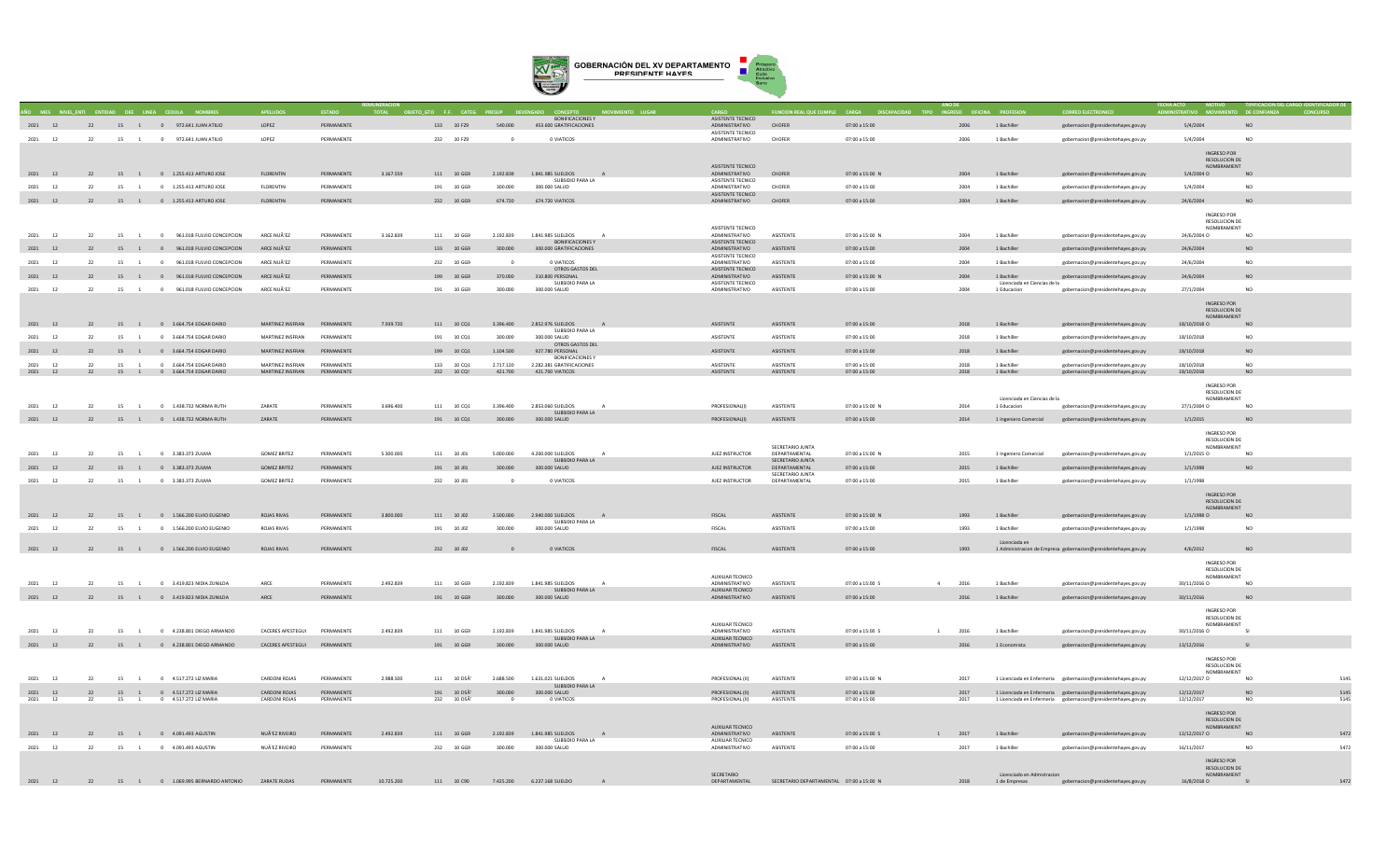

| 2021<br>12            | 22 |    | 15 1           | 0 1.069.995 BERNARDO ANTONIO             | ZARATE RUDAS                        | PERMANENTE               |            | 191 10 C90 | 300,000       | SUBSIDIO PARA LA<br>300.000 SALUD                    |              | SECRETARIO<br>DEPARTAMENTAL | SECRETARIO DEPARTAMENTAL 07:00 a 15:00               | 2018 | Licenciado en Admistracion<br>1 de Empresas | gobernacion@presidentehayes.gov.py                               | 16/8/2018                           | SI           |
|-----------------------|----|----|----------------|------------------------------------------|-------------------------------------|--------------------------|------------|------------|---------------|------------------------------------------------------|--------------|-----------------------------|------------------------------------------------------|------|---------------------------------------------|------------------------------------------------------------------|-------------------------------------|--------------|
|                       |    |    |                |                                          |                                     |                          |            |            |               |                                                      |              |                             |                                                      |      |                                             |                                                                  |                                     |              |
| 2021 12               |    |    |                | 22 15 1 0 1.069.995 BERNARDO ANTONIO     | ZARATE RUDAS                        | PERMANENTE               |            | 133 10 C90 | 3,000,000     | <b>BONIFICACIONES Y</b><br>2.520.000 GRATIFICACIONES |              | SECRETARIO<br>DEPARTAMENTAL | SECRETARIO DEPARTAMENTAL 07:00 a 15:00               | 2018 | Licenciado en Admistracion<br>1 de Empresas | gobernacion@presidentehayes.gov.py                               | 16/8/2018                           |              |
|                       |    |    |                |                                          |                                     |                          |            |            |               |                                                      |              |                             |                                                      |      |                                             |                                                                  |                                     |              |
| 2021 12               | 22 |    | 15 1           | 0 1.069.995 BERNARDO ANTONIO             | <b>ZARATE RUDAS</b>                 | PERMANENTE               |            | 232 10 090 | $\sim$        | 0 VIATICOS                                           |              | SECRETARIO<br>DEPARTAMENTAL | SECRETARIO DEPARTAMENTAL 07:00 a 15:00               | 2018 | Licenciado en Admistracion<br>1 de Empresas | gobernacion@presidentehaves.gov.pv                               | 16/8/2018                           | $\sim$       |
|                       |    |    |                |                                          |                                     |                          |            |            |               |                                                      |              |                             |                                                      |      |                                             |                                                                  | <b>INGRESO POR</b>                  |              |
|                       |    |    |                |                                          |                                     |                          |            |            |               |                                                      |              | SECRETARIO                  |                                                      |      |                                             |                                                                  | RESOLUCION EN<br>CARGO DE           |              |
| 2021 12               |    |    |                | 22 15 1 0 742.377 LORENZO                | <b>GAMARRA FLORES</b>               | PERMANENTE               | 7,725,200  | 111 10 C90 | 7,425,200     | 6.237.168 SUELDO                                     | A            | DEPARTAMENTAL               | SECRETARIO DEPARTAMENTAL 07:00 a 15:00 N             | 2018 | 1 Arquitecto                                | gobernacion@presidentehayes.gov.py                               | 16/8/2018 CONFIANZA SI              |              |
| 2021<br><sup>12</sup> | 22 |    | 15 1           | 0 742.377 LORENZO                        | <b>GAMARRA FLORES</b>               | PERMANENTE               |            | 191 10 C90 | 300,000       | SUBSIDIO PARA LA<br>300,000 SALUD                    |              | SECRETARIO<br>DEPARTAMENTAL | SECRETARIO DEPARTAMENTAL 07:00 a 15:00               | 2018 | 1 Arquitecto                                | gobernacion@presidentehayes.gov.py                               | 16/8/2018                           |              |
|                       |    |    |                |                                          |                                     |                          |            |            |               |                                                      |              | SECRETARIO                  |                                                      |      |                                             |                                                                  |                                     |              |
| 2021 12               | 22 |    |                | 15 1 0 742.377 LORENZO                   | <b>GAMARRA FLORES</b>               | PERMANENTE               |            | 232 10 C90 |               | 0 VIATICOS                                           |              | DEPARTAMENTAL               | SECRETARIO DEPARTAMENTAL 07:00 a 15:00               | 2018 | 1 Arquitecto                                | gobernacion@presidentehayes.gov.py                               | 16/8/2018<br>INGRESO POR            | S1           |
|                       |    |    |                |                                          |                                     |                          |            |            |               |                                                      |              |                             |                                                      |      |                                             |                                                                  | <b>RESOLUCION EN</b>                |              |
| $2021$ 12             | 22 |    |                | 15 1 0 3 10 7 30 7 IIIAN CARLOS          | CACERES                             | DERMANENTE               | 7.725.200  | 111 10.000 | 7.425.200     | 6.237.168.SUELDO                                     | $\Delta$     | SECRETARIO<br>DEPARTAMENTAL | SECRETARIO DEPARTAMENTAL 07:00 > 15:00 N             | 2018 | 1 Rachiller                                 | gobernacion@presidentehayes.gov.py                               | CARGO DE<br>16/8/2018 CONFIANZA SI  |              |
| 2021 12               | 22 |    |                |                                          | CACERES                             | PERMANENTE               |            |            | 300,000       | SURSIDIO PARA LA<br>300,000 SALUD                    |              | SECRETARIO<br>DEPARTAMENTAL | SECRETARIO DEPARTAMENTAL 07:00 a 15:00               | 2018 | 1 Bachiller                                 |                                                                  | 16/8/2018                           | $\sim$       |
|                       |    |    |                | 15 1 0 3.197.397 JUAN CARLOS             |                                     |                          |            | 191 10 C90 |               |                                                      |              | SECRETARIO                  |                                                      |      |                                             | gobernacion@presidentehayes.gov.py                               |                                     |              |
| 2021<br>12            | 22 |    |                | 15 1 0 3.197.397 JUAN CARLOS             | CACERES                             | PERMANENTE               |            | 232 10 C90 |               | 0 VIATICOS                                           |              | DEPARTAMENTAL               | SECRETARIO DEPARTAMENTAL 07:00 a 15:00               | 2018 | 1 Bachiller                                 | gobernacion@presidentehaves.gov.pv                               | 16/8/2018<br>INGRESO POR            |              |
|                       |    |    |                |                                          |                                     |                          |            |            |               |                                                      |              |                             |                                                      |      |                                             |                                                                  | RESOLUCION EN                       |              |
| 2021 12               |    |    |                | 22 15 1 0 4.307.603 GILBERTO ANTONIO     | ORTIZ ORTIZ                         | PERMANENTE               | 7,725,200  | 111 10 C90 | 7.425.200     | 6.237.168 SUELDO                                     | A            | SECRETARIO<br>DEPARTAMENTAL | SECRETARIO DEPARTAMENTAL 07:00 a 15:00 N             | 2018 |                                             | 1 Estudiante Universitario gobernacion@presidentehayes.gov.py    | CARGO DE<br>16/8/2018 CONFIANZA SI  |              |
|                       |    |    |                |                                          |                                     |                          |            |            |               | SUBSIDIO PARA LA                                     |              | SECRETARIO                  |                                                      |      |                                             |                                                                  |                                     |              |
| 2021<br>12            | 22 | 15 | $\overline{1}$ | 0 4.307,603 GILBERTO ANTONIO             | ORTIZ ORTIZ                         | PERMANENTE               |            | 191 10 C90 | 300,000       | 300,000 SALUD                                        |              | DEPARTAMENTAL<br>SECRETARIO | SECRETARIO DEPARTAMENTAL 07:00 a 15:00               | 2018 | 1 Estudiante Universitario                  | gobernacion@presidentehayes.gov.py                               | 16/8/2018                           |              |
| 2021 12               | 22 |    |                | 15 1 0 4.307.603 GILBERTO ANTONIO        | ORTIZ ORTIZ                         | PERMANENTE               |            | 232 10 C90 |               | 0 VIATICOS                                           |              | DEPARTAMENTAL               | SECRETARIO DEPARTAMENTAL 07:00 a 15:00               | 2018 |                                             | 1 Estudiante Universitario gobernacion@presidentehayes.gov.py    | 16/8/2018<br>S1                     |              |
|                       |    |    |                |                                          |                                     |                          |            |            |               |                                                      |              |                             |                                                      |      |                                             |                                                                  | INGRESO POR<br><b>RESOLUCION EN</b> |              |
|                       |    |    |                |                                          |                                     |                          |            |            |               |                                                      |              | SECRETARIO                  |                                                      |      |                                             |                                                                  | CARGO DE                            |              |
| 2021<br>12            | 22 |    | 15 1           | 0 1.271.323 FELIX DIONISIO               | RUIZ LARRAMENDIA                    | PERMANENTE               | 10 315 200 | 111 10 090 | 7425200       | 6.237.168.SUELDO<br>SUBSIDIO PARA LA                 | $\Delta$     | DEPARTAMENTAL<br>SECRETARIO | SECRETARIO DEPARTAMENTAL 07:00 a 15:00 N             | 2018 | 1 Abogado                                   | gobernacion@presidentehayes.gov.py                               | 12/9/2018 CONFIANZA                 |              |
| 2021 12               |    |    |                | 22 15 1 0 1.271.323 FELIX DIONISIO       | <b>RUIZ LARRAMENDIA</b>             | PERMANENTE               |            | 191 10 C90 | 300,000       | 300,000 SALUD                                        |              | DEPARTAMENTAL               | SECRETARIO DEPARTAMENTAL 07:00 a 15:00               | 2018 | 1 Abogado                                   | gobernacion@presidentehayes.gov.py                               | 12/9/2018                           | - 51         |
|                       |    |    |                |                                          |                                     |                          |            |            |               | <b>BONIFICACIONES Y</b>                              |              | SECRETARIO                  |                                                      |      | Licenciado en Admistracion                  |                                                                  |                                     |              |
| 2021<br>12            | 22 | 15 | $\overline{1}$ | 0 1.271.323 FELIX DIONISIO               | RUIZ LARRAMENDIA                    | PERMANENTE               |            | 133 10 C90 |               | 0 GRATIFICACIONES                                    |              | DEPARTAMENTAL               | SECRETARIO DEPARTAMENTAL 07:00 a 15:00               | 2018 | 1 de Empresas                               | gobernacion@presidentehayes.gov.py                               | 16/8/2018                           | $\sim$       |
| 2021 12               | 22 |    |                | 15 1 0 1.271.323 FELIX DIONISIO          | RUIZ LARRAMENDIA                    | PERMANENTE               |            | 199 10 C90 | 2.590.000     | OTROS GASTOS DEL<br>2.175.600 PERSONAL               |              | SECRETARIO<br>DEPARTAMENTAL | SECRETARIO DEPARTAMENTAL 07:00 a 15:00               | 2018 | 1 Abogado                                   | gobernacion@presidentehayes.gov.py                               | 12/9/2018                           | S1           |
|                       |    |    |                |                                          |                                     | <b><i>DERMANENTE</i></b> |            |            | $\sim$        |                                                      |              | SECRETARIO                  |                                                      |      |                                             |                                                                  |                                     | C1           |
| 12<br>2021            | 22 |    |                | 15 1 0 1.271.323 FELIX DIONISIC          | RUIZ LARRAMENDIA                    |                          |            | 232 10 C90 |               | 0 VIATICOS                                           |              | DEPARTAMENTAL               | SECRETARIO DEPARTAMENTAL 07:00 a 15:00               | 2018 | 1 Abogado                                   | gobernacion@presidentehayes.gov.py                               | 12/9/2018<br>INGRESO POR            |              |
|                       |    |    |                |                                          |                                     |                          |            |            |               |                                                      |              |                             |                                                      |      |                                             |                                                                  | RESOLUCION EN                       |              |
| 2021 12               |    |    |                | 22 15 1 0 1.925.634 JULIO CESAR          | <b>ESCOBAR RUIZ DIAZ</b>            | PERMANENTE               | 7,342,000  | 111 10 B55 | 4,144,000     | 3.480.960 SUELDO                                     |              | SECRETARIO<br>DEPARTAMENTAL | SECRETARIO DEPARTAMENTAL 07:00 a 15:00 N             | 2018 | Licenciado en Admistracion                  | 1 de Empresas gobernacion@presidentehayes.gov.py                 | CARGO DE<br>16/8/2018 CONFIANZA     |              |
|                       |    |    |                |                                          |                                     |                          |            |            |               | SUBSIDIO PARA LA                                     |              | SECRETARIO                  |                                                      |      | Licenciado en Admistracion                  |                                                                  |                                     |              |
| 2021 12               | 22 |    |                | 15 1 0 1.925.634 JULIO CESAR             | ESCOBAR RUIZ DIAZ                   | PERMANENTE               |            | 191 10 B55 | 300.000       | 300.000 SALUD                                        |              | DEPARTAMENTAL               | SECRETARIO DEPARTAMENTAL 07:00 a 15:00               | 2018 | 1 de Empresas                               | gobernacion@presidentehayes.gov.py                               | 16/8/2018                           | S1           |
|                       |    |    |                |                                          |                                     |                          |            |            |               | <b>BONIFICACIONES Y</b>                              |              | SECRETARIO                  |                                                      |      |                                             |                                                                  |                                     |              |
| 2021 12               |    |    |                | 22 15 1 0 1.925.634 JULIO CESAR          | ESCOBAR RUIZ DIAZ                   | PERMANENTE               |            | 133 10 B55 | 2.898.000     | 2.434.320 GRATIFICACIONES                            |              | DEPARTAMENTAL               | SECRETARIO DEPARTAMENTAL 07:00 a 15:00               | 2018 | Licenciado en Admistracion<br>1 de Empresas | gobernacion@presidentehayes.gov.py                               | 16/8/2018                           |              |
|                       |    |    |                |                                          |                                     |                          |            |            |               |                                                      |              | SECRETARIO                  |                                                      |      | Licenciado en Admistracion                  |                                                                  |                                     |              |
| 2021<br>12            | 22 |    | 15 1           | 0 1.925.634 JULIO CESAR                  | <b>ESCORAR RUIZ DIAZ</b>            | PERMANENTE               |            | 232 10 BSS | $\sim$        | 0 VIATICOS                                           |              | DEPARTAMENTAL               | SECRETARIO DEPARTAMENTAL 07:00 a 15:00               | 2018 | 1 de Empresas                               | gobernacion@presidentehayes.gov.py                               | 16/8/2018                           | S1           |
| 2021<br>12            | 22 |    |                | 15 1 0 1.189.245 RUBEN ANTONIO           | ROUSSILLON BLAIRES PERMANENTE       |                          | 31,276,820 | 111 10 A46 | 21.125.620    | 21.125.620 SUELDO                                    | $\mathbf{A}$ | GORERNADOR<br>DEPARTAMENTAL | GOBERNADOR DEPARTAMENTAL 07:00 a 15:00 N             | 2018 | 1 NILVEL TERCIARIO                          | gobernacion@presidentehayes.gov.py                               | INICIO DE<br>16/8/2018 MANDATO SI   |              |
|                       |    |    |                |                                          |                                     |                          |            |            |               | GASTOS DE                                            |              | GORERNADOR                  |                                                      |      |                                             |                                                                  |                                     |              |
| 2021<br>12            | 22 | 15 | $\overline{1}$ | 0 1.189.245 RUBEN ANTONIO                | ROUSSILLON BLAIRES                  | PERMANENTE               |            | 113 10 A46 | 2,851,200     | 2.851.200 REPRESENTACION<br>REMUNERACION             |              | DEPARTAMENTAL<br>GOBERNADOR | GOBERNADOR DEPARTAMENTAL 07:00 a 15:00               | 2018 | 1 NILVEL TERCIARIO                          | gobernacion@presidentehaves.gov.pv                               | 16/8/2018                           | S1           |
| 2021 12               | 22 |    |                | 15 1 0 1.189.245 RUBEN ANTONIO           | ROUSSILLON BLAIRES PERMANENTE       |                          |            | 133 10 A46 | 7.000.000     | 7.000.000 EXTRAORDINARIA                             |              | DEPARTAMENTAL               | GOBERNADOR DEPARTAMENTAL 07:00 a 15:00               | 2018 | 1 NILVEL TERCIARIO                          | gobernacion@presidentehayes.gov.py                               | 16/8/2018                           | S1           |
| 2021<br><sup>12</sup> | 22 | 15 | $\overline{1}$ | 0 1.189.245 RUBEN ANTONIC                | ROUSSILLON BLAIRES                  | PERMANENTE               |            | 232 10 A46 |               | 0 VIATICOS                                           |              | GOBERNADOR<br>DEPARTAMENTAL | GOBERNADOR DEPARTAMENTAL 07:00 a 15:00               | 2018 | 1 NILVEL TERCIARIO                          | gobernacion@presidentehayes.gov.py                               | 16/8/2018                           | $\mathbf{c}$ |
|                       |    |    |                |                                          |                                     |                          |            |            |               | SUBSIDIO PARA LA                                     |              | GOBERNADOR                  |                                                      |      |                                             |                                                                  |                                     |              |
| 2021 12               | 22 |    |                | 15 1 0 1.189.245 RUBEN ANTONIO           | ROUSSILLON BLAIRES                  | PERMANENTE               |            | 191 10 A46 | 300,000       | 300,000 SALUD                                        |              | DEPARTAMENTAL               | GOBERNADOR DEPARTAMENTAL 07:00 a 15:00               | 2018 | 1 NILVEL TERCIARIO                          | gobernacion@presidentehayes.gov.py                               | 16/8/2018                           |              |
|                       |    |    |                |                                          |                                     |                          |            |            |               |                                                      |              |                             |                                                      |      |                                             |                                                                  | INGRESO POR                         |              |
|                       |    |    |                |                                          |                                     |                          |            |            |               |                                                      |              | CONCEIAL                    |                                                      |      |                                             |                                                                  | RESOLUCION DE<br>NOMBRAMIENT        |              |
| 2021<br>12            | 22 | 15 | $\overline{1}$ | 0 1.786 676 ROSA MARIA                   | SAI DAÃ'A RENITEZ                   | PERMANENTE               | 9.725.357  | 112 10 150 | 8 7 7 1 3 5 7 | 8 771 357 DIFTA<br><b>GASTOS DE</b>                  | $\Delta$     | DEPARTAMENTAL<br>CONCEJAL   | CONCEIAL DEPARTAMENTAL 07:00 a 15:00 N               | 2013 | 1 Rachiller                                 | gobernacion@presidentehayes.gov.py                               | 7/5/2014 0                          |              |
| 2021 12               | 22 |    |                | 15 1 0 1.786.676 ROSA MARIA              | SALDAÃ'A BENITEZ                    | PERMANENTE               |            | 113 10 J50 | 954,000       | 954,000 REPRESENTACION                               |              | DEPARTAMENTAL               | CONCEJAL DEPARTAMENTAL 07:00 a 15:00                 | 2013 | 1 Bachiller                                 | gobernacion@presidentehayes.gov.py                               | 7/5/2014                            |              |
| 2021<br>12            | 22 | 15 | $\sim$ 1       | 0 1.786,676 ROSA MARIA                   | SALDAÃ'A BENITEZ                    | PERMANENTE               |            | 232 10 J50 |               | 0 VIATICOS                                           |              | CONCEJAL<br>DEPARTAMENTAL   | CONCEJAL DEPARTAMENTAL 07:00 a 15:00                 | 2013 | 1 Bachiller                                 |                                                                  | 9/5/2013                            |              |
|                       |    |    |                |                                          |                                     |                          |            |            |               |                                                      |              |                             |                                                      |      |                                             | gobernacion@presidentehaves.gov.pv                               |                                     |              |
|                       |    |    |                |                                          |                                     |                          |            |            |               |                                                      |              |                             |                                                      |      |                                             |                                                                  | <b>INGRESO POR</b><br>RESOLUCION DE |              |
|                       |    |    |                |                                          |                                     |                          |            |            |               |                                                      |              | CONCEJAL                    |                                                      |      |                                             |                                                                  | NOMBRAMIENT                         |              |
| 2021<br>12            | 22 |    |                | 15 1 0 925.394 MARGARITA GLORIA          | ACUÃ'A AVEIRO                       | PERMANENTE               | 9.725.357  | 112 10 J50 | 8.771.357     | 8.771.357 DIETA<br>GASTOS DE                         |              | DEPARTAMENTAL<br>CONCEJAL   | CONCEJAL DEPARTAMENTAL 07:00 a 15:00 N               | 2013 |                                             | 1 Escribana y Notaria Publica gobernacion@presidentehayes.gov.py | 9/5/2013 O                          |              |
| 2021 12               | 22 |    | 15 1           | 0 925.394 MARGARITA GLORIA               | ACUÃ'A AVEIRO                       | PERMANENTE               |            | 113 10 150 | 954,000       | 954 000 REPRESENTACION                               |              | DEPARTAMENTAL               | CONCEIAL DEPARTAMENTAL 07:00 a 15:00                 | 2013 |                                             | 1 Escribana y Notaria Publica gobernacion@presidentehayes.gov.py | 9/5/2013                            | $\sim$       |
| 2021 12               |    |    |                | 22 15 1 0 925.394 MARGARITA GLORIA       | ACUÃ'A AVEIRO                       | PERMANENTE               |            | 232 10 J50 | $\Omega$      | O VIATICOS                                           |              | CONCEIAL<br>DEPARTAMENTAL   | CONCEJAL DEPARTAMENTAL 07:00 a 15:00                 | 2013 | 1 Bachiller                                 | gobernacion@presidentehayes.gov.py                               | 9/5/2013                            |              |
|                       |    |    |                |                                          |                                     |                          |            |            |               |                                                      |              |                             |                                                      |      |                                             |                                                                  |                                     |              |
|                       |    |    |                |                                          |                                     |                          |            |            |               |                                                      |              |                             |                                                      |      |                                             |                                                                  | <b>INGRESO POR</b><br>RESOLUCION DE |              |
|                       |    |    |                |                                          |                                     |                          |            |            |               |                                                      |              | CONCEJAL                    |                                                      |      |                                             |                                                                  | NOMBRAMIENT                         |              |
| 2021<br>12            | 22 |    | 15 1           | 0 2.172.325 VICTOR NICOLAS               | CABALLERO NUÃ'EZ                    | PERMANENTE               | 9,725,357  | 112 10 J50 | 8.771.357     | 8,771,357 DIETA<br><b>GASTOS DE</b>                  | A            | DEPARTAMENTAL<br>CONCEJAL   | CONCEJAL DEPARTAMENTAL 07:00 a 15:00 N               | 2013 | 1 Bachiller                                 | gobernacion@presidentehayes.gov.py                               | 9/5/2013 0                          |              |
| 2021<br>12            | 22 |    |                | 15 1 0 2.172.325 VICTOR NICOLAS          | CABALLERO NUÃ'EZ                    | PERMANENTE               |            | 113 10 J50 | 954,000       | 954.000 REPRESENTACION                               |              | DEPARTAMENTAL               | CONCEJAL DEPARTAMENTAL 07:00 a 15:00                 | 2013 | 1 Bachiller                                 | gobernacion@presidentehayes.gov.py                               | 9/5/2013                            |              |
| 2021<br>12            | 22 | 15 | $\overline{1}$ | 0 2.172.325 VICTOR NICOLAS               | CABALLERO NUÃ'EZ                    | PERMANENTE               |            | 232 10 J50 |               | 0 VIATICOS                                           |              | CONCEJAL<br>DEPARTAMENTAL   | CONCEJAL DEPARTAMENTAL 07:00 a 15:00                 | 2016 | 1 Bachiller                                 | robernacion@presidentehayes.gov.py                               | 30/11/2016                          |              |
|                       |    |    |                |                                          |                                     |                          |            |            |               |                                                      |              |                             |                                                      |      |                                             |                                                                  | INGRESO POR                         |              |
|                       |    |    |                |                                          |                                     |                          |            |            |               |                                                      |              | CONCEIAL                    |                                                      |      |                                             |                                                                  | <b>RESOLUCION EN</b><br>CARGO DE    |              |
|                       |    |    |                | 2021 12 22 15 1 0 2.082.697 CARLOS MARIA | GARCIA GALEANO PERMANENTE 9.725.357 |                          |            |            |               | 112 10 J50 8.771.357 8.771.357 DIETA<br>A            |              |                             | DEPARTAMENTAL CONCEJAL DEPARTAMENTAL 07:00 a 15:00 N | 2018 | 1 Bachiller                                 | gobernacion@presidentehayes.gov.py                               | 16/8/2018 CONFIANZA SI              |              |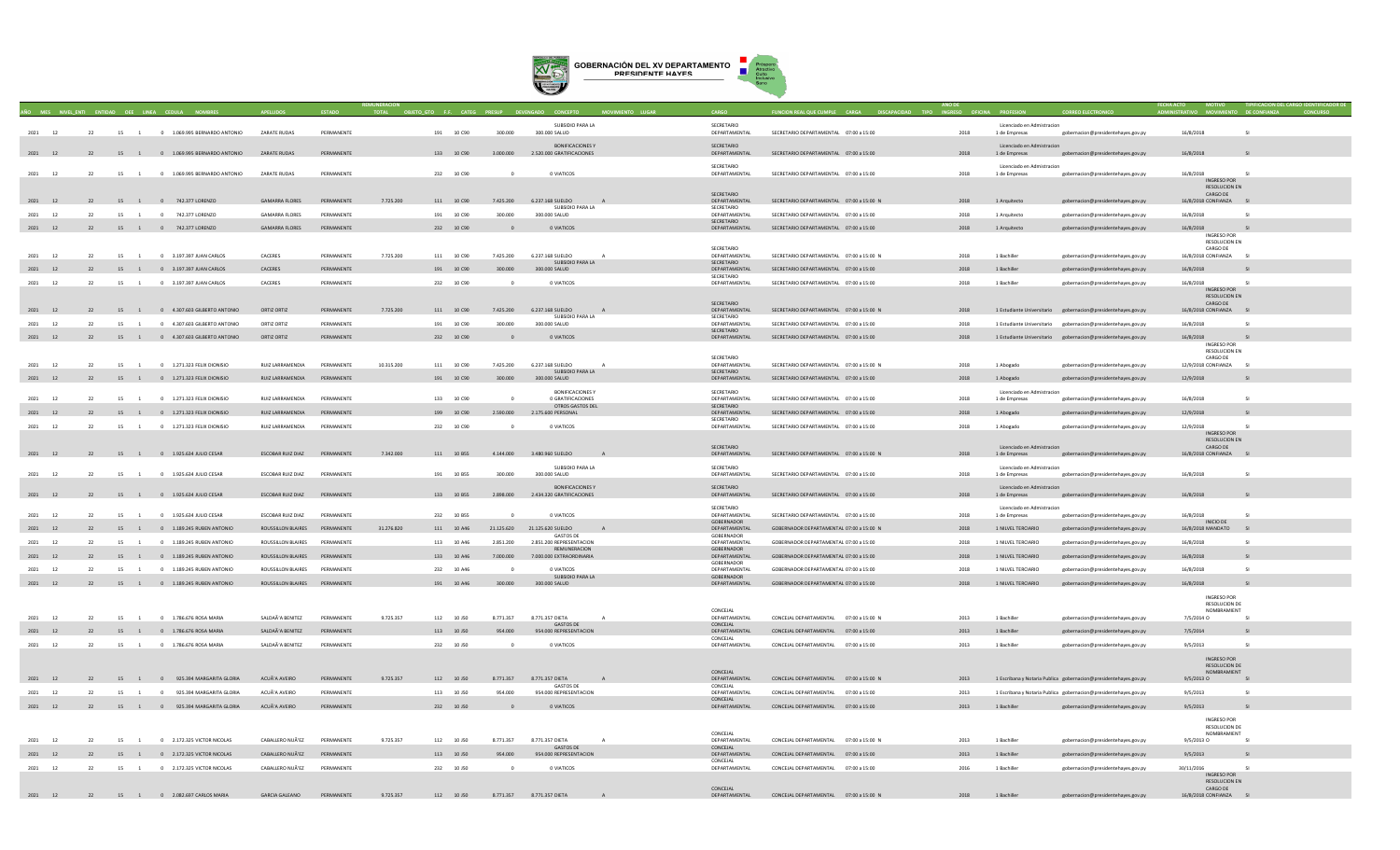

| 2021 12            |    | 22       |                      | 15 1 0 2.082.697 CARLOS MARIA                                      | GARCIA GALEANO                                               | DERMANENTE               |           | 113 10 150                     | 954,000                               | <b>GASTOS DE</b><br>954,000 REPRESENTACION           |              | CONCEJAL<br>DEPARTAMENTAL     | CONCEJAL DEPARTAMENTAL 07:00 a 15:00                   |                                         | 2018         | 1 Bachiller                               | gobernacion@presidentehayes.gov.py                                       | 16/8/2018                                    | $\mathsf{C}$                     |  |
|--------------------|----|----------|----------------------|--------------------------------------------------------------------|--------------------------------------------------------------|--------------------------|-----------|--------------------------------|---------------------------------------|------------------------------------------------------|--------------|-------------------------------|--------------------------------------------------------|-----------------------------------------|--------------|-------------------------------------------|--------------------------------------------------------------------------|----------------------------------------------|----------------------------------|--|
| 2021 12            |    | 22       |                      | 15 1 0 2.082.697 CARLOS MARIA                                      | <b>GARCIA GALEANO</b>                                        | PERMANENTE               |           | 232 10 J50                     |                                       | 0 VIATICOS                                           |              | CONCEJAL<br>DEPARTAMENTAL     | CONCEJAL DEPARTAMENTAL 07:00 a 15:00                   |                                         | 2018         | 1 Bachiller                               | gobernacion@presidentehayes.gov.py                                       | 16/8/2018                                    |                                  |  |
|                    |    |          |                      |                                                                    |                                                              |                          |           |                                |                                       |                                                      |              |                               |                                                        |                                         |              |                                           |                                                                          | <b>INGRESO POR</b><br>RESOLUCION EN          |                                  |  |
|                    |    |          |                      |                                                                    |                                                              |                          |           |                                |                                       |                                                      |              | CONCEIAL                      |                                                        |                                         |              |                                           |                                                                          | CARGO DE                                     |                                  |  |
| 2021 12            |    | 22       | 15 1                 | 0 1.140.451 LELIS JOSE                                             | LEITH GOMEZ                                                  | PERMANENTE               | 9.725.357 | 112 10 J50                     | 8.771.357                             | 8.771.357 DIETA<br><b>GASTOS DE</b>                  | A            | DEPARTAMENTAL<br>CONCEJAL     | CONCEJAL DEPARTAMENTAL 07:00 a 15:00 N                 |                                         | 2018         | 1 Abogado                                 | gobernacion@presidentehayes.gov.py                                       | 16/8/2018 CONFIANZA                          | S1                               |  |
| 2021 12            |    | 22       |                      | 15 1 0 1.140.451 LELIS JOSE                                        | LEITH GOMEZ                                                  | PERMANENTE               |           | 113 10 J50                     | 954,000                               | 954.000 REPRESENTACION                               |              | DEPARTAMENTAL<br>CONCEJAL     | CONCEJAL DEPARTAMENTAL 07:00 a 15:00                   |                                         | 2018         | 1 Abogado                                 | gobernacion@presidentehayes.gov.py                                       | 16/8/2018                                    | - SI                             |  |
| 2021               | 12 | 22       | 15<br>$\overline{1}$ | 0 1.140.451 LELIS JOSE                                             | LEITH GOMEZ                                                  | PERMANENTE               |           | 232 10 J50                     |                                       | 0 VIATICOS                                           |              | DEPARTAMENTAL                 | CONCEJAL DEPARTAMENTAL 07:00 a 15:00                   |                                         | 2018         | 1 Abogado                                 | gobernacion@presidentehayes.gov.py                                       | 16/8/2018<br>INGRESO POR                     |                                  |  |
|                    |    |          |                      |                                                                    |                                                              |                          |           |                                |                                       |                                                      |              | CONCEJAL                      |                                                        |                                         |              |                                           |                                                                          | <b>RESOLUCION EN</b><br>CARGO DE             |                                  |  |
| 2021 12            |    | 22       |                      | 15 1 0 2.943.340 DIONISIO                                          | VILLALBA CATTEBEKE                                           | PERMANENTE               | 9.725.357 | 112 10 J50                     | 8.771.357                             | 8.771.357 DIETA<br>GASTOS DE                         |              | DEPARTAMENTAL<br>CONCEJAL     | CONCEJAL DEPARTAMENTAL 07:00 a 15:00 N                 |                                         | 2018         | 1 Bachiller                               | gobernacion@presidentehayes.gov.py                                       | 16/8/2018 CONFIANZA                          |                                  |  |
| 2021               | 12 | 22       | 15 1                 | 0 2.943.340 DIONISIO                                               | VIII AI RA CATTEREKE                                         | PERMANENTE               |           | 113 10 150                     | 954,000                               | 954.000 REPRESENTACION                               |              | DEPARTAMENTAL                 | CONCEJAL DEPARTAMENTAL 07:00 a 15:00                   |                                         | 2018         | 1 Bachiller                               | gobernacion@presidentehayes.gov.py                                       | 16/8/2018                                    | $\mathsf{S}$                     |  |
| 2021 12            |    | 22       |                      | 15 1 0 2.943.340 DIONISIO                                          | VILLALBA CATTEBEKE                                           | PERMANENTE               |           | 232 10 J50                     | $\Omega$                              | O VIATICOS                                           |              | CONCEJAL<br>DEPARTAMENTAL     | CONCEJAL DEPARTAMENTAL 07:00 a 15:00                   |                                         | 2018         | 1 Bachiller                               | gobernacion@presidentehayes.gov.py                                       | 16/8/2018                                    | SI.                              |  |
|                    |    |          |                      |                                                                    |                                                              |                          |           |                                |                                       |                                                      |              |                               |                                                        |                                         |              |                                           |                                                                          | INGRESO POR<br>RESOLUCION EN                 |                                  |  |
| 2021               | 12 | 22       | 15                   | 0 2.402.038 HERNANDO                                               | <b>GILL AGUAYO</b>                                           | PERMANENTE               | 9.725.357 | 112 10 J50                     | 8.771.357                             | 8.771.357 DIETA                                      |              | CONCEJAL<br>DEPARTAMENTAL     | CONCEJAL DEPARTAMENTAL 07:00 a 15:00 N                 |                                         | 2018         | Licenciado en Comercio<br>1 Internacional | gobernacion@presidentehayes.gov.py                                       | CARGO DE<br>16/8/2018 CONFIANZA              |                                  |  |
|                    |    | 22       |                      | 15 1 0 2.402.038 HERNANDO                                          | <b>GILL AGUAYO</b>                                           | PERMANENTE               |           | 113 10 J50                     | 954.000                               | <b>GASTOS DE</b><br>954.000 REPRESENTACION           |              | CONCEJAL<br>DEPARTAMENTAL     | CONCEJAL DEPARTAMENTAL 07:00 a 15:00                   |                                         | 2018         | Licenciado en Comercio<br>1 Internacional |                                                                          | 16/8/2018                                    |                                  |  |
|                    |    |          |                      |                                                                    |                                                              |                          |           |                                |                                       |                                                      |              | CONCEJAL                      |                                                        |                                         |              | Licenciado en Comercio                    | gobernacion@presidentehayes.gov.py                                       |                                              |                                  |  |
| 2021 12            |    | 22       | 15 1                 | 0 2.402.038 HERNANDO                                               | <b>GILL AGUAYO</b>                                           | PERMANENTE               |           | 232 10 J50                     |                                       | O VIATICOS                                           |              | DEPARTAMENTAL                 | CONCEJAL DEPARTAMENTAL 07:00 a 15:00                   |                                         | 2018         | 1 Internacional                           | gobernacion@presidentehayes.gov.py                                       | 16/8/2018<br>INGRESO POR                     | -SI                              |  |
|                    |    |          |                      |                                                                    |                                                              |                          |           |                                |                                       |                                                      |              | CONCEIAL                      |                                                        |                                         |              | Profesor de Educacio                      |                                                                          | <b>RESOLUCION EN</b><br>CARGO DE             |                                  |  |
| 2021 12            |    | 22       |                      | 15 1 0 2.020.178 CARLOS EDUARDO                                    | RUIZ BARBOZA                                                 | PERMANENTE               | 9.725.357 | 112 10 J50                     | 8.771.357                             | 8.771.357 DIETA<br><b>GASTOS DE</b>                  | A            | DEPARTAMENTAL<br>CONCEJAL     | CONCEJAL DEPARTAMENTAL 07:00 a 15:00 N                 |                                         | 2018         | 1 Escolar Basica<br>Profesor de Educacion | gobernacion@presidentehayes.gov.py                                       | 16/8/2018 CONFIANZA SI                       |                                  |  |
| 2021               | 12 | 22       | 15 1                 | 0 2.020.178 CARLOS EDUARDO                                         | <b>RUIZ BARBOZA</b>                                          | PERMANENTE               |           | 113 10 J50                     | 954,000                               | 954.000 REPRESENTACION                               |              | DEPARTAMENTAL<br>CONCEJAL     | CONCEJAL DEPARTAMENTAL 07:00 a 15:00                   |                                         | 2018         | 1 Escolar Basica<br>Profesor de Educacion | gobernacion@presidentehaves.gov.pv                                       | 16/8/2018                                    | -SI                              |  |
| 2021 12            |    | 22       |                      | 15 1 0 2.020.178 CARLOS EDUARDO                                    | <b>RUIZ BARBOZA</b>                                          | PERMANENTE               |           | 232 10 J50                     |                                       | O VIATICOS                                           |              | DEPARTAMENTAL                 | CONCEJAL DEPARTAMENTAL 07:00 a 15:00                   |                                         | 2018         | 1 Escolar Basica                          | gobernacion@presidentehayes.gov.py                                       | 16/8/2018<br>SI                              |                                  |  |
|                    |    |          |                      |                                                                    |                                                              |                          |           |                                |                                       |                                                      |              |                               |                                                        |                                         |              |                                           |                                                                          | <b>INGRESO POR</b><br>RESOLUCION EN          |                                  |  |
| 2021               | 12 | 22       | 15                   | 0 4.243.945 NICOLAS DE JESUS                                       | CARTAMAN                                                     | PERMANENTE               | 9.725.357 | 112 10 J50                     | 8.771.357                             | 8.771.357 DIETA                                      | $\mathbf{A}$ | CONCEJAL<br>DEPARTAMENTAL     | CONCEJAL DEPARTAMENTAL 07:00 a 15:00 N                 |                                         | 2018         | 1 Bachiller                               | gobernacion@presidentehayes.gov.py                                       | CARGO DE<br>16/8/2018 CONFIANZA              |                                  |  |
| 2021 12            |    | 22       | 15<br><sup>1</sup>   | 0 4.243.945 NICOLAS DE JESUS                                       | CARTAMAN                                                     | PERMANENTE               |           | $113 \qquad 10 \ \mathrm{J}50$ | 954,000                               | GASTOS DE<br>954.000 REPRESENTACION                  |              | CONCEJAL<br>DEPARTAMENTAL     | CONCEJAL DEPARTAMENTAL 07:00 a 15:00                   |                                         | 2018         | 1 Bachiller                               | gobernacion@presidentehayes.gov.py                                       | 16/8/2018                                    |                                  |  |
| 2021               | 12 | 22       | 15 1                 | 0 4.243.945 NICOLAS DE JESUS                                       | CARTAMAN                                                     | PERMANENTE               |           | 232 10 150                     | $\sim$                                | 0 VIATICOS                                           |              | CONCEIAL<br>DEPARTAMENTAL     | CONCEJAL DEPARTAMENTAL 07:00 a 15:00                   |                                         | 2018         | 1 Bachiller                               | gobernacion@presidentehayes.gov.py                                       | 16/8/2018                                    | -SI                              |  |
|                    |    |          |                      |                                                                    |                                                              |                          |           |                                |                                       |                                                      |              |                               |                                                        |                                         |              |                                           |                                                                          | INGRESO POR<br>RESOLUCION EN                 |                                  |  |
|                    |    |          |                      |                                                                    |                                                              |                          |           |                                |                                       |                                                      |              | CONCEJAL                      |                                                        |                                         |              |                                           |                                                                          | CARGO DE                                     |                                  |  |
| 2021 12            |    |          |                      | 22 15 1 0 1.720.555 GUSTAVO JAVIER                                 | <b>VIVEROS LOPEZ</b>                                         | PERMANENTE               | 9.725.357 | 112 10 J50                     | 8,771,357                             | 8.771.357 DIETA<br><b>GASTOS DE</b>                  |              | DEPARTAMENTAL<br>CONCEJAL     | CONCEJAL DEPARTAMENTAL 07:00 a 15:00 N                 |                                         | 2018         |                                           | 1 Estudiante Universitario gobernacion@presidentehayes.gov.py            | 16/8/2018 CONFIANZA                          |                                  |  |
| 2021               |    | 22       | 15                   | 0 1.720.555 GUSTAVO JAVIER                                         | <b>VIVEROS LOPEZ</b>                                         | PERMANENTE               |           | 113 10 J50                     | 954,000                               | 954.000 REPRESENTACION                               |              | DEPARTAMENTAL<br>CONCEJAL     | CONCEJAL DEPARTAMENTAL                                 | 07:00 a 15:00                           | 2018         |                                           | 1 Estudiante Universitario gobernacion@presidentehayes.gov.py            | 16/8/2018                                    |                                  |  |
|                    |    | 22       |                      | 15 1 0 1.720.555 GUSTAVO JAVIER                                    | <b>VIVEROS LOPEZ</b>                                         | PERMANENTE               |           | 232 10 J50                     |                                       | O VIATICOS                                           |              | DEPARTAMENTAL                 | CONCEJAL DEPARTAMENTAL 07:00 a 15:00                   |                                         | 2018         |                                           | 1 Estudiante Universitario gobernacion@presidentehayes.gov.py            | 16/8/2018<br><b>INGRESO POR</b>              |                                  |  |
|                    |    |          |                      |                                                                    |                                                              |                          |           |                                |                                       |                                                      |              |                               |                                                        |                                         |              |                                           |                                                                          | <b>RESOLUCION EN</b><br>CARGO DE             |                                  |  |
| 2021 12            |    | 22       | 15 1                 | 0 3.383.405 DERLIS                                                 | <b>RIOS SANCHEZ</b>                                          | DERMANENTE               | 5.100.000 | 111 10 J03                     | 3,000,000                             | 2,400,000 SUELDO<br>SUBSIDIO PARA LA                 |              | <b>ACTUARIO</b>               | <b>ACTUARIO</b>                                        | 07:00 a 15:00 N                         | 2018         | 1 Bachiller                               | gobernacion@presidentehayes.gov.py                                       | 3/9/2018 CONFIANZA                           | $\sim$                           |  |
| 2021 12            |    | 22       |                      | 15 1 0 3.383.405 DERLIS                                            | RIOS SANCHEZ                                                 | PERMANENTE               |           | 191 10 J03                     | 300,000                               | 300,000 SALUD                                        |              | ACTUARIO                      | <b>ACTUARIO</b>                                        | 07:00 a 15:00                           | 2018         | 1 Rachiller                               | gobernacion@presidentehayes.gov.py                                       | 3/9/2018                                     | S1                               |  |
| 2021               | 12 | 22       | 15<br>$\overline{1}$ | 0 3.383.405 DERLIS                                                 | <b>RIOS SANCHEZ</b>                                          | PERMANENTE               |           | 133 10 J03                     | 1,800,000                             | <b>BONIFICACIONES Y</b><br>1.512.000 GRATIFICACIONES |              | <b>ACTUARIO</b>               | <b>ACTUARIO</b>                                        | 07:00 a 15:00                           | 2018         | 1 Bachiller                               | gobernacion@presidentehaves.gov.pv                                       | 3/9/2018                                     |                                  |  |
| 2021 12            |    |          |                      | 22 15 1 0 3.383.405 DERLIS                                         | RIOS SANCHEZ                                                 | PERMANENTE               |           | 232 10 J03                     | $\sim$ 0                              | O VIATICOS                                           |              | ACTUARIO                      | <b>ACTUARIO</b>                                        | 07:00 a 15:00                           | 2018         | 1 Bachiller                               | gobernacion@presidentehayes.gov.py                                       | 3/9/2018<br><b>INGRESO POR</b>               | SI                               |  |
|                    |    |          |                      |                                                                    |                                                              |                          |           |                                |                                       |                                                      |              |                               |                                                        |                                         |              |                                           |                                                                          | RESOLUCION EN<br>CARGO DE                    |                                  |  |
| 2021 12            |    | 22       | 15                   | 0 3.664.489 DIEGO                                                  | MEDINA GONZALEZ                                              | PERMANENTE               | 4.520.000 | 111 10 J10                     | 2.500.000                             | 2.000.000 SUELDO<br>SUBSIDIO PARA LA                 |              | UJIER NOTIFICADOR             | UJIER NOTIFICADOR                                      | 07:00 a 15:00 N                         | 2018         | 1 Bachiller                               | gobernacion@presidentehayes.gov.py                                       | 3/9/2018 CONFIANZA                           |                                  |  |
| 2021 12            |    | 22       | 15 1                 | 0 3.664.489 DIEGO                                                  | MEDINA GONZALEZ                                              | PERMANENTE               |           | 191 10 J10                     | 300,000                               | 300.000 SALUD<br><b>BONIFICACIONES Y</b>             |              | UJIER NOTIFICADOR             | UJIER NOTIFICADOR                                      | 07:00 a 15:00                           | 2018         | 1 Bachiller                               | gobernacion@presidentehayes.gov.py                                       | 3/9/2018                                     |                                  |  |
| 2021 12            |    | 22       | 15 1                 | 0 3 664 489 DIEGO                                                  | MEDINA GONZALEZ                                              | PERMANENTE               |           | 133 10 110                     | 1.720.000                             | 1 444 800 GRATIFICACIONES                            |              | <b>UIFR NOTIFICADOR</b>       | <b>UJIER NOTIFICADOR</b>                               | 07:00 a 15:00                           | 2018         | 1 Bachiller                               | gobernacion@presidentehaves.gov.pv                                       | 3/9/2018                                     | $\mathsf{S}$                     |  |
| 2021 12            |    | 22       |                      | 15 1 0 3.664.489 DIEGO                                             | MEDINA GONZALEZ                                              | PERMANENTE               |           | 232 10 J10                     | $\overline{\phantom{0}}$              | 0 VIATICOS                                           |              | UJIER NOTIFICADOR             | UJIER NOTIFICADOR                                      | 07:00 a 15:00                           | 2018         | 1 Bachiller                               | gobernacion@presidentehayes.gov.py                                       | 3/9/2018<br>INGRESO POR                      | SI <sub>1</sub>                  |  |
| 2021<br>2021 12    | 12 | 22       | 15                   | 0 1.704.126 NELSON ANTIONIO<br>22 15 1 0 1.704.126 NELSON ANTIONIO | <b>RUIZ DIAZ RODRIGUEZ</b><br>RUIZ DIAZ RODRIGUEZ CONTRATADO | CONTRATADO               | 2.614.539 | 144 10 XI3<br>232 10 XJ3       | 2.192.839<br>421,700                  | 2.192.839 IORNALES<br>421,700 VIATICOS               |              | <b>ASISTENTE</b><br>ASISTENTE | <b>CHOFFR MINIRUS</b><br><b>CHOFER MINIBUS</b>         | 07:00 a 15:00 N<br>07:00 a 15:00        | 2018<br>2018 | 1 Bachiller<br>1 Bachiller                | gobernacion@presidentehayes.gov.py<br>gobernacion@presidentehayes.gov.py | 3/9/2018 RESOLUCION NO<br>3/9/2018           | NO <sub>1</sub>                  |  |
| 2021               | 12 | 22       | 15                   | 0 4.509.418 RONALD DAVID                                           | <b>CORONEL PAIVA</b>                                         | CONTRATADO               | 2.192.839 | 144 10 XJ3                     | 2.192.839                             | 2.192.839 JORNALES                                   |              | ASISTENTE                     | CHOFER                                                 | 07:00 a 15:00 N                         | 2018         | 1 Bachille                                | gobernacion@presidentehayes.gov.py                                       | <b>INGRESO POR</b><br>3/9/2018 RESOLUCION NO |                                  |  |
| 2021 12            |    |          |                      | 22 15 1 0 4.509.418 RONALD DAVID                                   | <b>CORONEL PAIVA</b>                                         | CONTRATADO               |           | 232 10 XJ3                     | $\overline{\phantom{0}}$              | 0 VIATICOS                                           |              | ASISTENTE                     | CHOFER                                                 | 07:00 a 15:00                           | 2018         | 1 Bachiller                               | gobernacion@presidentehayes.gov.py                                       | 3/9/2018<br><b>INGRESO POR</b>               | NO.                              |  |
| 2021               |    |          |                      | 869,960 NESTOR DARIO<br>22 15 1 0 869.960 NESTOR DARIO             | MALDONADO RIOS<br>MALDONADO RIOS                             | CONTRATADO<br>CONTRATADO | 4.200.000 | 10 XJ3                         | 4,200,000                             | 4.200.000 JORNALES<br>O VIATICOS                     |              | DIRECTOR<br><b>DIRECTOR</b>   | DE TRANSPORTE<br>DE TRANSPORTE                         | 07:00 a 15:00 N<br>07:00 a 15:00        | 2018<br>2018 | 1 Bachille<br>1 Bachiller                 | gobernacion@presidentehayes.gov.py                                       | 3/9/2018 RESOLUCION                          | N <sub>O</sub><br><b>NO</b>      |  |
| 2021 12            |    |          |                      |                                                                    |                                                              |                          |           | 232 10 XJ3                     | $\overline{0}$                        |                                                      |              |                               |                                                        |                                         |              |                                           | gobernacion@presidentehayes.gov.py                                       | 3/9/2018<br>INGRESO POR                      |                                  |  |
| 2021 12<br>2021 12 |    | 22       |                      | 15 1 0 2.006.052.RAUL<br>22 15 1 0 2.006.052 RAUL                  | LOPEZ GARCIA<br>LOPEZ GARCIA                                 | CONTRATADO<br>CONTRATADO | 2.192.839 | 144 10 XI3<br>232 10 XJ3       | 2.192.839                             | 2.192.839 JORNALES<br>O VIATICOS                     | $\Delta$     | <b>ASISTENTE</b><br>ASISTENTE | CHOFFR<br>CHOFER                                       | 07:00 a 15:00 N<br>07:00 a 15:00        | 2018<br>2018 | 1 Bachiller<br>1 Bachiller                | gobernacion@presidentehayes.gov.py<br>gobernacion@presidentehayes.gov.py | 3/9/2018 RESOLUCION<br>3/9/2018              | N <sub>O</sub><br><b>NO</b>      |  |
| 2021 12            |    | 22       | 15 1                 | 0 533.583 LUIS ROBERTO                                             | CATTEBEKE CARTE                                              | CONTRATADO               | 2.192.839 | 144 10 XJ3                     | 2.192.839                             | 2.192.839 JORNALES                                   | $\Delta$     | ASISTENTE                     | CHOFER RETRO EXCAVADORA  07:00 a 15:00 N               |                                         | 2018         | 1 Bachiller                               | gobernacion@presidentehaves.gov.pv                                       | INGRESO POR<br>3/9/2018 RESOLUCION NO        |                                  |  |
| 2021 12            |    |          |                      | 22 15 1 0 533.583 LUIS ROBERTO                                     | CATTEBEKE CARTE                                              | CONTRATADO               |           | 232 10 XJ3                     | $\overline{\phantom{0}}$              | O VIATICOS                                           |              | <b>ASISTENTE</b>              | CHOFER RETRO EXCAVADORA 07:00 a 15:00                  |                                         | 2018         | 1 Bachiller                               | gobernacion@presidentehayes.gov.py                                       | 3/9/2018<br><b>INGRESO POR</b>               | NO.                              |  |
| 2021<br>2021 12    | 12 | 22       | 15<br>$\overline{1}$ | 0 382,725 OSCAR GREGORIC<br>22 15 1 0 382.725 OSCAR GREGORIO       | GIMENEZ<br><b>GIMENEZ</b>                                    | CONTRATADO<br>CONTRATADO | 3,000,000 | 144 10 XJ3<br>232 10 XJ3       | 3,000,000<br>$\overline{\phantom{0}}$ | 3.000.000 JORNALES<br>O VIATICOS                     |              | ASISTENTE<br>ASISTENTE        | CHOFER<br>CHOFER                                       | 07:00 a 15:00 N<br>07:00 a 15:00        | 2018<br>2018 | 1 Bachiller<br>1 Bachiller                | gobernacion@presidentehaves.gov.pv                                       | 3/9/2018 RESOLUCION NO<br>3/9/2018           | NO <sub>1</sub>                  |  |
| 2021               |    | 22       | 15                   | 0 1.779.815 JOSE DOMINGO                                           | GUERRERO CARDOZO                                             | CONTRATADO               | 2.192.839 | 10 XJ3                         | 2.192.839                             | 2.192.839 JORNALES                                   |              | <b>ASISTENTI</b>              | CHOFER TRACTORISTA                                     | 07:00 a 15:00 N                         | 2018         | 1 Bachille                                | gobernacion@presidentehayes.gov.py                                       | <b>INGRESO POR</b>                           |                                  |  |
| 2021 12            |    |          |                      | 22 15 1 0 1.779.815 JOSE DOMINGO                                   | GUERRERO CARDOZO CONTRATADO                                  |                          |           | 232 10 XJ3                     |                                       | O VIATICOS                                           |              | ASISTENTE                     | <b>CHOFER TRACTORISTA</b>                              | 07:00 a 15:00                           | 2018         | 1 Bachiller                               | gobernacion@presidentehayes.gov.py<br>gobernacion@presidentehayes.gov.py | 3/9/2018 RESOLUCION NO<br>3/9/2018           | <b>NO</b>                        |  |
| $2021$ 12          |    | 22       | 15 1                 | 0 1.477 337 ILIAN BALITISTA                                        | <b>RENITEZ GOMEZ</b>                                         | CONTRATADO               | 2.192.839 | 144 10 13                      | 2.192.839                             | 2.192.839 IORNALES                                   | $\Delta$     | <b>ASISTENTE</b>              | CHOEFR                                                 | 07:00 a 15:00 N                         | 2018         | 1 Rachiller                               | gobernacion@presidentehayes.gov.py                                       | INGRESO POR<br>3/9/2018 RESOLUCION NO        |                                  |  |
| 2021 12            |    |          |                      | 22 15 1 0 1.477.337 JUAN BAUTISTA                                  | BENITEZ GOMEZ                                                | CONTRATADO               |           | 232 10 XJ3                     | $\overline{\phantom{0}}$              | O VIATICOS                                           |              | ASISTENTE                     | CHOFER                                                 | 07:00 a 15:00                           | 2018         | 1 Bachiller                               | gobernacion@presidentehayes.gov.py                                       | 3/9/2018<br><b>INGRESO POR</b>               | <b>NO</b>                        |  |
| 2021 12<br>2021 12 |    | 22<br>22 | 15 1                 | 0 4.090.717 LEONARDO MANUEL<br>15 1 0 4.090.717 LEONARDO MANUEL    | SOSA CHAPARRO<br>SOSA CHAPARRO                               | CONTRATADO<br>CONTRATADO | 2,500,000 | 144 10 XI3<br>232 10 XJ3       | 2.500,000                             | 2.500.000 IORNALES<br>O VIATICOS                     | $\Delta$     | <b>ASISTENTE</b><br>ASISTENTE | <b>SECRETARIA PRIVADA</b><br><b>SECRETARIA PRIVADA</b> | $07:00 \times 15:00 N$<br>07:00 a 15:00 | 2018<br>2018 | 1 Bachiller<br>1 Bachiller                | gobernacion@presidentehayes.gov.py<br>gobernacion@presidentehayes.gov.py | 3/9/2018 RESOLUCION<br>3/9/2018              | N <sub>O</sub><br>N <sub>O</sub> |  |
| 2021 12            |    | 22       | 15 1                 | 0 744.603 MIGUEL ANGEL                                             | QUIÑONEZ                                                     | CONTRATADO               | 2,800,000 | 144 10 XJ3                     | 2,800,000                             | 2,800,000 JORNALES                                   |              | ASISTENTE                     | ASISTENTE                                              | 07:00 a 15:00 N                         | 2018         | 1 Bachiller                               | gobernacion@presidentehaves.gov.pv                                       | <b>INGRESO POR</b><br>3/9/2018 RESOLUCION    | N <sub>O</sub>                   |  |
| 2021 12            |    |          |                      | 22 15 1 0 744.603 MIGUEL ANGEL                                     | QUIÑONEZ                                                     | CONTRATADO               |           | 232 10 XJ3                     | $\sim$ 0                              | O VIATICOS                                           |              | ASISTENTE                     | ASISTENTE                                              | 07:00 a 15:00                           | 2018         | 1 Bachiller                               | gobernacion@presidentehayes.gov.py                                       | 3/9/2018                                     |                                  |  |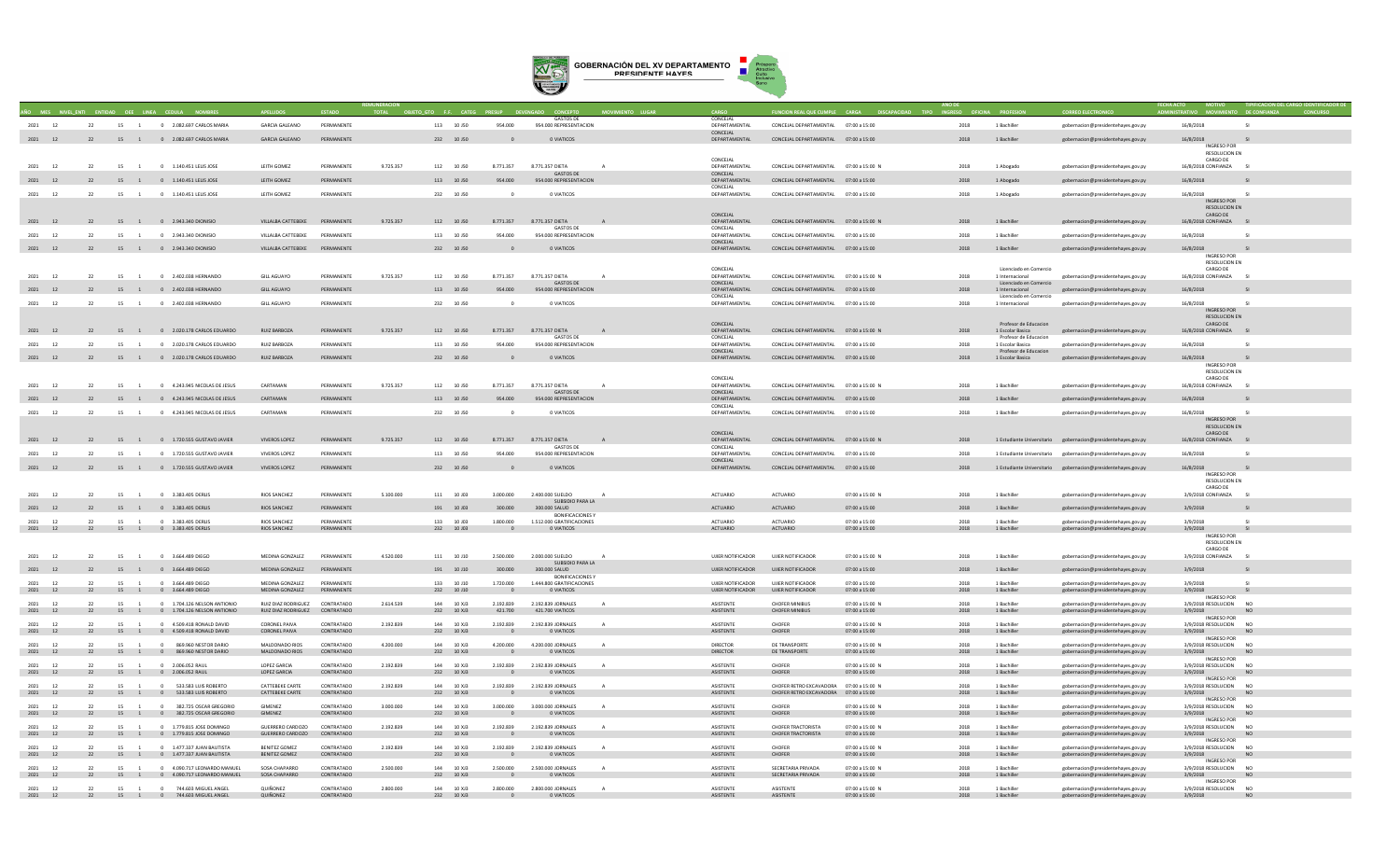

|                       |    |          |      |                                                                          |                                                               |                          |           |                          |        |                                       |                                        |          |                                      |                                          |                                         |              |                              |                                                                                                     | ECHA ACTO                                 | TIPIFICACION DEL CARGO IDENTIFICADOR DE |
|-----------------------|----|----------|------|--------------------------------------------------------------------------|---------------------------------------------------------------|--------------------------|-----------|--------------------------|--------|---------------------------------------|----------------------------------------|----------|--------------------------------------|------------------------------------------|-----------------------------------------|--------------|------------------------------|-----------------------------------------------------------------------------------------------------|-------------------------------------------|-----------------------------------------|
|                       |    |          |      |                                                                          |                                                               |                          |           |                          |        |                                       |                                        |          |                                      |                                          |                                         |              |                              |                                                                                                     | <b>INGRESO POR</b>                        |                                         |
| 2021                  | 12 | 22       | 15 1 | 0 2.048.186 LUIS FERNANDO                                                | <b>RIOS ARCE</b>                                              | CONTRATADO               | 3,810,000 | 144 10 XI3               |        | 3,810,000                             | 3.810.000 JORNALES                     |          | <b>ASISTENTE</b>                     | <b>ASISTENTE</b>                         | 07:00 a 15:00 N                         | 2018         | 1 Rachillon                  | oernacion@presidentehayes.gov.py                                                                    | 3/9/2018 RESOLUCION NO                    |                                         |
| 2021 12               |    |          |      | 22 15 1 0 2.048.186 LUIS FERNANDO                                        | <b>RIOS ARCE</b>                                              | CONTRATADO               |           | 232 10 XJ3               |        |                                       | O VIATICOS                             |          | ASISTENTE                            | ASISTENTE                                | 07:00 a 15:00                           | 2018         | 1 Bachiller                  | gobernacion@presidentehayes.gov.py                                                                  | 3/9/2018                                  |                                         |
| $2021$ 12             |    | 22       |      | 15 1 0 4.291 424 ARAMI MONSERRATH                                        | FRANCO                                                        | CONTRATADO               | 3.300.000 | 144 10 ¥13               |        | 3.300.000                             | 3.300.000 JORNALES                     |          | <b>ASISTENTE</b>                     | <b>ASISTENTE</b>                         | 07:00 a 15:00 N                         | 2018         | 1 Estudiante Universitario   | gobernacion@presidentehayes.gov.py                                                                  | <b>INGRESO POR</b><br>3/9/2018 RESOLUCION | N <sub>0</sub>                          |
| 2021 12               |    |          |      | 22 15 1 0 4.291.424 ARAMI MONSERRATH                                     | FRANCO                                                        | CONTRATADO               |           | 232 10 XJ3               |        | $\overline{\phantom{0}}$              | 0 VIATICOS                             |          | ASISTENTE                            | <b>ASISTENTE</b>                         | 07:00 a 15:00                           | 2018         |                              | 1 Estudiante Universitario gobernacion@presidentehayes.gov.py                                       | 3/9/2018                                  | <b>NO</b>                               |
| 2021 12               |    | 22       | 15 1 | 0 5.035.326 WILSON FERNANDO                                              | PEREZ DE LOS RIOS                                             | CONTRATADO               | 3.300.000 | 144 10 XI3               |        | 3.300.000                             | 3.300.000 IORNALES                     |          | <b>ASISTENTE</b>                     | <b>ASISTENTE</b>                         | 07:00 a 15:00 N                         | 2018         | 1 Bachiller                  | gobernacion@presidentehayes.gov.py                                                                  | INGRESO POR<br>3/9/2018 RESOLUCION        | N <sub>O</sub>                          |
| 2021 12               |    |          |      | 22 15 1 0 5.035.326 WILSON FERNANDO                                      | PEREZ DE LOS RIOS                                             | CONTRATADO               |           | 232 10 XJ3               |        |                                       | O VIATICOS                             |          | <b>ASISTENTE</b>                     | <b>ASISTENTE</b>                         | 07:00 a 15:00                           | 2018         | 1 Rachiller                  | gobernacion@presidentehayes.gov.py                                                                  | 3/9/2018                                  | N <sub>O</sub>                          |
| 2021 12               |    | 22       | 15   | 0 4 933 941 PAOLA NOEMI                                                  | <b>FVERS FERNANDEZ</b>                                        | CONTRATADO               | 3.500.000 | 144 10 XI3               |        | 3.500.000                             | 3.500.000 IORNALES                     |          | <b>ASISTENTE</b>                     | <b>ASISTENTE</b>                         | 07:00 a 15:00 N                         | 2018         | 1 Estudiante Universitario   | gobernacion@presidentehaves.gov.pv                                                                  | <b>INGRESO POR</b><br>3/9/2018 RESOLUCION | N <sub>O</sub>                          |
| 2021 12               |    |          |      | 22 15 1 0 4.933.941 PAOLA NOEMI                                          | <b>EVERS FERNANDEZ</b>                                        | CONTRATADO               |           | 232 10 XJ3               |        | $\overline{0}$                        | 0 VIATICOS                             |          | <b>ASISTENTE</b>                     | <b>ASISTENTE</b>                         | 07:00 a 15:00                           | 2018         | 1 Estudiante Universitario   | gobernacion@presidentehayes.gov.py                                                                  | 3/9/2018                                  | N <sub>C</sub>                          |
| 2021                  | 12 | 22       | 15   | 0 6.265.746 JUAN CARLOS                                                  | <b>ZARATE IRAÃ'EZ</b>                                         | CONTRATADO               | 3.300.000 | 144                      | 10 X13 | 3,300,000                             | 3.300.000 JORNALES                     |          | ASISTENTE                            | <b>ASISTENTE</b>                         | 07:00 a 15:00 M                         | 2018         | 1 Estudiante Universitario   | gobernacion@presidentehaves.gov.pv                                                                  | <b>INGRESO POR</b><br>3/9/2018 RESOLUCION | N <sub>0</sub>                          |
| 2021 12               |    |          |      | 22 15 1 0 6.265.746 JUAN CARLOS                                          | ZARATE IBAÃ'EZ                                                | CONTRATADO               |           | 232 10 XJ3               |        | $\sim$ 0                              | 0 VIATICOS                             |          | ASISTENTE                            | ASISTENTE                                | 07:00 a 15:00                           | 2018         |                              | 1 Estudiante Universitario gobernacion@presidentehayes.gov.py                                       | 3/9/2018                                  | <b>NO</b>                               |
| 2021                  |    |          | 15 1 | 0 4.679.514 DIOSNEL                                                      | DA SILVA GONZALEZ                                             | CONTRATADO               | 2.192.839 |                          | 10 XJ3 | 2.192.839                             | 2.192.839 JORNALES                     |          | ASISTENTE                            | <b>ASISTENTE</b>                         | 07:00 a 15:00 M                         | 2018         | 1 Estudiante Universitario   | gobernacion@presidentehayes.gov.py                                                                  | <b>INGRESO POR</b><br>3/9/2018 RESOLUCION | N <sub>C</sub>                          |
| 2021 12               |    |          |      | 22 15 1 0 4.679.514 DIOSNEL                                              | DA SILVA GONZALEZ                                             | CONTRATADO               |           | 232 10 XJ3               |        |                                       | O VIATICOS                             |          | ASISTENTE                            | <b>ASISTENTE</b>                         | 07:00 a 15:00                           | 2018         | 1 Bachiller                  | gobernacion@presidentehayes.gov.py                                                                  | 3/9/2018                                  |                                         |
| 2021<br>12            |    |          |      | 15 1 0 5.073.522 VICTOR RAFAEL                                           | CAÃ'ETE GONZALEZ                                              | CONTRATADO               | 3.300.000 |                          | 10 XJ3 | 3,300,000                             | 3.300.000 JORNALES                     |          | ASISTENTE                            | <b>ASISTENTE</b>                         | 07:00 a 15:00 M                         | 2019         | 1 Bachille                   | gobernacion@presidentehayes.gov.py                                                                  | <b>INGRESO POR</b><br>2/9/2019 RESOLUCION | N <sub>O</sub>                          |
| 2021 12               |    |          |      | 22 15 1 0 5.073.522 VICTOR RAFAEL                                        | CAÃ'ETE GONZALEZ                                              | CONTRATADO               |           | 232 10 XJ3               |        | $\overline{\mathbf{0}}$               | O VIATICOS                             |          | ASISTENTE                            | <b>ASISTENTE</b>                         | 07:00 a 15:00                           | 2019         | 1 Bachiller                  | gobernacion@presidentehayes.gov.py                                                                  | 2/9/2019                                  | N <sub>C</sub>                          |
| 2021 12               |    | 22       |      | 15 1 0 4.974.024 ANDREA ELIZABETH                                        | SANTOS REBOLLO                                                | CONTRATADO               | 3.800.000 | 144 10 XJ3               |        | 3.800.000                             | 3.800.000 JORNALES                     |          | ASISTENTE                            | <b>ASISTENTE</b>                         | 07:00 a 15:00 N                         | 2018         | 1 Estudiante Universitario   | gobernacion@presidentehayes.gov.py                                                                  | <b>INGRESO POR</b><br>3/9/2018 RESOLUCION | N <sub>O</sub>                          |
| 2021 12               |    | 22       |      | 15 1 0 4.974.024 ANDREA ELIZABETH                                        | SANTOS REBOLLO                                                | CONTRATADO               |           | 232 10 XJ3               |        |                                       | O VIATICOS                             |          | <b>ASISTENTE</b>                     | <b>ASISTENTE</b>                         | 07:00 a 15:00                           | 2018         |                              | 1 Estudiante Universitario gobernacion@presidentehayes.gov.py                                       | 3/9/2018                                  | N <sub>0</sub>                          |
| 2021 12               |    | 22       |      | 15 1 0 4 807 624 GUSTAVO MARCELO ARIEL GOMEZ RIVEROS                     |                                                               | CONTRATADO               | 2.692.839 | 144 10 XI3               |        | 2.692.839                             | 2.692.839 IORNALES                     | $\Delta$ | <b>ASISTENTE</b>                     | <b>ASISTENTE</b>                         | 07:00 a 15:00 N                         | 2018         | 1 Rachiller                  | gobernacion@presidentehaves.gov.pv                                                                  | <b>INGRESO POR</b><br>3/9/2018 RESOLUCION | NO <sub>1</sub>                         |
| 2021 12               |    |          |      | 22 15 1 0 4.807.624 GUSTAVO MARCELO ARIEL GOMEZ RIVEROS                  |                                                               | CONTRATADO               |           | 232 10 XJ3               |        | $\overline{\phantom{0}}$              | 0 VIATICOS                             |          | <b>ASISTENTE</b>                     | <b>ASISTENTE</b>                         | 07:00 a 15:00                           | 2018         | 1 Bachiller                  | gobernacion@presidentehayes.gov.py                                                                  | 3/9/2018                                  | NO.                                     |
| 2021 12               |    | 22       | 15 1 | 0 4 660 180 IOSE MAGNOL                                                  | GONZALEZ TORALES                                              | CONTRATADO               | 2.192.839 | 144 10 XI3               |        | 2.192.839                             | 2.192.839 IORNALES                     |          | <b>ASISTENTE</b>                     | <b>ASISTENTE</b>                         | 07:00 a 15:00 N                         | 2018         | 1 Bachiller                  | zobernacion@presidentehaves.gov.p                                                                   | <b>INGRESO POR</b><br>3/9/2018 RESOLUCION | NO <sub>1</sub>                         |
| 2021 12               |    |          |      | 22 15 1 0 4.660.180 JOSE MAGNOL                                          | GONZALEZ TORALES CONTRATADO                                   |                          |           | 232 10 XJ3               |        | $\Omega$                              | O VIATICOS                             |          | ASISTENTE                            | <b>ASISTENTE</b>                         | 07:00 a 15:00                           | 2018         | 1 Bachiller                  | gobernacion@presidentehayes.gov.py                                                                  | 3/9/2018                                  | NO.                                     |
| 2021                  |    |          |      |                                                                          |                                                               |                          |           |                          |        |                                       |                                        |          |                                      |                                          |                                         |              |                              |                                                                                                     | <b>INGRESO POR</b>                        | NQ                                      |
| 2021 12               | 12 | 22       | 15 1 | 0 5.878,000 NATALIA GISSELLE<br>22 15 1 0 5.878.000 NATALIA GISSELLE     | ORTIGOZA CABRERA<br>ORTIGOZA CABRERA                          | CONTRATADO<br>CONTRATADO | 2.612.562 | 144 10 XJ3<br>232 10 XJ3 |        | 2.612.562<br>$\sqrt{ }$               | 2.612.562 JORNALES<br>O VIATICOS       | A        | ASISTENTE<br>ASISTENTE               | <b>ASISTENTE</b><br><b>ASISTENTE</b>     | 07:00 a 15:00 N<br>07:00 a 15:00        | 2018<br>2018 | 1 Bachiller<br>1 Bachiller   | gobernacion@presidentehaves.gov.pv<br>gobernacion@presidentehayes.gov.py                            | 3/9/2018 RESOLUCION<br>3/9/2018           | <b>NO</b>                               |
|                       |    |          |      |                                                                          |                                                               |                          |           |                          |        |                                       |                                        |          |                                      |                                          |                                         |              |                              |                                                                                                     | <b>INGRESO POR</b>                        |                                         |
| 12<br>2021<br>2021 12 |    |          |      | 15 1 0 2.813.180 ROSA MARIA<br>22 15 1 0 2.813.180 ROSA MARIA            | CARDOZO<br>CARDOZO                                            | CONTRATADO<br>CONTRATADO | 3,590,380 | 232 10 XJ3               | 10 XJ3 | 3,000,000<br>590,380                  | 3.000.000 JORNALES<br>590.380 VIATICOS |          | <b>ASISTENTE</b><br>ASISTENTE        | <b>ASISTENTE</b><br><b>ASISTENTE</b>     | 07:00 a 15:00 M<br>07:00 a 15:00        | 2018<br>2018 | 1 Bachiller<br>1 Bachiller   | gobernacion@presidentehayes.gov.py<br>gobernacion@presidentehayes.gov.py                            | 3/9/2018 RESOLUCION<br>3/9/2018           | N <sub>C</sub><br><b>NO</b>             |
|                       |    |          |      |                                                                          |                                                               |                          |           |                          |        |                                       |                                        |          |                                      |                                          |                                         |              |                              |                                                                                                     | <b>INGRESO POR</b>                        |                                         |
| 2021<br>2021 12       | 12 | 22<br>22 | 15 1 | 0 3.648.333 LUIS GABRIEL<br>15 1 0 3.648.333 LUIS GABRIEL                | PEREIRA ESCOBAR<br>PEREIRA ESCOBAR                            | CONTRATADO<br>CONTRATADO | 2.500.000 | 144 10 XJ3<br>232 10 XJ3 |        | 2,500,000                             | 2.500,000 JORNALES<br>O VIATICOS       |          | ASISTENTE<br>ASISTENTE               | <b>ASISTENTE</b><br><b>ASISTENTE</b>     | 07:00 a 15:00 M<br>07:00 a 15:00        | 2018<br>2018 | 1 Estudiante Universitario   | gobernacion@presidentehayes.gov.py<br>1 Estudiante Universitario gobernacion@presidentehayes.gov.py | 3/9/2018 RESOLUCION<br>3/9/2018           | N <sub>C</sub>                          |
|                       |    |          |      |                                                                          |                                                               |                          |           |                          |        |                                       |                                        |          |                                      |                                          |                                         |              |                              |                                                                                                     | <b>INGRESO POR</b>                        |                                         |
| 2021 12<br>2021 12    |    | 22       |      | 15 1 0 5.617.533 MARIA TERESA<br>22 15 1 0 5.617.533 MARIA TERESA        | ACHUCARRO<br>ACHUCARRO                                        | CONTRATADO<br>CONTRATADO | 3.300.000 | 144 10 XI3<br>232 10 XJ3 |        | 3,300,000<br>$\overline{\phantom{0}}$ | 3.300.000 JORNALES<br>O VIATICOS       |          | <b>ASISTENTE</b><br>ASISTENTE        | <b>ASISTENTE</b><br><b>ASISTENTE</b>     | 07:00 a 15:00 N<br>07:00 a 15:00        | 2018<br>2018 | 1 Estudiante Universitario   | gobernacion@presidentehayes.gov.py<br>1 Estudiante Universitario gobernacion@presidentehayes.gov.py | 3/9/2018 RESOLUCION<br>3/9/2018           | NO <sub>1</sub><br>N <sub>O</sub>       |
|                       |    |          |      |                                                                          |                                                               |                          |           |                          |        |                                       |                                        |          |                                      |                                          |                                         |              |                              |                                                                                                     | INGRESO POR                               |                                         |
| 2021 12<br>2021 12    |    | 22       | 15 1 | 0 8 402 786 MIGUELANGEL<br>22 15 1 0 8.402.786 MIGUEL ANGEL              | <b>ESCORAR ZORIO</b><br>ESCOBAR ZORIO                         | CONTRATADO<br>CONTRATADO | 3,000,000 | 144 10 XI3<br>232 10 XJ3 |        | 3,000,000                             | 3,000,000 IORNALES<br>0 VIATICOS       |          | <b>ASISTENTE</b><br>ASISTENTE        | <b>ASISTENTE</b><br><b>ASISTENTE</b>     | 07:00 a 15:00 N<br>07:00 a 15:00        | 2018<br>2018 | 1 Bachiller<br>$1$ Bachiller | obernacion@presidentehayes.gov.p<br>gobernacion@presidentehayes.gov.py                              | 3/9/2018 RESOLUCION<br>3/9/2018           | NO <sub>1</sub><br>N <sub>0</sub>       |
|                       |    |          |      |                                                                          |                                                               |                          |           |                          |        |                                       |                                        |          |                                      |                                          |                                         |              |                              |                                                                                                     | <b>INGRESO POR</b>                        |                                         |
| 2021 12<br>2021 12    |    | 22       |      | 15 1 0 744 571 RUREN FUI OGIO<br>22 15 1 0 744.571 RUBEN EULOGIO         | <b>GAONA GAONA</b><br>GAONA GAONA                             | CONTRATADO<br>CONTRATADO | 3,000,000 | 144 10 XI3<br>232 10 XJ3 |        | 3,000,000<br>$\sim$                   | 3,000,000 IORNALES<br>O VIATICOS       |          | <b>ASISTENTE</b><br><b>ASISTENTE</b> | <b>ASISTENTE</b><br><b>ASISTENTE</b>     | $07:00 \times 15:00 N$<br>07:00 a 15:00 | 2018<br>2018 | 1 Bachiller<br>1 Bachiller   | obernacion@presidentehayes.gov.py<br>gobernacion@presidentehayes.gov.py                             | 3/9/2018 RESOLUCION<br>3/9/2018           | NO <sub>1</sub><br>NO <sub>1</sub>      |
|                       |    |          |      |                                                                          |                                                               |                          |           |                          |        |                                       |                                        |          |                                      |                                          |                                         |              |                              |                                                                                                     | <b>INGRESO POR</b>                        |                                         |
| 2021 12<br>2021 12    |    | 22       | 15 1 | 0 6.576.740 CLAUDIO ARNALDO<br>22 15 1 0 6.576.740 CLAUDIO ARNALDO       | <b>BENITEZ VARGAS</b><br>BENITEZ VARGAS                       | CONTRATADO<br>CONTRATADO | 2.192.839 | 144 10 XJ3<br>232 10 XJ3 |        | 2.192.839<br>$\Omega$                 | 2.192.839 JORNALES<br>O VIATICOS       |          | ASISTENTE<br>ASISTENTE               | <b>ASISTENTE</b><br>ASISTENTE            | 07:00 a 15:00 N<br>07:00 a 15:00        | 2018<br>2018 | 1 Bachiller<br>1 Bachiller   | gobernacion@presidentehaves.gov.pv<br>gobernacion@presidentehayes.gov.py                            | 3/9/2018 RESOLUCION<br>3/9/2018           | NO <sub>1</sub><br><b>NO</b>            |
|                       |    |          |      |                                                                          |                                                               |                          |           |                          |        |                                       |                                        |          |                                      |                                          |                                         |              |                              |                                                                                                     | <b>INGRESO POR</b>                        |                                         |
| 2021 12               |    | 22       |      | 15 1 0 823,784 YARSON VICTORIANO                                         | ORTIZ ARECO                                                   | CONTRATADO               | 4.000.000 | 144 10 XJ3               |        | 4.000.000                             | 4.000.000 JORNALES                     |          |                                      | JEFE DE DEPARTAMENTO SERVICIOS GENERALES | 07:00 a 15:00 N                         | 2018         | 1 Bachiller                  | gobernacion@presidentehayes.gov.py                                                                  | 3/9/2018 RESOLUCION                       | <b>NO</b>                               |
| 2021 12               |    | 22       |      | 15 1 0 823.784 YARSON VICTORIANO ORTIZ ARECO                             |                                                               | CONTRATADO               |           | 232 10 XJ3               |        |                                       | 0 VIATICOS                             |          |                                      | JEFE DE DEPARTAMENTO SERVICIOS GENERALES | 07:00 a 15:00                           | 2018         | 1 Bachiller                  | gobernacion@presidentehayes.gov.py                                                                  | 3/9/2018                                  | <b>NO</b>                               |
| 2021                  | 12 | 22       | 15 1 | 0 951.491 ELSA                                                           | COLMAN DE GOMEZ                                               | CONTRATADO               | 2.524.000 | 144                      | 10 XJ3 | 2.524.000                             | 2.524.000 JORNALES                     |          | <b>ASISTENTE</b>                     | <b>ASISTENTE</b>                         | 07:00 a 15:00 M                         | 2018         | 1 Bachiller                  | gobernacion@presidentehayes.gov.py                                                                  | <b>INGRESO POR</b><br>3/9/2018 RESOLUCION | N <sub>C</sub>                          |
|                       |    |          |      |                                                                          |                                                               |                          |           |                          |        |                                       |                                        |          |                                      |                                          |                                         |              |                              |                                                                                                     |                                           |                                         |
| 2021 12               |    |          |      | 22 15 1 0 951.491 ELSA                                                   | COLMAN DE GOMEZ                                               | CONTRATADO               |           | 232 10 XJ3               |        |                                       | 0 VIATICOS                             |          | ASISTENTE                            | <b>ASISTENTE</b>                         | 07:00 a 15:00                           | 2018         |                              | 1 Licenciada en Contabilidad gobernacion@presidentehayes.gov.py                                     | 3/9/2018<br><b>INGRESO POR</b>            | N <sub>C</sub>                          |
| 2021 12               |    | 22       | 15 1 | 0 4.024.333 NATHALIA MAGALI                                              | RAMIREZ IBARRA                                                | CONTRATADO               | 2.500.000 | 144                      | 10 XJ3 | 2.500.000                             | 2.500.000 JORNALES                     |          | ASISTENTE                            | <b>ASISTENTE</b>                         | 07:00 a 15:00 M                         | 2018         |                              | 1 Escribana y Notaria Publica gobernacion@presidentehayes.gov.py                                    | 3/9/2018 RESOLUCION                       | <b>NO</b>                               |
| 2021 12               |    |          |      | 22 15 1 0 4.024.333 NATHALIA MAGALI                                      | RAMIREZ IBARRA                                                | CONTRATADO               |           | 232 10 XJ3               |        |                                       | 0 VIATICOS                             |          | ASISTENTE                            | <b>ASISTENTE</b>                         | 07:00 a 15:00                           | 2018         |                              |                                                                                                     |                                           | <b>NO</b>                               |
|                       |    |          |      |                                                                          |                                                               |                          |           |                          |        |                                       |                                        |          |                                      |                                          |                                         |              |                              | 1 Escribana y Notaria Publica gobernacion@presidentehayes.gov.py                                    | 3/9/2018<br>INGRESO POR                   |                                         |
| 2021 12<br>2021 12    |    | 22       |      | 15 1 0 4 465 275 MARCELO ANTONIO<br>22 15 1 0 4.465.275 MARCELO ANTONIO  | MALDONADO GIMENEZ CONTRATADO<br>MAI DONADO GIMENEZ CONTRATADO |                          | 2.192.839 | 144 10 XI3<br>232 10 XJ3 |        | 2.192.839                             | 2.192.839 IORNALES<br>O VIATICOS       |          | <b>ASISTENTE</b><br>ASISTENTE        | <b>ASISTENTE</b><br><b>ASISTENTE</b>     | 07:00 a 15:00 N<br>07:00 a 15:00        | 2018<br>2019 | 1 Bachiller<br>1 Rachiller   | zobernacion@presidentehayes.gov.py                                                                  | 2/1/2019 RESOLUCION NO                    | N <sub>O</sub>                          |
|                       |    |          |      |                                                                          |                                                               |                          |           |                          |        |                                       |                                        |          |                                      |                                          |                                         |              |                              | gobernacion@presidentehayes.gov.py                                                                  | 2/1/2019<br>INGRESO POR                   |                                         |
| 2021 12<br>2021 12    |    | 22       | 15 1 | 0 7.991.016 GABRIELA<br>22 15 1 0 7.991.016 GABRIELA                     | GALEANO<br>GALEANO                                            | CONTRATADO<br>CONTRATADO | 3,500,000 | 144 10 XJ3<br>232 10 XJ3 |        | 3,500,000<br>$\overline{0}$           | 3.500,000 JORNALES<br>O VIATICOS       |          | ASISTENTE<br>ASISTENTE               | <b>ASISTENTE</b><br><b>ASISTENTE</b>     | 07:00 a 15:00 N<br>07:00 a 15:00        | 2019<br>2019 | 1 Bachiller<br>1 Bachiller   | gobernacion@presidentehaves.gov.pv                                                                  | 2/1/2019 RESOLUCION<br>2/1/2019           | NO <sub>1</sub><br><sub>NO</sub>        |
|                       |    |          |      |                                                                          |                                                               |                          |           |                          |        |                                       |                                        |          |                                      |                                          |                                         |              |                              | gobernacion@presidentehayes.gov.py                                                                  | INGRESO POR                               |                                         |
| 2021 12               |    | 22       | 15   | 0 3.529.525 CINTHIA                                                      | <b>BARFIRO</b>                                                | CONTRATADO               | 2.192.839 | 144 10 XJ3               |        | 2.192.839                             | 2.192.839 JORNALES                     |          | ASISTENTE                            | <b>ASISTENTE</b>                         | 07:00 a 15:00 N                         | 2019         | 1 Bachiller                  | gobernacion@presidentehaves.gov.pv                                                                  | 2/1/2019 RESOLUCION                       | NO <sub>1</sub>                         |
| 2021 12               |    |          |      | 22 15 1 0 3.529.525 CINTHIA                                              | BAREIRO                                                       | CONTRATADO               |           | 232 10 XJ3               |        | $\overline{0}$                        | <b>O VIATICOS</b>                      |          | ASISTENTE                            | <b>ASISTENTE</b>                         | 07:00 a 15:00                           | 2019         | 1 Bachiller                  | gobernacion@presidentehayes.gov.py                                                                  | 2/1/2019<br><b>INGRESO POR</b>            | <b>NO</b>                               |
| 2021<br>2021 12       | 12 | 22       | 15   | 0 2.894.089 VIRGILIA NATIVIDAD<br>22 15 1 0 2.894.089 VIRGILIA NATIVIDAD | <b>GOMEZ GARCIA</b><br><b>GOMEZ GARCIA</b>                    | CONTRATADO<br>CONTRATADO | 2.783.219 | 232 10 XJ3               | 10 XJ3 | 2.192.839<br>590,380                  | 2.192.839 JORNALES<br>590.380 VIATICOS |          | ASISTENTE<br>ASISTENTE               | <b>ASISTENTE</b><br>ASISTENTE            | 07:00 a 15:00 M<br>07:00 a 15:00        | 2019<br>2019 | 1 Bachille<br>1 Bachiller    | gobernacion@presidentehayes.gov.py                                                                  | 2/9/2019 RESOLUCION                       | N <sub>C</sub>                          |
|                       |    |          |      |                                                                          |                                                               |                          |           |                          |        |                                       |                                        |          |                                      |                                          |                                         |              |                              | gobernacion@presidentehayes.gov.py                                                                  | 2/9/2019<br><b>INGRESO POR</b>            |                                         |
| 2021 12               |    | 22       |      | 15 1 0 1.452.007 OSVALDO LUIS                                            | <b>TINTEL PEREZ</b><br>TINTEL PEREZ                           | CONTRATADO<br>CONTRATADO | 2.700.000 | 144 10 XJ3               |        | 2.700.000                             | 2.700.000 JORNALES<br>O VIATICOS       |          | ASISTENTE<br>ASISTENTE               | <b>ASISTENTE</b><br><b>ASISTENTE</b>     | 07:00 a 15:00 N                         | 2019<br>2019 | 1 Bachiller<br>1 Bachiller   | gobernacion@presidentehayes.gov.py                                                                  | 2/1/2019 RESOLUCION                       | NQ<br><b>NO</b>                         |
| 2021 12               |    |          |      | 22 15 1 0 1.452.007 OSVALDO LUIS                                         |                                                               |                          |           | 232 10 XJ3               |        | $\overline{0}$                        |                                        |          |                                      |                                          | 07:00 a 15:00                           |              |                              | gobernacion@presidentehayes.gov.py                                                                  | 2/1/2019<br><b>INGRESO POR</b>            |                                         |
| 2021 12               |    | 22       |      | 15 1 0 3.844.605 LIS SANDRA                                              | PAREDES                                                       | CONTRATADO               | 2.192.839 | 144 10 XJ3               |        | 2.192.839                             | 2.192.839 JORNALES                     |          | ASISTENTE                            | ASISTENTE                                | 07:00 a 15:00 M                         | 2019         | 1 Bachiller                  | gobernacion@presidentehayes.gov.py                                                                  | 2/1/2019 RESOLUCION                       | N <sub>C</sub>                          |
| 2021 12               |    | 22 7     |      | 15 1 0 3.844.605 LIS SANDRA                                              | PAREDES                                                       | CONTRATADO               |           | 232 10 XJ3               |        |                                       | 0 VIATICOS                             |          | ASISTENTE                            | <b>ASISTENTE</b>                         | 07:00 a 15:00                           | 2019         | 1 Bachiller                  | gobernacion@presidentehayes.gov.py                                                                  | 2/1/2019<br><b>INGRESO POR</b>            |                                         |
| 2021 12               |    | 22       |      | 15 1 0 2 644 626 VICTOR                                                  | AGÃO FRO MARTINEZ CONTRATADO<br>AGÃO ERO MARTINEZ CONTRATADO  |                          | 2.192.839 | 144 10 XI3               |        | 2.192.839                             | 2.192.839 IORNALES                     |          | <b>ASISTENTE</b>                     | <b>ASISTENTE</b><br><b>ASISTENTE</b>     | 07:00 a 15:00 N                         | 2019         | 1 Rachiller                  | gobernacion@presidentehayes.gov.py                                                                  | 2/1/2019 RESOLUCION                       | NO <sub>1</sub>                         |
| 2021 12               |    |          |      | 22 15 1 0 2.644.626 VICTOR                                               |                                                               |                          |           | 232 10 XJ3               |        | $\overline{\phantom{0}}$              | 0 VIATICOS                             |          | ASISTENTE                            |                                          | 07:00 a 15:00                           | 2019         | 1 Bachiller                  | gobernacion@presidentehayes.gov.py                                                                  | 2/1/2019<br><b>INGRESO POR</b>            | <b>NO</b>                               |
| 2021                  |    |          | 15   | 0 2.350.706 IOSE RAMON                                                   | CARRAI                                                        | CONTRATADO               | 2.192.839 | 144 10 XI3               |        | 2.192.839                             | 2.192.839 JORNALES                     |          | <b>ASISTENTE</b>                     | <b>ASISTENTE</b>                         | $07:00 \times 15:00 \text{ N}$          | 2019         | 1 Bachiller                  | obernacion@presidentehayes.gov.py                                                                   | 2/1/2019 RESOLUCION                       | N <sub>O</sub>                          |
| 2021 12               |    |          |      | 22 15 1 0 2.350.706 JOSE RAMON                                           | CABRAL                                                        | CONTRATADO               |           | 232 10 XJ3               |        | $\Omega$                              | O VIATICOS                             |          | <b>ASISTENTE</b>                     | <b>ASISTENTE</b>                         | 07:00 a 15:00                           | 2019         | 1 Bachiller                  | gobernacion@presidentehayes.gov.py                                                                  | 2/1/2019<br>INGRESO POR                   | N <sub>O</sub>                          |
| 2021 12               |    | 22       | 15 1 | 0 6.253.636 ROLANDO                                                      | <b>CARTAMAN TORRES</b>                                        | CONTRATADO               | 2.192.839 | 144 10 XJ3               |        | 2.192.839                             | 2.192.839 JORNALES                     |          | ASISTENTE                            | <b>ASISTENTE</b>                         | 07:00 a 15:00 N                         | 2019         | 1 Bachiller                  | gobernacion@presidentehaves.gov.pv                                                                  | 2/1/2019 RESOLUCION                       | <b>NO</b>                               |
| 2021 12               |    |          |      | 22 15 1 0 6.253.636 ROLANDO                                              | <b>CARTAMAN TORRES</b>                                        | CONTRATADO               |           | 232 10 XJ3               |        | $\Omega$                              | O VIATICOS                             |          | ASISTENTE                            | <b>ASISTENTE</b>                         | 07:00 a 15:00                           | 2019         | 1 Bachiller                  | gobernacion@presidentehayes.gov.py                                                                  | 2/1/2019<br><b>INGRESO POR</b>            | <b>NO</b>                               |
| 2021 12               |    |          |      | 0 3.798.417 FULGENCIO DAMIAN                                             | <b>BARBOZA VERA</b>                                           | CONTRATADO               | 2.192.839 | 144 10 XJ3               |        | 2.192.839                             | 2.192.839 JORNALES                     |          | ASISTENTE                            | <b>ASISTENTE</b>                         | 07:00 a 15:00 N                         | 2019         | 1 Bachiller                  | gobernacion@presidentehayes.gov.py                                                                  | 2/1/2019 RESOLUCION                       | N <sub>Q</sub>                          |
| 2021 12               |    |          |      | 22 15 1 0 3.798.417 FULGENCIO DAMIAN                                     | <b>BARBOZA VERA</b>                                           | CONTRATADO               |           | 232 10 XJ3               |        | $\overline{0}$                        | O VIATICOS                             |          | ASISTENTE                            | ASISTENTE                                | 07:00 a 15:00                           | 2019         | 1 Bachiller                  | gobernacion@presidentehayes.gov.py                                                                  | 2/1/2019<br><b>INGRESO POR</b>            | <b>NO</b>                               |
| 2021 12               |    | 22       | 15 1 | 0 5.699.240 DALMA                                                        | <b>ACOSTA</b>                                                 | CONTRATADO               | 2.192.839 | 144 10 XJ3               |        | 2.192.839                             | 2.192.839 JORNALES                     |          | ASISTENTE                            | <b>ASISTENTE</b>                         | 07:00 a 15:00 N                         | 2019         | 1 Bachiller                  | gobernacion@presidentehayes.gov.py                                                                  | 2/1/2019 RESOLUCION                       | N <sub>Q</sub>                          |
| 2021 12               |    |          |      | 22 15 1 0 5.699.240 DALMA                                                | ACOSTA                                                        | CONTRATADO               |           | 232 10 XJ3               |        |                                       | 0 VIATICOS                             |          | ASISTENTE                            | <b>ASISTENTE</b>                         | 07:00 a 15:00                           | 2019         | 1 Bachiller                  | gobernacion@presidentehayes.gov.py                                                                  | 2/1/2019                                  |                                         |
|                       |    |          |      |                                                                          |                                                               |                          |           |                          |        |                                       |                                        |          |                                      |                                          |                                         |              | Licenciado en Admistracion   |                                                                                                     | <b>INGRESO POR</b>                        |                                         |
| 2021 12               |    | 22       |      | 15 1 0 1.638.362 ANDRES                                                  | SALDAÃ'A BENITEZ                                              | CONTRATADO               | 3.000.000 | 144 10 XJ3               |        | 3.000.000                             | 3.000.000 JORNALES                     |          | ASISTENTE                            | <b>ASISTENTE</b>                         | 07:00 a 15:00 M                         | 2019         | 1 de Empresas                | gobernacion@presidentehayes.gov.py                                                                  | 2/1/2019 RESOLUCION                       | <b>NO</b>                               |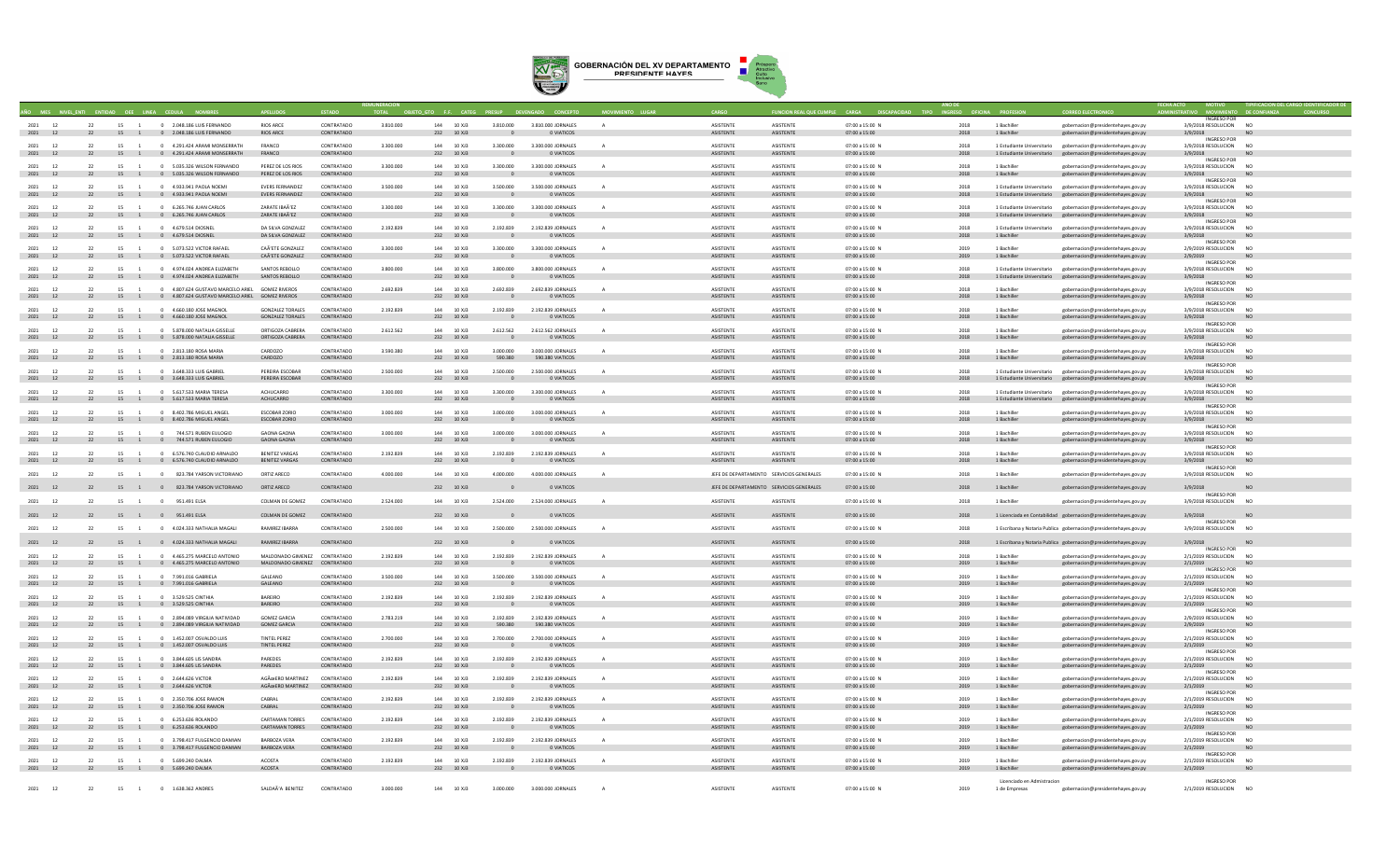

|                       |          |                      |                                                                |                                              |                          |           | <b>RIFTO GTO F.F. CATEG</b> |                          |                                  |              |                               |                                      |                                         |                        |                                             |                                                                          |                                              |                        |  |
|-----------------------|----------|----------------------|----------------------------------------------------------------|----------------------------------------------|--------------------------|-----------|-----------------------------|--------------------------|----------------------------------|--------------|-------------------------------|--------------------------------------|-----------------------------------------|------------------------|---------------------------------------------|--------------------------------------------------------------------------|----------------------------------------------|------------------------|--|
|                       |          |                      |                                                                |                                              |                          |           |                             |                          |                                  |              |                               |                                      |                                         |                        | Licenciado en Admistracion                  |                                                                          |                                              |                        |  |
|                       |          |                      | 2021 12 22 15 1 0 1.638.362 ANDRES                             | SALDAÃ'A BENITEZ CONTRATADO                  |                          |           | 232 10 XJ3                  | $\sim$ 0 $\sim$          | <b>O VIATICOS</b>                |              | ASISTENTE                     | ASISTENTE                            | 07:00 a 15:00                           | 2019                   | 1 de Empresas                               | gobernacion@presidentehayes.gov.py                                       | 2/1/2019<br>NO <sub>1</sub>                  |                        |  |
|                       |          |                      |                                                                |                                              |                          |           |                             |                          |                                  |              |                               |                                      |                                         |                        |                                             |                                                                          | INGRESO POR                                  |                        |  |
| 2021<br>12            | 22       | 15 1                 | 0 4.658.401 FACUNDO                                            | ORUE<br>ORUE                                 | CONTRATADO<br>CONTRATADO | 2.192.839 | 10 XJ3<br>144               | 2.192.839                | 2.192.839 JORNALES               | A            | ASISTENTE                     | <b>ASISTENTE</b><br>ASISTENTE        | 07:00 a 15:00                           | 2019                   | 1 Bachiller                                 | gobernacion@presidentehayes.gov.py                                       | 1/3/2019 RESOLUCION                          | NO                     |  |
| 2021 12               |          |                      | 22 15 1 0 4.658.401 FACUNDO                                    |                                              |                          |           | 232 10 XJ3                  | $\overline{0}$           | O VIATICOS                       |              | ASISTENTE                     |                                      | 07:00 a 15:00 N                         | 2019                   | 1 Bachiller                                 | gobernacion@presidentehayes.gov.py                                       | 1/3/2019<br><b>INGRESO POR</b>               |                        |  |
| 2021 12               | 22       |                      | 15 1 0 3.228.962 MIRIAN ROSANA                                 | RUIZ DIAZ ALFONSO                            | CONTRATADO               | 2.192.839 | 144 10 XJ3                  | 2.192.839                | 2.192.839 JORNALES               |              | <b>ASISTENTE</b>              | ASISTENTE                            | 07:00 a 15:00                           | 2019                   | 1 Bachiller                                 | robernacion@presidentehayes.gov.py                                       | 1/3/2019 RESOLUCION NO                       |                        |  |
| 2021 12               |          |                      | 22 15 1 0 3.228.962 MIRIAN ROSANA                              | RUIZ DIAZ ALFONSO                            | CONTRATADO               |           | 232 10 XJ3                  | $\mathbf{0}$             | O VIATICOS                       |              | <b>ASISTENTE</b>              | ASISTENTE                            | 07:00 a 15:00 N                         | 2019                   | 1 Bachiller                                 | gobernacion@presidentehayes.gov.py                                       | 1/3/2019                                     | <b>NO</b>              |  |
|                       |          |                      |                                                                |                                              |                          |           |                             |                          |                                  |              |                               |                                      |                                         |                        |                                             |                                                                          | <b>INGRESO POR</b>                           |                        |  |
| 2021<br>12<br>2021 12 |          | 15 1                 | 0 4.253.610 SILVIA ANALIA<br>22 15 1 0 4.253.610 SILVIA ANALIA | <b>IBAÑEZ AGÜERO</b><br><b>IBAÑEZ AGÜERO</b> | CONTRATADO<br>CONTRATADO | 2.192.839 | 144 10 XJ3<br>232 10 XJ3    | 2.192.839                | 2.192.839 JORNALES<br>0 VIATICOS |              | ASISTENTE<br><b>ASISTENTE</b> | ASISTENTE<br>ASISTENTE               | 07:00 a 15:00<br>07:00 a 15:00          | 2019<br>2019           | 1 Bachille<br>1 Bachiller                   | gobernacion@presidentehayes.gov.py<br>gobernacion@presidentehayes.gov.py | 1/3/2019 RESOLUCION<br>1/3/2019              | N <sub>C</sub>         |  |
|                       |          |                      |                                                                |                                              |                          |           |                             |                          |                                  |              |                               |                                      |                                         |                        |                                             |                                                                          | <b>INGRESO POR</b>                           |                        |  |
| $2021$ 12             | 22       |                      | 15 1 0 4 579 678 BUENAVENTURA                                  | BOGADO MACIFI                                | CONTRATADO               | 2,500,000 | 144 10 ¥13                  | 2.500.000                | 2.500.000 IORNALES               |              | <b>ASISTENTE</b>              | <b>ASISTENTE</b>                     | $07:00 \times 15:00 N$                  | 2019                   | 1 Rachiller                                 | robernacion@presidentehayes.gov.py                                       | 1/3/2019 RESOLUCION NO                       |                        |  |
| 2021 12               |          |                      | 22 15 1 0 4.579.678 BUENAVENTURA                               | <b>BOGADO MACIEL</b>                         | CONTRATADO               |           | 232 10 XJ3                  | $\sim$ 0                 | O VIATICOS                       |              | ASISTENTE                     | ASISTENTE                            | 07:00 a 15:00                           | 2019                   | 1 Bachiller                                 | gobernacion@presidentehayes.gov.py                                       | 1/3/2019                                     | NO <sub>1</sub>        |  |
| 2021 12               | 22       |                      | 15 1 0 1.480.246 REINALDO                                      | ACOSTA                                       | CONTRATADO               | 2.192.839 | 144 10 XI3                  | 2.192.839                | 2.192.839 IORNALES               |              | <b>ASISTENTE</b>              | <b>ASISTENTE</b>                     | $07:00 \times 15:00 N$                  | 2019                   | 1 Bachiller                                 | robernacion@presidentehayes.gov.py                                       | INGRESO POR<br>1/3/2019 RESOLUCION NO        |                        |  |
| 2021 12               |          |                      | 22 15 1 0 1.480.246 REINALDO                                   | ACOSTA                                       | CONTRATADO               |           | 232 10 XJ3                  | $\overline{\phantom{0}}$ | 0 VIATICOS                       |              | ASISTENTE                     | ASISTENTE                            | 07:00 a 15:00                           | 2019                   | 1 Bachiller                                 | gobernacion@presidentehayes.gov.py                                       | 1/3/2019                                     | NO.                    |  |
|                       |          |                      |                                                                |                                              |                          |           |                             |                          |                                  |              |                               |                                      |                                         |                        |                                             |                                                                          | <b>INGRESO POR</b>                           |                        |  |
| 2021<br>12            | 22       |                      | 15 1 0 5 242 949 FEUX FERNALDO                                 | ARGUELLO CATEREKE                            | CONTRATADO               | 2.192.839 | 144 10 XI3                  | 2.192.839                | 2.192.839 IORNALES               | $\Delta$     | <b>ASISTENTE</b>              | <b>ASISTENTE</b>                     | $07:00 \times 15:00 N$                  | 2019                   | 1 Bachiller                                 | robernacion@presidentehaves.gov.py                                       | 1/3/2019 RESOLUCION NO                       |                        |  |
| 2021 12               |          |                      | 22 15 1 0 5.242.949 FELIX FERNALDO                             | ARGUELLO CATEBEKE                            | CONTRATADO               |           | 232 10 XJ3                  | $\overline{0}$           | O VIATICOS                       |              | ASISTENTE                     | ASISTENTE                            | 07:00 a 15:00                           | 2019                   | 1 Bachiller                                 | gobernacion@presidentehayes.gov.py                                       | 1/3/2019<br><b>INGRESO POR</b>               | <b>NO</b>              |  |
| 2021 12               | 22       | 15 1                 | 0 5.821.549 DANIEL AZARIAS                                     | CORDOVEZ QUEVEDO CONTRATADO                  |                          | 2.192.839 | 144 10 XJ3                  | 2.192.839                | 2.192.839 JORNALES               | $\mathbf{A}$ | <b>ASISTENTE</b>              | ASISTENTE                            | 07:00 a 15:00                           | 2019                   | 1 Bachiller                                 | gobernacion@presidentehaves.gov.pv                                       | 1/3/2019 RESOLUCION NO                       |                        |  |
| 2021 12               |          |                      | 22 15 1 0 5.821.549 DANIEL AZARIAS                             | CORDOVEZ QUEVEDO CONTRATADO                  |                          |           | 232 10 XJ3                  | $\overline{0}$           | O VIATICOS                       |              | ASISTENTE                     | ASISTENTE                            | 07:00 a 15:00 N                         | 2019                   | 1 Bachiller                                 | gobernacion@presidentehayes.gov.py                                       | 1/3/2019                                     | NO                     |  |
|                       |          |                      |                                                                |                                              |                          |           |                             |                          |                                  |              |                               |                                      |                                         |                        |                                             |                                                                          | <b>INGRESO POR</b>                           |                        |  |
| 2021 12               | 22<br>22 |                      | 15 1 0 4.091.997 FRANCISCO JAVIER                              | PALMEROLA<br>PALMEROLA                       | CONTRATADO<br>CONTRATADO | 2.192.839 | 144 10 XJ3                  | 2.192.839                | 2.192.839 JORNALES<br>0 VIATICOS |              | <b>ASISTENTE</b>              | <b>ASISTENTE</b><br><b>ASISTENTE</b> | 07:00 a 15:00                           | 2019                   | 1 Bachille<br>1 Bachiller                   | gobernacion@presidentehayes.gov.py                                       | 1/3/2019 RESOLUCION                          | <b>NO</b>              |  |
| 2021 12               |          |                      | 15 1 0 4.091.997 FRANCISCO JAVIER                              |                                              |                          |           | 232 10 XJ3                  |                          |                                  |              | ASISTENTE                     |                                      | 07:00 a 15:00 N                         | 2019                   |                                             | gobernacion@presidentehayes.gov.py                                       | 1/3/2019<br><b>INGRESO POR</b>               |                        |  |
| 2021                  |          |                      | 15 1 0 1.337.695 MARIO PASTOR                                  | ARCE                                         | CONTRATADO               | 2.192.839 | 144 10 XJ3                  | 2.192.839                | 2.192.839 JORNALES               |              | <b>ASISTENTE</b>              | ASISTENTE                            | 07:00 a 15:00                           | 2019                   | 1 Bachille                                  | gobernacion@presidentehayes.gov.py                                       | 1/3/2019 RESOLUCION                          |                        |  |
| 2021 12               |          |                      | 22 15 1 0 1.337.695 MARIO PASTOR                               | ARCE                                         | CONTRATADO               |           | 232 10 XJ3                  | $\overline{0}$           | O VIATICOS                       |              | ASISTENTE                     | ASISTENTE                            | 07:00 a 15:00 N                         | 2019                   | 1 Bachiller                                 | gobernacion@presidentehayes.gov.py                                       | 1/3/2019                                     | <b>NO</b>              |  |
|                       |          |                      |                                                                |                                              |                          |           |                             |                          |                                  |              |                               |                                      |                                         |                        |                                             |                                                                          |                                              |                        |  |
| 2021 12               | 22       |                      | 15 1 0 3.571.039 MARIA LUJAN                                   | <b>GONZALEZ FRANCO</b>                       | CONTRATADO               | 3.300.000 | 144 10 XJ3                  | 3,300,000                | 3.300,000 JORNALES               |              | <b>ASISTENTE</b>              | ASISTENTE                            | 07:00 a 15:00                           | 2019                   | Licenciado en Admistracion<br>1 de Empresas | gobernacion@presidentehayes.gov.py                                       | <b>INGRESO POR</b><br>1/3/2019 RESOLUCION NO |                        |  |
|                       |          |                      |                                                                |                                              |                          |           |                             |                          |                                  |              |                               |                                      |                                         |                        |                                             |                                                                          |                                              |                        |  |
|                       |          |                      |                                                                |                                              |                          |           |                             |                          |                                  |              |                               |                                      |                                         |                        | Licenciado en Admistracion                  |                                                                          |                                              |                        |  |
| 2021 12               |          |                      | 22 15 1 0 3.571.039 MARIA LUJAN                                | <b>GONZALEZ FRANCO</b>                       | CONTRATADO               |           | 232 10 XJ3                  |                          | O VIATICOS                       |              | ASISTENTE                     | <b>ASISTENTE</b>                     | 07:00 a 15:00                           | 2019                   | 1 de Empresas                               | gobernacion@presidentehayes.gov.py                                       | 1/3/2019                                     | <b>NO</b>              |  |
| 2021 12               | 22       |                      | 15 1 0 5.076.098 CRISTHIAN DAVID                               | RAMIREZ                                      | CONTRATADO               | 2.192.839 | 144 10 XI3                  | 2.192.839                | 2.192.839 JORNALES               |              | <b>ASISTENTE</b>              | <b>ASISTENTE</b>                     | 07:00 a 15:00 N                         | 2019                   | 1 Bachiller                                 |                                                                          | INGRESO POR<br>1/3/2019 RESOLUCION NO        |                        |  |
| 2021 12               |          |                      | 22 15 1 0 5.076.098 CRISTHIAN DAVID                            | RAMIREZ                                      | CONTRATADO               |           | 232 10 XJ3                  | $\Omega$                 | O VIATICOS                       |              | ASISTENTE                     | <b>ASISTENTE</b>                     | 07:00 a 15:00                           | 2019                   | 1 Bachiller                                 | gobernacion@presidentehayes.gov.py<br>gobernacion@presidentehayes.gov.py | 1/3/2019                                     | NO.                    |  |
|                       |          |                      |                                                                |                                              |                          |           |                             |                          |                                  |              |                               |                                      |                                         |                        |                                             |                                                                          | INGRESO POR                                  |                        |  |
| 2021 12               | 22       |                      | 15 1 0 668 583 LUIS SANTIAGO                                   | <b>RAMOS MONGES</b>                          | CONTRATADO               | 2,800,000 | 144 10 XI3                  | 2.800,000                | 2.800.000. IORNALES              | $\Delta$     | <b>ASISTENTE</b>              | <b>ASISTENTE</b>                     | $07:00 \times 15:00$                    | 2019                   | 1 Rachiller                                 | enhernacion@nresidentehaves.gov.nv                                       | 1/3/2019 RESOLUCION NO                       |                        |  |
| 2021 12               |          |                      | 22 15 1 0 668.583 LUIS SANTIAGO                                | <b>RAMOS MONGES</b>                          | CONTRATADO               |           | 232 10 XJ3                  | $\overline{0}$           | 0 VIATICOS                       |              | <b>ASISTENTE</b>              | ASISTENTE                            | 07:00 a 15:00                           | 2019                   | 1 Bachiller                                 | gobernacion@presidentehayes.gov.py                                       | 1/3/2019                                     | NO.                    |  |
| 2021<br>12            | 22       | 15                   | 0 4 660 304 CELIA                                              | VIII ALBA                                    | CONTRATADO               | 2.192.839 | 144 10 XI3                  | 2.192.839                | 2.192.839 JORNALES               |              | <b>ASISTENTE</b>              | <b>ASISTENTE</b>                     | $07:00 \times 15:00$                    | 2019                   | 1 Rachiller                                 | gobernacion@presidentehaves.gov.pv                                       | <b>INGRESO POR</b><br>2/9/2019 RESOLUCION NO |                        |  |
| 2021 12               |          |                      | 22 15 1 0 4.660.304 CELIA                                      | VILLALBA                                     | CONTRATADO               |           | 232 10 XJ3                  | $\overline{0}$           | O VIATICOS                       |              | ASISTENTE                     | ASISTENTE                            | 07:00 a 15:00 N                         | 2019                   | 1 Bachiller                                 | gobernacion@presidentehayes.gov.py                                       | 2/9/2019                                     | NO                     |  |
|                       |          |                      |                                                                |                                              |                          |           |                             |                          |                                  |              |                               |                                      |                                         |                        |                                             |                                                                          | <b>INGRESO POR</b>                           |                        |  |
| 2021<br>12            | 22       | 15<br>$\overline{1}$ | 0 1.743.038 EDUARDO                                            | <b>IDALGO</b>                                | CONTRATADO               | 2.192.839 | 144 10 XJ3                  | 2.192.839                | 2.192.839 JORNALES               | A            | <b>ASISTENTE</b>              | ASISTENTE                            | 07:00 a 15:00 S                         | 2019<br>$\overline{1}$ | 1 Bachiller                                 | eobernacion@presidentehaves.gov.pv                                       | 2/9/2019 RESOLUCION NO                       |                        |  |
| 2021 12               |          |                      | 22 15 1 0 1.743.038 EDUARDO                                    | <b>IDALGO</b>                                | CONTRATADO               |           | 232 10 XJ3                  | $\overline{\phantom{0}}$ | O VIATICOS                       |              | ASISTENTE                     | ASISTENTE                            | 07:00 a 15:00                           | 2019                   | 1 Bachiller                                 | gobernacion@presidentehayes.gov.py                                       | 2/9/2019<br><b>INGRESO POR</b>               | <b>NO</b>              |  |
| 2021 12               | 22       |                      | 15 1 0 4.738.193 PEDRO NICOLAS                                 | AQUINO IRALA                                 | CONTRATADO               | 2.192.839 | 144 10 XJ3                  | 2.192.839                | 2.192.839 JORNALES               |              | <b>ASISTENTE</b>              | <b>ASISTENTE</b>                     | 07:00 a 15:00                           | 2019                   | 1 Bachille                                  | gobernacion@presidentehayes.gov.py                                       | 2/9/2019 RESOLUCION                          | N <sub>O</sub>         |  |
| 2021 12               |          |                      | 22 15 1 0 4.738.193 PEDRO NICOLAS                              | AQUINO IRALA                                 | CONTRATADO               |           | 232 10 XJ3                  | $\overline{\mathbf{0}}$  | O VIATICOS                       |              | <b>ASISTENTE</b>              | ASISTENTE                            | 07:00 a 15:00 N                         | 2019                   | 1 Bachiller                                 | gobernacion@presidentehayes.gov.py                                       | 2/9/2019                                     | NO                     |  |
|                       |          |                      |                                                                |                                              |                          |           |                             |                          |                                  |              |                               |                                      |                                         |                        |                                             |                                                                          | <b>INGRESO POR</b>                           |                        |  |
| 2021 12               | 22       | 15 1                 | 0 1.291.185 NARCISO                                            | <b>EVERS</b>                                 | CONTRATADO               | 2.783.219 | 144 10 XJ3                  | 2.192.839                | 2.192.839 JORNALES               |              | <b>ASISTENTE</b>              | <b>ASISTENTE</b>                     | 07:00 a 15:00                           | 2019                   | 1 Bachille                                  | gobernacion@presidentehayes.gov.py                                       | 2/9/2019 RESOLUCION                          |                        |  |
| 2021 12               |          |                      | 15 1 0 1.291.185 NARCISO                                       | EVERS                                        | CONTRATADO               |           | 232 10 XJ3                  | 590.380                  | 590.380 VIATICOS                 |              | ASISTENTE                     | ASISTENTE                            | 07:00 a 15:00 N                         | 2019                   | 1 Bachiller                                 | gobernacion@presidentehayes.gov.py                                       | 2/9/2019<br><b>INGRESO POR</b>               |                        |  |
| 2021 12               | 22       |                      | 15 1 0 3,480,069 VICTOR HUGO                                   | INSAURRALDE PAROUET CONTRATADO               |                          | 2.192.839 | 144 10 XI3                  | 2.192.839                | 2.192.839 JORNALES               |              | <b>ASISTENTE</b>              | <b>ASISTENTE</b>                     | $07:00 \times 15:00$                    | 2019                   | 1 Bachiller                                 | robernacion@presidentehayes.gov.py                                       | 2/9/2019 RESOLUCION                          | N <sub>0</sub>         |  |
| 2021 12               |          |                      | 22 15 1 0 3.480.069 VICTOR HUGO                                | INSAURRALDE PARQUET CONTRATADO               |                          |           | 232 10 XJ3                  | $\overline{\phantom{0}}$ | 0 VIATICOS                       |              | <b>ASISTENTE</b>              | <b>ASISTENTE</b>                     | 07:00 a 15:00 N                         | 2019                   | 1 Bachiller                                 | gobernacion@presidentehayes.gov.py                                       | 2/9/2019                                     | <b>NO</b>              |  |
| 2021 12               | 22       |                      | 15 1 0 4 042 094 CRISTHIAN DAVID                               | <b>GATTI CHAPARRO</b>                        | CONTRATADO               | 3.500.000 | 144 10 XI3                  | 3.500.000                | 3,000,000 IORNALES               |              | <b>ASISTENTE</b>              | <b>ASISTENTE</b>                     | $07:00 \times 15:00$                    | 2019                   | 1 Bachiller                                 |                                                                          | INGRESO POR                                  |                        |  |
| 2021 12               |          |                      | 22 15 1 0 4.042.094 CRISTHIAN DAVID                            | <b>GATTI CHAPARRO</b>                        | CONTRATADO               |           | 232 10 XJ3                  | $\overline{0}$           | O VIATICOS                       |              | ASISTENTE                     | ASISTENTE                            | 07:00 a 15:00 N                         | 2019                   | 1 Bachiller                                 | gobernacion@presidentehayes.gov.py<br>gobernacion@presidentehayes.gov.py | 2/9/2019 RESOLUCION NO<br>2/9/2019           | NO.                    |  |
|                       |          |                      |                                                                |                                              |                          |           |                             |                          |                                  |              |                               |                                      |                                         |                        |                                             |                                                                          | <b>INGRESO POR</b>                           |                        |  |
| 2021 12               | 22       |                      | 15 1 0 1.877.744 MIGUELANGEL                                   | ROLON                                        | CONTRATADO               | 2.192.839 | 144 10 XI3                  | 2.192.839                | 2.192.839 IORNALES               | $\mathbf{A}$ | <b>ASISTENTE</b>              | <b>ASISTENTE</b>                     | $07:00 \times 15:00$                    | 2019                   | 1 Bachiller                                 | robernacion@presidentehayes.gov.py                                       | 2/9/2019 RESOLUCION NO                       |                        |  |
| 2021 12               |          |                      | 22 15 1 0 1.877.744 MIGUEL ANGEL                               | <b>ROLON</b>                                 | CONTRATADO               |           | 232 10 XJ3                  | $\Omega$                 | O VIATICOS                       |              | ASISTENTE                     | ASISTENTE                            | 07:00 a 15:00 N                         | 2019                   | 1 Bachiller                                 | gobernacion@presidentehayes.gov.py                                       | 2/9/2019                                     | NO                     |  |
| 2021 12               | 22       | 15 1                 | 0 5.241.828 MAGALI ESMERITA                                    | BERNAL FLORENTIN                             | CONTRATADO               | 2.192.839 | 144 10 XJ3                  | 2.192.839                | 2.192.839 JORNALES               | A            | ASISTENTE                     | ASISTENTE                            | 07:00 a 15:00                           | 2019                   | 1 Bachiller                                 | gobernacion@presidentehayes.gov.py                                       | <b>INGRESO POR</b><br>2/9/2019 RESOLUCION NO |                        |  |
| 2021 12               |          |                      | 22 15 1 0 5.241.828 MAGALI ESMERITA                            | BERNAL FLORENTIN                             | CONTRATADO               |           | 232 10 XJ3                  | $\overline{0}$           | O VIATICOS                       |              | ASISTENTE                     | ASISTENTE                            | 07:00 a 15:00 N                         | 2019                   | 1 Bachiller                                 | gobernacion@presidentehayes.gov.py                                       | 2/9/2019                                     | <b>NO</b>              |  |
|                       |          |                      |                                                                |                                              |                          |           |                             |                          |                                  |              |                               |                                      |                                         |                        |                                             |                                                                          | <b>INGRESO POR</b>                           |                        |  |
| 2021<br>12            | 22       | 15 1                 | 0 6.335.832 EDITH MANUELA                                      | ALVARENGA PAREDES                            | CONTRATADO               | 2.192.839 | 144 10 XJ3                  | 2.192.839                | 2.192.839 JORNALES               | A            | ASISTENTE                     | ASISTENTE                            | 07:00 a 15:00                           | 2019                   | 1 Bachiller                                 | gobernacion@presidentehayes.gov.py                                       | 2/9/2019 RESOLUCION                          | N <sub>C</sub>         |  |
| 2021 12               |          |                      | 22 15 1 0 6.335.832 EDITH MANUELA                              | ALVARENGA PAREDES CONTRATADO                 |                          |           | 232 10 XJ3                  | $\overline{0}$           | O VIATICOS                       |              | ASISTENTE                     | ASISTENTE                            | 07:00 a 15:00 N                         | 2019                   | 1 Bachiller                                 | gobernacion@presidentehayes.gov.py                                       | 2/9/2019<br><b>INGRESO POR</b>               |                        |  |
| 2021<br>12            |          | 15                   | 0 5.510.932 MARIA JOSE                                         | <b>RISSO TORRES</b>                          | CONTRATADO               | 2.192.839 | 10 XJ3                      | 2.192.839                | 2.192.839 JORNALES               |              | <b>ASISTENTE</b>              | <b>ASISTENTE</b>                     | 07:00 a 15:00                           | 2019                   | 1 Bachiller                                 | gobernacion@presidentehayes.gov.py                                       | 2/9/2019 RESOLUCION                          |                        |  |
| 2021 12               |          |                      | 22 15 1 0 5.510.932 MARIA JOSE                                 | <b>RISSO TORRES</b>                          | CONTRATADO               |           | 232 10 XJ3                  | $\overline{0}$           | 0 VIATICOS                       |              | ASISTENTE                     | ASISTENTE                            | 07:00 a 15:00 N                         | 2019                   | 1 Bachiller                                 | gobernacion@presidentehayes.gov.py                                       | 2/9/2019                                     | NO                     |  |
|                       |          |                      |                                                                |                                              |                          |           |                             |                          |                                  |              |                               |                                      |                                         |                        |                                             |                                                                          | <b>INGRESO POR</b>                           |                        |  |
| 2021                  |          |                      | 15 1 0 5.709.972 LORENA BEATRIZ                                | <b>LAZAGA DE PEREIRA</b>                     | CONTRATADO               | 3.000.000 | 144 10 XJ3                  | 3.000.000                | 3.000.000 JORNALES               |              | <b>ASISTENTE</b>              | ASISTENTE                            | 07:00 a 15:00                           | 2019                   | 1 Bachille                                  | gobernacion@presidentehayes.gov.py                                       | 2/9/2019 RESOLUCION                          | NO <sub>1</sub>        |  |
| 2021 12               |          |                      | 22 15 1 0 5.709.972 LORENA BEATRIZ                             | LAZAGA DE PEREIRA                            | CONTRATADO               |           | 232 10 XJ3                  | $\mathbf 0$              | O VIATICOS                       |              | ASISTENTE                     | ASISTENTE                            | 07:00 a 15:00 N                         | 2019                   | 1 Bachiller                                 | gobernacion@presidentehayes.gov.py                                       | 2/9/2019<br><b>INGRESO POR</b>               |                        |  |
| 2021 12               | 22       |                      | 15 1 0 3.222.290 LAURA DIANA                                   | CARDOZO PAREDES                              | CONTRATADO               | 2.192.839 | 144 10 XI3                  | 2.192.839                | 2.192.839 JORNALES               | $\Delta$     | <b>ASISTENTE</b>              | <b>ASISTENTE</b>                     | $07:00 \times 15:00$                    | 2019                   | 1 Bachiller                                 | obernacion@presidentehayes.gov.py                                        | 2/9/2019 RESOLUCION NO                       |                        |  |
| 2021 12               |          |                      | 22 15 1 0 3.222.290 LAURA DIANA                                | CARDOZO PAREDES                              | CONTRATADO               |           | 232 10 XJ3                  | $\overline{0}$           | O VIATICOS                       |              | <b>ASISTENTE</b>              | ASISTENTE                            | 07:00 a 15:00 N                         | 2019                   | 1 Bachiller                                 | gobernacion@presidentehayes.gov.py                                       | 2/9/2019                                     | NO                     |  |
|                       |          |                      |                                                                |                                              |                          |           |                             |                          |                                  |              |                               |                                      |                                         |                        |                                             |                                                                          | <b>INGRESO POR</b>                           |                        |  |
| 2021 12               | 22       |                      | 15 1 0 1.718.098 LUIS GUSTAVO                                  | GOMEZ RECALDE                                | CONTRATADO<br>CONTRATADO | 4.000.000 | 144 10 XI3                  | 4.000.000                | 4.000.000 JORNALES               |              | <b>ASISTENTE</b>              | <b>ASISTENTE</b>                     | 07:00 a 15:00                           | 2019                   | 1 Bachiller                                 | gobernacion@presidentehayes.gov.py                                       | 2/9/2019 RESOLUCION NO                       | N <sub>0</sub>         |  |
| 2021 12               |          |                      | 22 15 1 0 1.718.098 LUIS GUSTAVO                               | <b>GOMEZ RECALDE</b>                         |                          |           | 232 10 XJ3                  | $\overline{\mathbf{0}}$  | O VIATICOS                       |              | ASISTENTE                     | ASISTENTE                            | 07:00 a 15:00 N                         | 2019                   | 1 Bachiller                                 | gobernacion@presidentehayes.gov.py                                       | 2/9/2019<br>INGRESO POR                      |                        |  |
| 2021 12               | 22       |                      | 15 1 0 4 840 185 ANTONIO                                       | DE GIACOMI CARALLERO CONTRATADO              |                          | 2.192.839 | 144 10 XI3                  | 2.192.839                | 2.192.839 IORNALES               | $\Delta$     | <b>ASISTENTE</b>              | <b>ASISTENTE</b>                     | $07:00 \times 15:00 N$                  | 2019                   | 1 Rachiller                                 | robernacion@presidentehayes.gov.py                                       | 2/9/2019 RESOLUCION NO                       |                        |  |
| 2021 12               |          |                      | 22 15 1 0 4.840.185 ANTONIO                                    | DE GIACOMI CABALLERO CONTRATADO              |                          |           | 232 10 XJ3                  | $\overline{\phantom{0}}$ | 0 VIATICOS                       |              | <b>ASISTENTE</b>              | ASISTENTE                            | 07:00 a 15:00                           | 2019                   | 1 Bachiller                                 | gobernacion@presidentehayes.gov.py                                       | 2/9/2019                                     | NO.                    |  |
|                       |          |                      |                                                                |                                              |                          |           |                             |                          |                                  |              |                               |                                      |                                         |                        |                                             |                                                                          | <b>INGRESO POR</b>                           |                        |  |
| 2021<br>12<br>2021 12 |          | 15                   | 0 2.381.193 REINALDO<br>22 15 1 0 2.381.193 REINALDO           | <b>IFGUIZAMON</b><br>LEGUIZAMON              | CONTRATADO<br>CONTRATADO | 2.192.839 | 144 10 XI3<br>232 10 XJ3    | 2.192.839<br>$\sim$      | 2.192.839 IORNALES<br>O VIATICOS |              | <b>ASISTENTE</b><br>ASISTENTE | <b>ASISTENTE</b><br>ASISTENTE        | $07:00 \times 15:00 N$<br>07:00 a 15:00 | 2019<br>2019           | 1 Bachiller<br>1 Bachiller                  | obernacion@presidentehayes.gov.p                                         | 2/9/2019 RESOLUCION<br>2/9/2019              | NO <sub>1</sub><br>NO. |  |
|                       |          |                      |                                                                |                                              |                          |           |                             |                          |                                  |              |                               |                                      |                                         |                        |                                             | gobernacion@presidentehayes.gov.py                                       | <b>INGRESO POR</b>                           |                        |  |
| 2021<br>12            | 22       | 15 1                 | 0 5.863.365 GERMAN                                             | MANCUELLO                                    | CONTRATADO               | 2.192.839 | 144 10 XJ3                  | 2.192.839                | 2.192.839 JORNALES               | A            | ASISTENTE                     | ASISTENTE                            | 07:00 a 15:00 S                         | 2019<br>$\overline{1}$ | 1 Bachiller                                 | robernacion@presidentehaves.gov.py                                       | 2/1/2019 RESOLUCION NO                       |                        |  |
| 2021 12               |          |                      | 22 15 1 0 5.863.365 GERMAN                                     | MANCUELLO                                    | CONTRATADO               |           | 232 10 XJ3                  | $\overline{\phantom{0}}$ | O VIATICOS                       |              | ASISTENTE                     | ASISTENTE                            | 07:00 a 15:00                           | 2019                   | 1 Bachiller                                 | gobernacion@presidentehayes.gov.py                                       | 2/1/2019                                     | NO                     |  |
| 12<br>2021            |          | 15 1                 | 0 4.433.735 DIEGO JOSE                                         | CAMACHO MENDEZ                               | CONTRATADO               | 2.192.839 | 144 10 XJ3                  | 2.192.839                | 2.192.839 JORNALES               |              | <b>ASISTENTE</b>              | <b>ASISTENTE</b>                     | 07:00 a 15:00 N                         | 2021                   | 1 Bachiller                                 | gobernacion@presidentehayes.gov.py                                       | <b>INGRESO POR</b><br>1/7/2021 RESOLUCION    |                        |  |
| 2021 12               |          |                      | 22 15 1 0 4.433.735 DIEGO JOSE                                 | CAMACHO MENDEZ                               | CONTRATADO               |           | 232 10 XJ3                  | $\overline{0}$           | 0 VIATICOS                       |              | ASISTENTE                     | ASISTENTE                            | 07:00 a 15:00                           | 2021                   | 1 Bachiller                                 | gobernacion@presidentehayes.gov.py                                       | 1/7/2021                                     | <b>NO</b>              |  |
|                       |          |                      |                                                                |                                              |                          |           |                             |                          |                                  |              |                               |                                      |                                         |                        |                                             |                                                                          | <b>INGRESO POR</b>                           |                        |  |
| 2021 12               | 22       | 15 1                 | 0 744,562 OSCAR CEFERINO                                       | ARCE LOCATTI                                 | CONTRATADO               | 2.192.839 | 144 10 XJ3                  | 2.192.839                | 2.192.839 JORNALES               |              | <b>ASISTENTE</b>              | ASISTENTE                            | 07:00 a 15:00 N                         | 2021                   | 1 Bachiller                                 | gobernacion@presidentehayes.gov.py                                       | 1/7/2021 RESOLUCION NO                       |                        |  |
| 2021 12               | 22       |                      | 15 1 0 744.562 OSCAR CEFERINO                                  | ARCE LOCATTI                                 | CONTRATADO               |           | 232 10 XJ3                  | $\overline{0}$           | O VIATICOS                       |              | ASISTENTE                     | <b>ASISTENTE</b>                     | 07:00 a 15:00                           | 2021                   | 1 Bachiller                                 | gobernacion@presidentehayes.gov.py                                       | 1/7/2021<br><b>INGRESO POR</b>               |                        |  |
| 2021 12               | 22       |                      | 15 1 0 2.822.077 JULIO AGUSTIN                                 | MILLAN CATTEBEKE                             | CONTRATADO               | 2.192.839 | 144 10 XJ3                  | 2.192.839                | 2.192.839 JORNALES               |              | <b>ASISTENTE</b>              | <b>ASISTENTE</b>                     | 07:00 a 15:00 N                         | 2021                   | 1 Bachiller                                 | gobernacion@presidentehayes.gov.py                                       | 1/7/2021 RESOLUCION                          | N <sub>O</sub>         |  |
| 2021 12               | 22       |                      | 15 1 0 2.822.077 JULIO AGUSTIN                                 | MILLAN CATTEBEKE                             | CONTRATADO               |           | 232 10 XJ3                  |                          | 0 VIATICOS                       |              | <b>ASISTENTE</b>              | ASISTENTE                            | 07:00 a 15:00                           | 2021                   | 1 Bachiller                                 | gobernacion@presidentehayes.gov.py                                       | 1/7/2021                                     | <b>NO</b>              |  |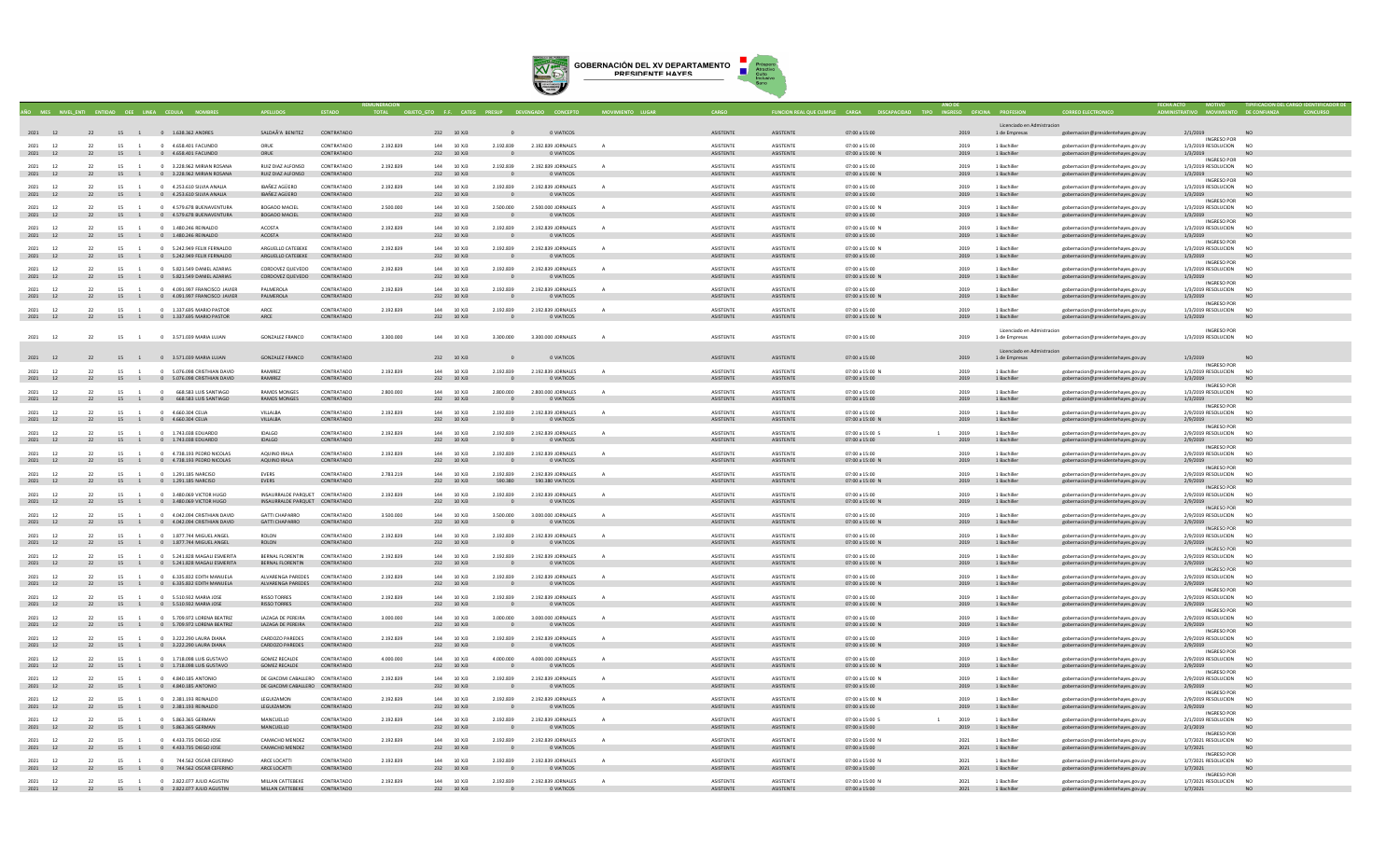

|                       |    |                      |                                          |                                 |             |           |               |                |                                                         |                |                                   |                                                              |                                                                |                        |      |             |                                    | INGRESO POI                     |                 |  |
|-----------------------|----|----------------------|------------------------------------------|---------------------------------|-------------|-----------|---------------|----------------|---------------------------------------------------------|----------------|-----------------------------------|--------------------------------------------------------------|----------------------------------------------------------------|------------------------|------|-------------|------------------------------------|---------------------------------|-----------------|--|
| 2021<br>12            |    |                      | 15 1 0 4.498.480 EMILIO JAVIER           | CABALLERO RIOS                  | CONTRATADO  | 2.500.000 | 144 10 XJ3    | 2,500,000      | 2.500.000 JORNALES                                      |                |                                   | <b>ASISTENTE</b>                                             | <b>ASISTENTE</b>                                               | 07:00 a 15:00 N        | 2021 | 1 Bachiller | gobernacion@presidentehayes.gov.py | 1/7/2021 RESOLUCION NO          |                 |  |
| 2021 12               |    |                      | 22 15 1 0 4.498.480 EMILIO JAVIER        | CABALLERO RIOS                  | CONTRATADO  |           | 232 10 XJ3    | $\sim$ 0       | O VIATICOS                                              |                |                                   | ASISTENTE                                                    | ASISTENTE                                                      | 07:00 a 15:00          | 2021 | 1 Bachiller | gobernacion@presidentehayes.gov.py | 1/7/2021<br><b>INGRESO POR</b>  | <b>NO</b>       |  |
| 2021<br>12            | 22 | 15                   | 0 5.496.781 YESICA LORENA                | MEDINA PRADO                    | CONTRATADO  | 3.000.000 | 144<br>10 XJ3 | 3.000.000      | 3.000.000 JORNALES                                      | A              |                                   | ASISTENTE                                                    | ASISTENTE                                                      | 07:00 a 15:00 N        | 2021 | 1 Bachille  | gobernacion@presidentehayes.gov.py | 1/7/2021 RESOLUCION             | N <sub>O</sub>  |  |
| 2021 12               |    |                      | 22 15 1 0 5.496.781 YESICA LORENA        | MEDINA PRADO                    | CONTRATADO  |           | 232 10 XJ3    |                | 0 VIATICOS                                              |                |                                   | ASISTENTE                                                    | ASISTENTE                                                      | 07:00 a 15:00          | 2021 | 1 Bachiller | gobernacion@presidentehayes.gov.py | 1/7/2021                        |                 |  |
|                       |    |                      |                                          |                                 |             |           |               |                | <b>BONIFICACIONES Y</b>                                 |                |                                   |                                                              |                                                                |                        |      |             |                                    | TRASLADO                        |                 |  |
| 2021<br><sup>12</sup> | 22 |                      | 15 1 0 3.397.699 OSVALDO                 | ORTIZ CHAPARRO                  | COMISIONADO | 2.000.000 | 133 10 COM    | 2.000.000      | 2.000.000 GRATIFICACIONES TT                            |                |                                   | JUNTA MUNICIPAL VILLAHAYES JEFE DE DEPARTAMENTO DE PROTOCOLO |                                                                | 07:00 a 15:00 N        | 2018 | 1 Bachiller | gobernacion@presidentehayes.gov.py | 3/9/2018 TEMPORAL               | <b>SI</b>       |  |
|                       |    |                      |                                          |                                 |             |           |               |                | OTROS GASTOS DEL                                        |                |                                   |                                                              |                                                                |                        |      |             |                                    | TRASLADO                        |                 |  |
| 2021 12               | 22 |                      | 15 1 0 3.397.699 OSVALDO                 | ORTIZ CHAPARRO                  | COMISIONADO |           | 199 10 COM    |                | 0 PERSONAL TT                                           |                |                                   | JUNTA MUNICIPAL VILLAHAYES JEFE DE DEPARTAMENTO DE PROTOCOLO |                                                                | 07:00 a 15:00          | 2018 | 1 Bachiller | gobernacion@presidentehayes.gov.py | 3/9/2018 TEMPORAL               |                 |  |
|                       |    |                      |                                          |                                 |             |           |               | $\Omega$       |                                                         | $\mathbf{H}$   |                                   |                                                              |                                                                |                        |      |             |                                    | TRASLADO                        | SI              |  |
| 2021<br>12            | 22 |                      | 15 1 0 3.397.699 OSVALDO                 | ORTIZ CHAPARRO                  | COMISIONADO |           | 232 10 COM    |                | 0 VIATICOS<br>BONIFICACIONES Y                          |                | HONORABLE CAMARA DE               | JUNTA MUNICIPAL VILLAHAYES JEFE DE DEPARTAMENTO DE PROTOCOLO | DE LA DIRECCION DE                                             | 07:00 a 15:00          | 2018 | 1 Bachiller | gobernacion@presidentehayes.gov.py | 3/9/2018 TEMPORAL<br>TRASLADO   |                 |  |
| 2021 12               | 22 |                      | 15 1 0 3.986.258 MIRNA BEATRIZ           | MARTINEZ LUGO                   | COMISIONADO | 4.627.000 | 133 10 COM    | 4.150.000      | 3.486.000 GRATIFICACIONES TT                            |                | <b>DIPUTADOS</b>                  | <b>DIRECTORA</b>                                             | CONTBILIDAD Y PRESUPUESTO 07:00 a 15:00 N                      |                        | 2018 | 1 Contadora | gobernacion@presidentehayes.gov.py | 11/11/2019 TEMPORAL             |                 |  |
|                       |    |                      |                                          |                                 |             |           |               |                | OTROS GASTOS DEL                                        |                | HONORABLE CAMARA DE               |                                                              | DE LA DIRECCION DE                                             |                        |      |             |                                    | TRASLADO                        |                 |  |
| 2021 12               | 22 |                      | 15 1 0 3 986 258 MIRNA REATRIZ           | MARTINEZ LUGO                   | COMISIONADO |           | 199 10 COM    | 477,000        | 400 680 PERSONAL                                        | T              | <b>DIPUTADOS</b>                  | DIRECTORA                                                    | CONTRILIDAD Y PRESUPLIESTO 07:00 a 15:00                       |                        | 2018 | 1 Contadora | gobernacion@presidentehayes.gov.py | 11/11/2019 TEMPORAL             | SI <sup>3</sup> |  |
|                       |    |                      |                                          |                                 |             |           |               |                |                                                         |                | HONORARI E CAMARA DE              |                                                              | DE LA DIRECCION DE                                             |                        |      |             |                                    | TRASLADO                        |                 |  |
| 2021 12               | 22 |                      | 15 1 0 3.986.258 MIRNA BEATRIZ           | MARTINEZ LUGO                   | COMISIONADO |           | 232 10 COM    |                | O VIATICOS                                              | $\mathbf{H}$   | DIPUTADOS RESOLUCION              | <b>DIRECTORA</b>                                             | CONTBILIDAD Y PRESUPUESTO 07:00 a 15:00                        |                        | 2018 | 1 Contadora | gobernacion@presidentehayes.gov.py | 11/11/2019 TEMPORAL             | S1              |  |
|                       |    |                      |                                          |                                 |             |           |               |                | <b>BONIFICACIONES Y</b>                                 |                |                                   |                                                              |                                                                |                        |      |             |                                    | TRASLADO                        |                 |  |
| 2021 12               | 22 |                      | 15 1 0 1.698 998 FDGAR DAMIAN            | PEREZ GALLARDO                  | COMISIONADO | 4.750.000 | 133 10 COM    | 4.750.000      | 3.990.000 GRATIFICACIONES TT<br>OTROS GASTOS DEL        |                | POLICIA NACIONAL                  | GUARDIA DE SEGURIDAD - GUARDIA DE SEGURIDAD                  |                                                                | 07:00 a 15:00 N        | 2018 | 1 Rachiller | gobernacion@presidentehayes.gov.py | 3/9/2018 TEMPORAL<br>TRASLADO   | SI              |  |
| 2021 12               | 22 |                      | 15 1 0 1.698.998 EDGAR DAMIAN            | PEREZ GALLARDO                  | COMISIONADO |           | 199 10 COM    |                | 0 PERSONAL                                              | $\mathsf{T}$   | POLICIA NACIONAL                  | GUARDIA DE SEGURIDAD GUARDIA DE SEGURIDAD                    |                                                                | 07:00 a 15:00          | 2018 | 1 Bachiller | gobernacion@presidentehayes.gov.py | 3/9/2018 TEMPORAL               | S1              |  |
|                       |    |                      |                                          |                                 |             |           |               |                |                                                         |                |                                   |                                                              |                                                                |                        |      |             |                                    | TRASLADO                        |                 |  |
| 2021<br>12            | 22 | 15<br>$\overline{1}$ | 0 1.698.998 EDGAR DAMIAN                 | PEREZ GALLARDO                  | COMISIONADO |           | 232 10 COM    | $\Omega$       | 0 VIATICOS                                              | $^{\text{TT}}$ | POLICIA NACIONAL                  | GUARDIA DE SEGURIDAD GUARDIA DE SEGURIDAD                    |                                                                | 07:00 a 15:00          | 2018 | 1 Bachiller | gobernacion@presidentehaves.gov.pv | 3/9/2018 TEMPORAL               | S1              |  |
|                       |    |                      |                                          |                                 |             |           |               |                |                                                         |                |                                   |                                                              |                                                                |                        |      |             |                                    | TRASLADO                        |                 |  |
|                       |    |                      |                                          |                                 |             |           |               |                |                                                         |                |                                   |                                                              |                                                                |                        |      |             |                                    | TEMPORAL                        |                 |  |
|                       |    |                      |                                          |                                 |             |           |               |                |                                                         |                |                                   |                                                              |                                                                |                        |      |             |                                    | RESOLUCION                      |                 |  |
|                       |    |                      |                                          |                                 |             |           |               |                | <b>BONIFICACIONES Y</b>                                 |                |                                   |                                                              |                                                                |                        |      |             |                                    | 149/2018                        |                 |  |
|                       |    |                      | 2021 12 22 15 1 0 4.291.640 MIGUEL ANGEL | GONZALEZ                        | COMISIONADO | 1.191.000 |               |                | 133 10 COM   1.191.000   1.000.440 GRATIFICACIONES   TT |                | POLICIA NACIONAL                  |                                                              | GUARDIA DE SEGURIDAD GUARDIA DE SEGURIDAD 07:00 a 15:00 N      |                        | 2018 | 1 Bachiller | gobernacion@presidentehayes.gov.py | 3/9/2018 14/08/2018<br>TRASLADO |                 |  |
|                       |    |                      |                                          |                                 |             |           |               |                |                                                         |                |                                   |                                                              |                                                                |                        |      |             |                                    | TEMPORAL                        |                 |  |
|                       |    |                      |                                          |                                 |             |           |               |                |                                                         |                |                                   |                                                              |                                                                |                        |      |             |                                    | RESOLUCION                      |                 |  |
|                       |    |                      |                                          |                                 |             |           |               |                | OTROS GASTOS DEL                                        |                |                                   |                                                              |                                                                |                        |      |             |                                    | 149/2018                        |                 |  |
| 2021<br>12            | 22 | 15<br>$\sim$ 1       | 0 4.291.640 MIGUEL ANGEL                 | GONZALEZ                        | COMISIONADO |           | 199 10 COM    | $\Omega$       | 0 PERSONAL                                              | T              | POLICIA NACIONAL                  | GUARDIA DE SEGURIDAD GUARDIA DE SEGURIDAD                    |                                                                | $07:00 \times 15:00$   | 2018 | 1 Bachiller | gobernacion@presidentehayes.gov.py | 3/9/2018 14/08/2018             |                 |  |
|                       |    |                      |                                          |                                 |             |           |               |                |                                                         |                |                                   |                                                              |                                                                |                        |      |             |                                    | TRASLADO                        |                 |  |
|                       |    |                      |                                          |                                 |             |           |               |                |                                                         |                |                                   |                                                              |                                                                |                        |      |             |                                    | TEMPORAL                        |                 |  |
|                       |    |                      |                                          |                                 |             |           |               |                |                                                         |                |                                   |                                                              |                                                                |                        |      |             |                                    | RESOLUCION                      |                 |  |
| 2021 12               | 22 |                      | 15 1 0 4.291.640 MIGUEL ANGEL            | GONZALEZ                        | COMISIONADO |           | 232 10 COM    |                | O VIATICOS                                              |                | POLICIA NACIONAL                  | GUARDIA DE SEGURIDAD GUARDIA DE SEGURIDAD                    |                                                                | 07:00 a 15:00          | 2018 | 1 Bachiller |                                    | 149/2018                        |                 |  |
|                       |    |                      |                                          |                                 |             |           |               |                | <b>BONIFICACIONES Y</b>                                 | T              |                                   |                                                              |                                                                |                        |      |             | gobernacion@presidentehayes.gov.py | 3/9/2018 14/08/2018<br>TRASLADO |                 |  |
| 2021 12               | 22 |                      | 15 1 0 5009 530 ANGEL AGUSTIN            | MORALES GONZALEZ                | COMISIONADO | 1.191.000 | 133 10 COM    | 1.191.000      | 1.000.440 GRATIFICACIONES TT                            |                | POLICIA NACIONAL                  | GUARDIA DE SEGURIDAD GUARDIA DE SEGURIDAD                    |                                                                | 07:00 a 15:00 N        | 2018 | 1 Bachiller | gobernacion@presidentehayes.gov.py | 3/9/2018 TEMPORAL               | S1              |  |
|                       |    |                      |                                          |                                 |             |           |               |                | OTROS GASTOS DEL                                        |                |                                   |                                                              |                                                                |                        |      |             |                                    | TRASLADO                        |                 |  |
| 2021 12               | 22 |                      | 15 1 0 5.009.530 ANGEL AGUSTIN           | MORALES GONZALEZ                | COMISIONADO |           | 199 10 COM    |                | 0 PERSONAL                                              | $\mathbf{H}$   | POLICIA NACIONAL                  | GUARDIA DE SEGURIDAD GUARDIA DE SEGURIDAD                    |                                                                | 07:00 a 15:00          | 2018 | 1 Bachiller | gobernacion@presidentehayes.gov.py | 3/9/2018 TEMPORAL               | SI              |  |
|                       |    |                      |                                          |                                 |             |           |               |                |                                                         |                |                                   |                                                              |                                                                |                        |      |             |                                    | TRASLADO                        |                 |  |
| 2021 12               | 22 |                      | 15 1 0 5.009.530 ANGEL AGUSTIN           | MORALES GONZALEZ                | COMISIONADO |           | 232 10 COM    | $\Omega$       | 0 VIATICOS                                              | $^{\text{TT}}$ | POLICIA NACIONAL                  | GUARDIA DE SEGURIDAD GUARDIA DE SEGURIDAD                    |                                                                | 07:00 a 15:00          | 2018 | 1 Bachiller | gobernacion@presidentehaves.gov.pv | 3/9/2018 TEMPORAL               | - 51            |  |
|                       |    |                      |                                          |                                 |             |           |               |                |                                                         |                |                                   |                                                              |                                                                |                        |      |             |                                    | TRASLADO                        |                 |  |
|                       |    |                      |                                          |                                 |             |           |               |                |                                                         |                |                                   |                                                              |                                                                |                        |      |             |                                    | TEMPORAL<br>RESOLUCION          |                 |  |
|                       |    |                      |                                          |                                 |             |           |               |                | <b>BONIFICACIONES Y</b>                                 |                |                                   |                                                              |                                                                |                        |      |             |                                    | 149/2018                        |                 |  |
| 2021 12               |    |                      | 22 15 1 0 4.533.835 JOEL                 | GONZALEZ CABRERA COMISIONADO    |             | 1.191.000 | 133 10 COM    |                | 1.191.000  1.000.440 GRATIFICACIONES TT                 |                | POLICIA NACIONAL                  |                                                              | GUARDIA DE SEGURIDAD GUARDIA DE SEGURIDAD 07:00 a 15:00 N      |                        | 2018 | 1 Bachiller | gobernacion@presidentehayes.gov.py | 3/9/2018 14/08/2021             |                 |  |
|                       |    |                      |                                          |                                 |             |           |               |                |                                                         |                |                                   |                                                              |                                                                |                        |      |             |                                    | TRASLADO                        |                 |  |
|                       |    |                      |                                          |                                 |             |           |               |                |                                                         |                |                                   |                                                              |                                                                |                        |      |             |                                    | TEMPORAL                        |                 |  |
|                       |    |                      |                                          |                                 |             |           |               |                |                                                         |                |                                   |                                                              |                                                                |                        |      |             |                                    | RESOLUCION                      |                 |  |
|                       |    |                      |                                          |                                 |             |           |               |                | OTROS GASTOS DEL                                        |                |                                   |                                                              |                                                                |                        |      |             |                                    | 149/2018                        |                 |  |
| 2021<br>12            | 22 | 15<br>$\overline{1}$ | 0 4.533.835 JOEL                         | <b>GONZALEZ CABRERA</b>         | COMISIONADO |           | 199 10 COM    |                | 0 PERSONAL                                              |                | POLICIA NACIONAL                  | GUARDIA DE SEGURIDAD GUARDIA DE SEGURIDAD                    |                                                                | 07:00 a 15:00          | 2018 | 1 Bachiller | gobernacion@presidentehayes.gov.py | 3/9/2018 14/08/2021             |                 |  |
|                       |    |                      |                                          |                                 |             |           |               |                |                                                         |                |                                   |                                                              |                                                                |                        |      |             |                                    | TRASLADO<br>TEMPORAL            |                 |  |
|                       |    |                      |                                          |                                 |             |           |               |                |                                                         |                |                                   |                                                              |                                                                |                        |      |             |                                    | <b>RESOLUCION</b>               |                 |  |
|                       |    |                      |                                          |                                 |             |           |               |                |                                                         |                |                                   |                                                              |                                                                |                        |      |             |                                    | 149/2018                        |                 |  |
| 2021 12               |    |                      | 22 15 1 0 4.533.835 JOEL                 | GONZALEZ CABRERA COMISIONADO    |             |           | 232 10 COM    | $\Omega$       | O VIATICOS                                              | $\mathbf{H}$   | POLICIA NACIONAL                  | GUARDIA DE SEGURIDAD GUARDIA DE SEGURIDAD                    |                                                                | 07:00 a 15:00          | 2018 | 1 Bachiller | gobernacion@presidentehayes.gov.py | 3/9/2018 14/08/2021 SI          |                 |  |
|                       |    |                      |                                          |                                 |             |           |               |                | <b>BONIFICACIONES Y</b>                                 |                |                                   |                                                              |                                                                |                        |      |             |                                    | TRASLADO                        |                 |  |
| 2021 12               | 22 |                      | 15 1 0 4.842.229 VICTOR ARIEL            | <b>FRETES AYALA</b>             | COMISIONADO | 1.191.000 | 133 10 COM    | 1,191,000      | 1.000.440 GRATIFICACIONES TT                            |                | POLICIA NACIONAL                  | GUARDIA DE SEGURIDAD - GUARDIA DE SEGURIDAD                  |                                                                | $07:00 \times 15:00 N$ | 2018 | 1 Bachiller | gobernacion@presidentehayes.gov.py | 3/9/2018 TEMPORAL               | - 51            |  |
|                       |    |                      |                                          |                                 |             |           |               |                | OTROS GASTOS DEL                                        |                |                                   |                                                              |                                                                |                        |      |             |                                    | TRASLADO                        |                 |  |
| 2021 12               | 22 |                      | 15 1 0 4.842.229 VICTOR ARIEL            | <b>FRETES AYALA</b>             | COMISIONADO |           | 199 10 COM    |                | 0 PERSONAL                                              | $\mathbf{H}$   | POLICIA NACIONAL                  | GUARDIA DE SEGURIDAD GUARDIA DE SEGURIDAD                    |                                                                | $07:00 \times 15:00$   | 2018 | 1 Rachiller | gobernacion@presidentehayes.gov.py | 3/9/2018 TEMPORAL               | S1              |  |
| 2021                  | 22 | 15 1                 |                                          | <b>FRETES AYALA</b>             |             |           |               | $\Omega$       | 0 VIATICOS                                              | T              | POLICIA NACIONAL                  |                                                              |                                                                |                        |      |             |                                    | TRASLADO<br>3/9/2018 TEMPORAL   | - 51            |  |
| 12                    |    |                      | 0 4.842.229 VICTOR ARIEL                 |                                 | COMISIONADO |           | 232 10 COM    |                | <b>BONIFICACIONES Y</b>                                 |                |                                   | GUARDIA DE SEGURIDAD GUARDIA DE SEGURIDAD                    |                                                                | 07:00 a 15:00          | 2018 | 1 Bachiller | gobernacion@presidentehaves.gov.pv | TRASLADO                        |                 |  |
| 2021 12               | 22 |                      | 15 1 0 4.132.867 NILSA CONCEPCION        | <b>CASTILLO PAREDES</b>         | COMISIONADO | 1.191.000 | 133 10 COM    | 1.191.000      | 1.000.440 GRATIFICACIONES TT                            |                | ANNP                              | ASISTENTE                                                    | ASISTENTE                                                      | 07:00 a 15:00 N        | 2018 | 1 Abogado   | gobernacion@presidentehayes.gov.py | 13/12/2019 TEMPORAL SI          |                 |  |
|                       |    |                      |                                          |                                 |             |           |               |                | OTROS GASTOS DEL                                        |                |                                   |                                                              |                                                                |                        |      |             |                                    | TRASLADO                        |                 |  |
| 2021<br>12            | 22 | 15 1                 | 0 4.132.867 NILSA CONCEPCION             | <b>CASTILLO PAREDES</b>         | COMISIONADO |           | 199 10 COM    | $\Omega$       | 0 PERSONAL                                              |                | ANNP                              | ASISTENTE                                                    | ASISTENTE                                                      | 07:00 a 15:00          | 2018 | 1 Abogado   | gobernacion@presidentehaves.gov.pv | 13/12/2019 TEMPORAL             | - 51            |  |
|                       |    |                      |                                          |                                 |             |           |               |                |                                                         |                |                                   |                                                              |                                                                |                        |      |             |                                    | TRASLADO                        |                 |  |
| 2021 12               | 22 |                      | 15 1 0 4.132.867 NILSA CONCEPCION        | <b>CASTILLO PAREDES</b>         | COMISIONADO |           | 232 10 COM    |                | 0 VIATICOS                                              | TT             | ANNP                              | ASISTENTE                                                    | ASISTENTE                                                      | 07:00 a 15:00          | 2018 | 1 Abogado   | gobernacion@presidentehayes.gov.py | 13/12/2019 TEMPORAL             | S1              |  |
|                       |    |                      |                                          |                                 |             |           |               |                | <b>BONIFICACIONES Y</b>                                 |                |                                   |                                                              |                                                                |                        |      |             |                                    | TRASLADO                        |                 |  |
| 2021<br>12            |    | 15                   | 0 4.308.357 PABLINA BEATRIZ              | ESTIGARRIBIA MINEUR             | COMISIONADO | 1.785.000 | 133 10 COM    | 1.785.000      | 1.500.000 GRATIFICACIONES TT<br>OTROS GASTOS DEL        |                | SEN                               | <b>ASISTENTE</b>                                             | ASISTENTE                                                      | 07:00 a 15:00 N        | 2018 | 1 Abogado   | gobernacion@presidentehayes.gov.py | 2/1/2020 TEMPORAL<br>TRASLADO   |                 |  |
| 2021 12               | 22 |                      | 15 1 0 4.308.357 PABLINA BEATRIZ         | ESTIGARRIBIA MINEUR COMISIONADO |             |           | 199 10 COM    |                | 0 PERSONAL                                              |                | SEN                               | ASISTENTE                                                    | ASISTENTE                                                      | 07:00 a 15:00          | 2018 | 1 Abogado   | gobernacion@presidentehayes.gov.py | 2/1/2020 TEMPORAL               |                 |  |
|                       |    |                      |                                          |                                 |             |           |               |                |                                                         |                |                                   |                                                              |                                                                |                        |      |             |                                    | TRASLADO                        |                 |  |
| 2021<br><sup>12</sup> | 22 | 15<br>$\overline{1}$ | 0 4.308.357 PABLINA BEATRIZ              | ESTIGARRIBIA MINEUR             | COMISIONADO |           | 232 10 COM    |                | 0 VIATICOS                                              |                | SEN                               | <b>ASISTENTE</b>                                             | <b>ASISTENTE</b>                                               | 07:00 a 15:00          | 2018 | 1 Abogado   | gobernacion@presidentehayes.gov.py | 2/1/2020 TEMPORAL               |                 |  |
|                       |    |                      |                                          |                                 |             |           |               |                | <b>BONIFICACIONES Y</b>                                 |                |                                   |                                                              |                                                                |                        |      |             |                                    | TRASLADO                        |                 |  |
| 2021 12               | 22 |                      | 15 1 0 5.256.999 LIZBELL ROCIO           | AYLALA MAIDANA                  | COMISIONADO | 2.000.000 | 133 10 COM    | 2.000.000      | 2.000.000 GRATIFICACIONES TT                            |                | ERSSAN                            |                                                              | JEFE DE DEPARTAMENTO DESARROLLO Y CAPACITACION 07:00 a 15:00 N |                        | 2018 | 1 Bachiller | gobernacion@presidentehayes.gov.py | 28/11/2019 TEMPORAL             |                 |  |
|                       |    |                      |                                          |                                 |             |           |               |                | OTROS GASTOS DEL                                        |                |                                   |                                                              |                                                                |                        |      |             |                                    | TRASLADO                        |                 |  |
| 2021<br>12            | 22 | 15<br>1              | 0 5.256.999 LIZBELL ROCIO                | AYI ALA MAIDANA                 | COMISIONADO |           | 199 10 COM    | $\sim$         | 0 PERSONAL                                              | T              | <b>FRSSAN</b>                     |                                                              | JEFE DE DEPARTAMENTO DESARROLLO Y CAPACITACIÓN 07:00 a 15:00   |                        | 2018 | 1 Bachiller | gobernacion@presidentehayes.gov.py | 28/11/2019 TEMPORAL             |                 |  |
| 2021 12               | 22 |                      |                                          | AYI ALA MAIDANA                 | COMISIONADO |           | 232 10 COM    | $\Omega$       |                                                         |                | ERSSAN                            |                                                              |                                                                |                        | 2018 | 1 Rachiller |                                    | TRASLADO                        |                 |  |
|                       |    |                      | 15 1 0 5.256.999 LIZBELL ROCIO           |                                 |             |           |               |                | 0 VIATICOS TT                                           |                |                                   |                                                              | JEFE DE DEPARTAMENTO DESARROLLO Y CAPACITACION 07:00 a 15:00   |                        |      |             | gobernacion@presidentehayes.gov.py | 28/11/2019 TEMPORAL             |                 |  |
|                       |    |                      |                                          |                                 |             |           |               |                | <b>BONIFICACIONES Y</b>                                 |                | ADMINISTRACION NACIONAL           |                                                              |                                                                |                        |      |             |                                    | TRASLADO                        |                 |  |
| 2021 12               | 22 |                      | 15 1 0 3.732.833.PARIINA                 | CASTRO CHAPARRO                 | COMISIONADO | $\sim$    | 133 10 COM    | $\sim$         | 0. GRATIFICACIONES TT                                   |                | DE NAVEGACION Y PUERTOS ASISTENTE |                                                              | <b>ASISTENTE</b>                                               | 07:00 a 15:00 N        | 2019 | 1 Rachiller | eobernacion@presidentehaves.gov.p  | 13/12/2019 TEMPORAL             | S1              |  |
|                       |    |                      |                                          |                                 |             |           |               |                |                                                         |                |                                   |                                                              |                                                                |                        |      |             |                                    |                                 |                 |  |
|                       |    |                      |                                          |                                 |             |           |               |                | OTROS GASTOS DEL                                        |                | ADMINISTRACION NACIONAL           |                                                              |                                                                |                        |      |             |                                    | TRASLADO                        |                 |  |
| 2021 12               | 22 |                      | 15 1 0 3.732.833 PABLINA                 | <b>CASTRO CHAPARRO</b>          | COMISIONADO |           | 199 10 COM    | $\sim$ 0       | 0 PERSONAL TT                                           |                | DE NAVEGACION Y PUERTOS ASISTENTE |                                                              | ASISTENTE                                                      | 07:00 a 15:00          | 2019 | 1 Bachiller | gobernacion@presidentehayes.gov.py | 13/12/2019 TEMPORAL             |                 |  |
|                       |    |                      |                                          |                                 |             |           |               |                |                                                         |                |                                   |                                                              |                                                                |                        |      |             |                                    |                                 |                 |  |
|                       |    |                      |                                          |                                 |             |           |               |                |                                                         |                | ADMINISTRACION NACIONAL           |                                                              |                                                                |                        |      |             |                                    | TRASLADO                        |                 |  |
| 2021<br>12            | 22 | 15 1                 | 0 3.732.833 PABLINA                      | CASTRO CHAPARRO                 | COMISIONADO |           | 232 10 COM    |                | 0 VIATICOS                                              |                | DE NAVEGACION Y PUERTOS ASISTENTE |                                                              | ASISTENTE                                                      | 07:00 a 15:00          | 2019 | 1 Bachille  | gobernacion@presidentehayes.gov.py | 13/12/2019 TEMPORAL             |                 |  |
|                       |    |                      |                                          |                                 |             |           |               |                | <b>BONIFICACIONES Y</b>                                 |                | ADMINISTRACION NACIONAL           |                                                              |                                                                |                        |      |             |                                    | TRASLADO                        |                 |  |
| 2021 12               |    |                      | 22 15 1 0 415.228 LEONARDO               | CABRERA ORTIZ                   | COMISIONADO | 1.191.000 | 133 10 COM    |                | 1.191.000 1.000.440 GRATIFICACIONES TT                  |                | DE NAVEGACION Y PUERTOS ASISTENTE |                                                              | ASISTENTE                                                      | 07:00 a 15:00 N        | 2019 | 1 Bachiller | gobernacion@presidentehayes.gov.py | 13/12/2019 TEMPORAL SI          |                 |  |
|                       |    |                      |                                          |                                 |             |           |               |                |                                                         |                |                                   |                                                              |                                                                |                        |      |             |                                    |                                 |                 |  |
|                       |    |                      |                                          |                                 |             |           |               |                | OTROS GASTOS DEL                                        |                | ADMINISTRACION NACIONAL           |                                                              |                                                                |                        |      |             |                                    | TRASLADO                        |                 |  |
| 12<br>2021            | 22 |                      | 15 1 0 415.228 LEONARDO                  | CABRERA ORTIZ                   | COMISIONADO |           | 199 10 COM    | $\overline{0}$ | 0 PERSONAL                                              |                | DE NAVEGACION Y PUERTOS ASISTENTE |                                                              | ASISTENTE                                                      | 07:00 a 15:00          | 2019 | 1 Bachiller | gobernacion@presidentehayes.gov.py | 13/12/2019 TEMPORAL             |                 |  |